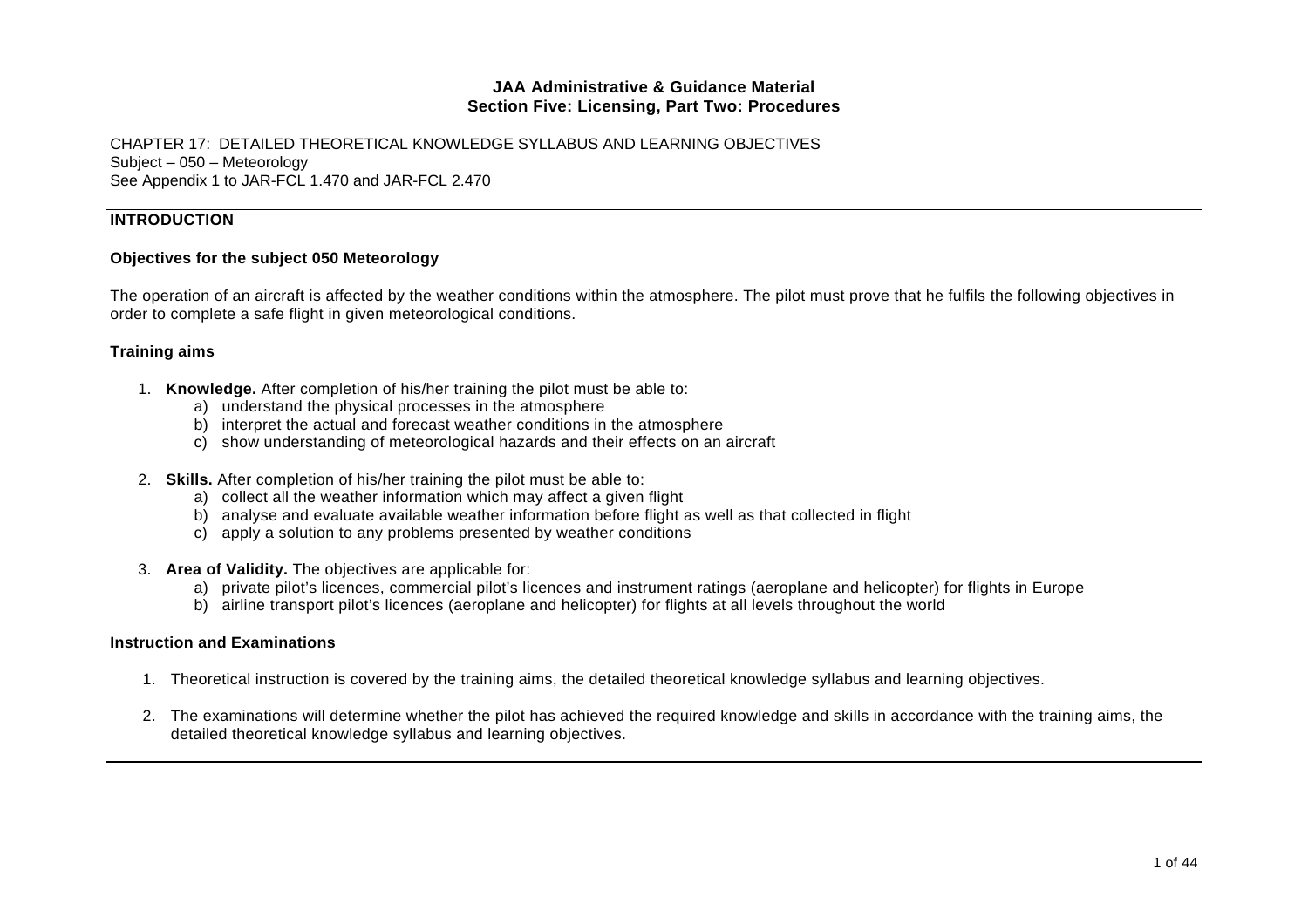|                              |                                                                                                                    |             | Aeroplane |         | Helicopter                |     |                           |
|------------------------------|--------------------------------------------------------------------------------------------------------------------|-------------|-----------|---------|---------------------------|-----|---------------------------|
| <b>Syllabus</b><br>reference | Syllabus details and associated Learning Objectives                                                                | <b>ATPL</b> | CPL       | ATPL/IR | <b>ATPL</b>               | CPL |                           |
| 050 00 00 00                 | <b>IMETEOROLOGY</b>                                                                                                |             |           |         |                           |     |                           |
| 050 01 00 00                 | <b>THE ATMOSPHERE</b>                                                                                              |             |           |         |                           |     |                           |
| 050 01 01 00                 | <b>Composition, extent, vertical division</b>                                                                      |             |           |         |                           |     |                           |
| 050 01 01 01                 | Structure of the atmosphere                                                                                        |             |           |         |                           |     |                           |
|                              | LO   Describe the vertical division of the atmosphere, based on the temperature variations with<br>height          | X           | X         | X       | x                         | x   | $\mathsf{x}$              |
|                              | LO List the different layers and their main qualitative characteristics                                            | x           | X         | X       | $\mathsf{x}$              | X   | X                         |
| 050 01 01 02                 | Troposphere                                                                                                        |             |           |         |                           |     |                           |
|                              | LO Describe the troposphere                                                                                        | X           | X         | X       | x                         | X   | $\mathsf{x}$              |
|                              | LO Describe the main characteristics of the tropopause                                                             | X           | X         | X       | $\boldsymbol{\mathsf{x}}$ | X   | $\boldsymbol{\mathsf{x}}$ |
|                              | LO Describe the proportions of the most important gases in the air in the troposphere                              | X.          | X         | X       | X                         | X   | $\boldsymbol{\mathsf{x}}$ |
|                              | LO Describe the variations of the height and temperature of the tropopause from the poles to the<br>equator        | X           | X         | x       | X                         | X   | X                         |
|                              | LO Describe the breaks in the tropopause along the boundaries of the main air masses                               | X           | X         | X       | $\mathsf{x}$              | X   | X                         |
|                              | LO Indicate the variations of the tropopause height with the seasons and the variations of<br>atmospheric pressure | X           |           | x       | X                         |     |                           |
| 050 01 01 03                 | Stratosphere                                                                                                       |             |           |         |                           |     |                           |
|                              | LO Describe the stratosphere                                                                                       | X           |           | X       | X                         |     |                           |
|                              | LO Describe the main differences of the composition of the air in the stratosphere compared to<br>the troposphere  | X           |           | X       | x                         |     |                           |
|                              | LO Mention the vertical extent of the stratosphere up to the stratopause                                           | X           |           | X       | х                         |     |                           |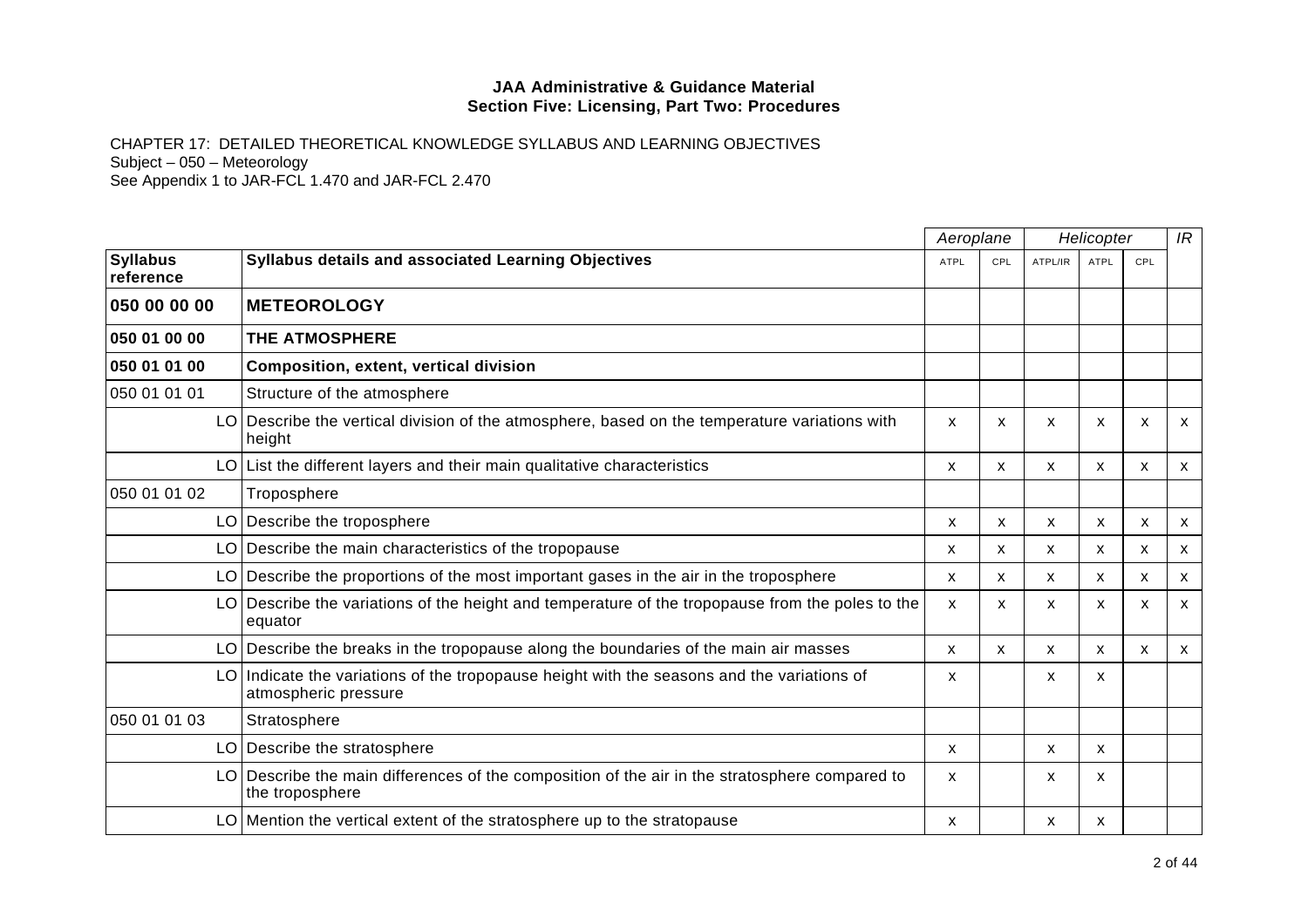|                              |                                                                                                                                                 | Aeroplane   |              | Helicopter |              |              | IR |
|------------------------------|-------------------------------------------------------------------------------------------------------------------------------------------------|-------------|--------------|------------|--------------|--------------|----|
| <b>Syllabus</b><br>reference | Syllabus details and associated Learning Objectives                                                                                             | <b>ATPL</b> | <b>CPL</b>   | ATPL/IR    | <b>ATPL</b>  | <b>CPL</b>   |    |
|                              | LO Describe the reason for the temperature increase in the ozone layer                                                                          | X.          |              | X          | X            |              |    |
| 050 01 02 00                 | Air temperature                                                                                                                                 |             |              |            |              |              |    |
| 050 01 02 01                 | Definition and units                                                                                                                            |             |              |            |              |              |    |
| LO                           | Define air temperature                                                                                                                          | X           | X            | X          | $\mathsf{x}$ | $\mathsf{x}$ | X  |
| LO I                         | List the units of measurement of air temperature used in aviation meteorology ( $\degree$ C, $\degree$ F,<br>Kelvin)<br>(Refer to 050 10 01 01) | x           | x            | X          | X            | X            | X  |
| 050 01 02 02                 | Vertical distribution of temperature                                                                                                            |             |              |            |              |              |    |
|                              | LO Describe the mean vertical distribution of temperature up to 20 km                                                                           | X           | X            | X          | X            | х            | X  |
| LO.                          | Mention general causes of the cooling of the air in the troposphere with increasing altitude                                                    | X           | $\mathsf{x}$ | X          | X            | X            | X  |
| LO                           | Calculate the temperature and temperature deviations at specified levels                                                                        | x           | X            | X          | X            | X            | X  |
| 050 01 02 03                 | Transfer of heat                                                                                                                                |             |              |            |              |              |    |
|                              | LO Explain how local cooling or warming processes result in transfer of heat                                                                    | X           | X            | X          | X            | X            | X  |
| LO                           | Describe radiation                                                                                                                              | X           | X            | X          | $\mathsf{x}$ | $\mathsf{x}$ | X  |
| LO                           | - Describe qualitatively solar radiation reaching the earth                                                                                     | X           | X            | X          | X            | X            | X  |
| LO                           | - Describe qualitatively the filtering effect of the atmosphere on solar radiation                                                              | x           | X            | X          | x            | X            | X  |
| LO                           | - Describe qualitatively terrestrial radiation                                                                                                  | X           | $\mathsf{x}$ | X          | X            | X            | X  |
| LO                           | - Explain how terrestrial radiation is absorbed by some components of the atmosphere                                                            | X           | X            | X          | X            | X            | X  |
| LO                           | - Explain the greenhouse effect due to water vapour and some other gases in the<br>atmosphere                                                   | X           | X            | X          | $\mathsf{x}$ | $\mathsf{x}$ | X  |
| LO                           | - Explain the effect of absorption and radiation in connection with clouds                                                                      | X           | $\mathsf{x}$ | X          | X            | X            | X  |
| LO                           | Explain the process of conduction                                                                                                               | х           | X            | x          | x            | x            | X  |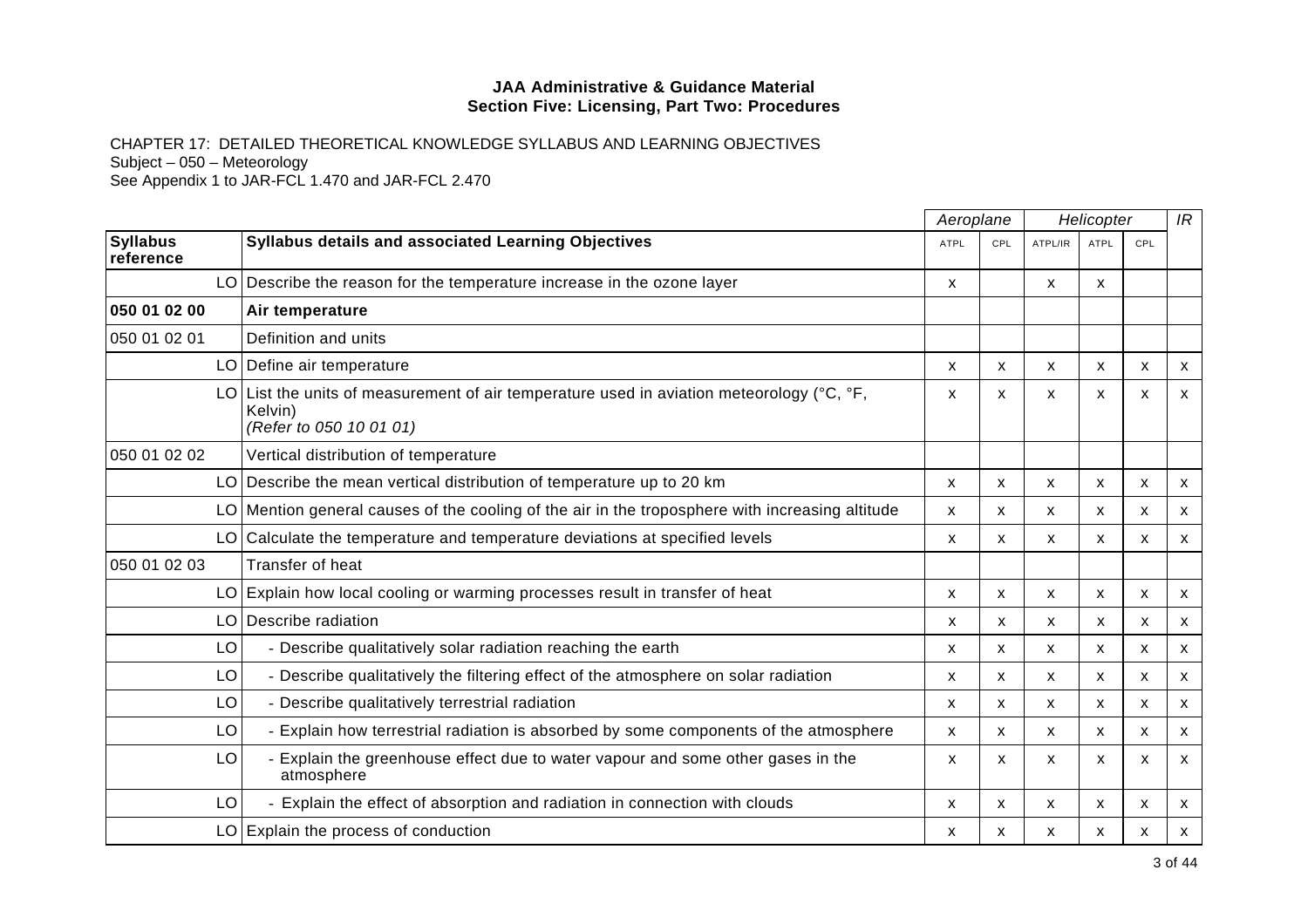|                              |                                                                                                                                                           | Aeroplane   |     | Helicopter   |                           |              | IR                        |
|------------------------------|-----------------------------------------------------------------------------------------------------------------------------------------------------------|-------------|-----|--------------|---------------------------|--------------|---------------------------|
| <b>Syllabus</b><br>reference | Syllabus details and associated Learning Objectives                                                                                                       | <b>ATPL</b> | CPL | ATPL/IR      | <b>ATPL</b>               | CPL          |                           |
| LO                           | Explain the role of conduction in the cooling and warming of the atmosphere                                                                               | X           | X   | X            | $\mathsf{x}$              | X            | $\mathsf{x}$              |
|                              | LO Explain the process of convection                                                                                                                      | X           | X   | X            | X                         | $\mathsf{x}$ | $\mathsf{x}$              |
| LO                           | - Name situations in which convection occurs                                                                                                              | X           | X   | X            | X                         | X            | X                         |
|                              | LO Explain the process of advection                                                                                                                       | X           | X   | X            | $\boldsymbol{\mathsf{x}}$ | $\mathsf{x}$ | $\mathsf{x}$              |
| LO                           | - Name situations in which advection occurs                                                                                                               | X           | X.  | X            | X                         | X            | $\mathsf{x}$              |
|                              | LO Describe transfer of heat by turbulence                                                                                                                | x           | X   | X            | X                         | X            | $\boldsymbol{\mathsf{x}}$ |
|                              | LO Describe transfer of latent heat                                                                                                                       | X           | X   | X            | $\mathsf{x}$              | $\mathsf{x}$ | $\mathsf{x}$              |
| 050 01 02 04                 | Lapse rates                                                                                                                                               |             |     |              |                           |              |                           |
|                              | LO Describe qualitatively and quantitatively the temperature lapse rates of the troposphere<br>(mean value 0.65°C/100 m or 2°C/1000 ft and actual values) | X           | X   | X            | X                         | x            | X                         |
| 050 01 02 05                 | Development of inversions, types of inversions                                                                                                            |             |     |              |                           |              |                           |
|                              | LO Describe development and types of inversions                                                                                                           | X           | X   | X            | $\mathsf{x}$              | X            | $\boldsymbol{\mathsf{x}}$ |
|                              | LO Explain the characteristics of inversions and of an isothermal layer                                                                                   | x           | X   | $\mathsf{x}$ | X                         | $\mathsf{x}$ | X                         |
|                              | LO Explain the reasons for the formation of the following inversions:                                                                                     |             |     |              |                           |              |                           |
|                              | - ground inversion (nocturnal radiation / advection), subsidence inversion, frontal<br>inversion, inversion above friction layer, valley inversion        | X           | X   | $\mathsf{x}$ | $\boldsymbol{\mathsf{x}}$ | X            | $\mathsf{x}$              |
|                              | - tropopause inversion                                                                                                                                    | X           |     | X            | X                         |              |                           |
| 050 01 02 06                 | Temperature near the earth's surface, surface effects, diurnal and seasonal variation, effect<br>of clouds, effect of wind                                |             |     |              |                           |              |                           |
|                              | LO Describe how the temperature near the earth's surface is influenced by seasonal variations                                                             | X           | X   | X            | $\boldsymbol{\mathsf{x}}$ | X            | $\boldsymbol{\mathsf{x}}$ |
|                              | LO Explain the cooling and warming of the air on the earth or sea surfaces                                                                                | X           | x   | X            | х                         | х            | X                         |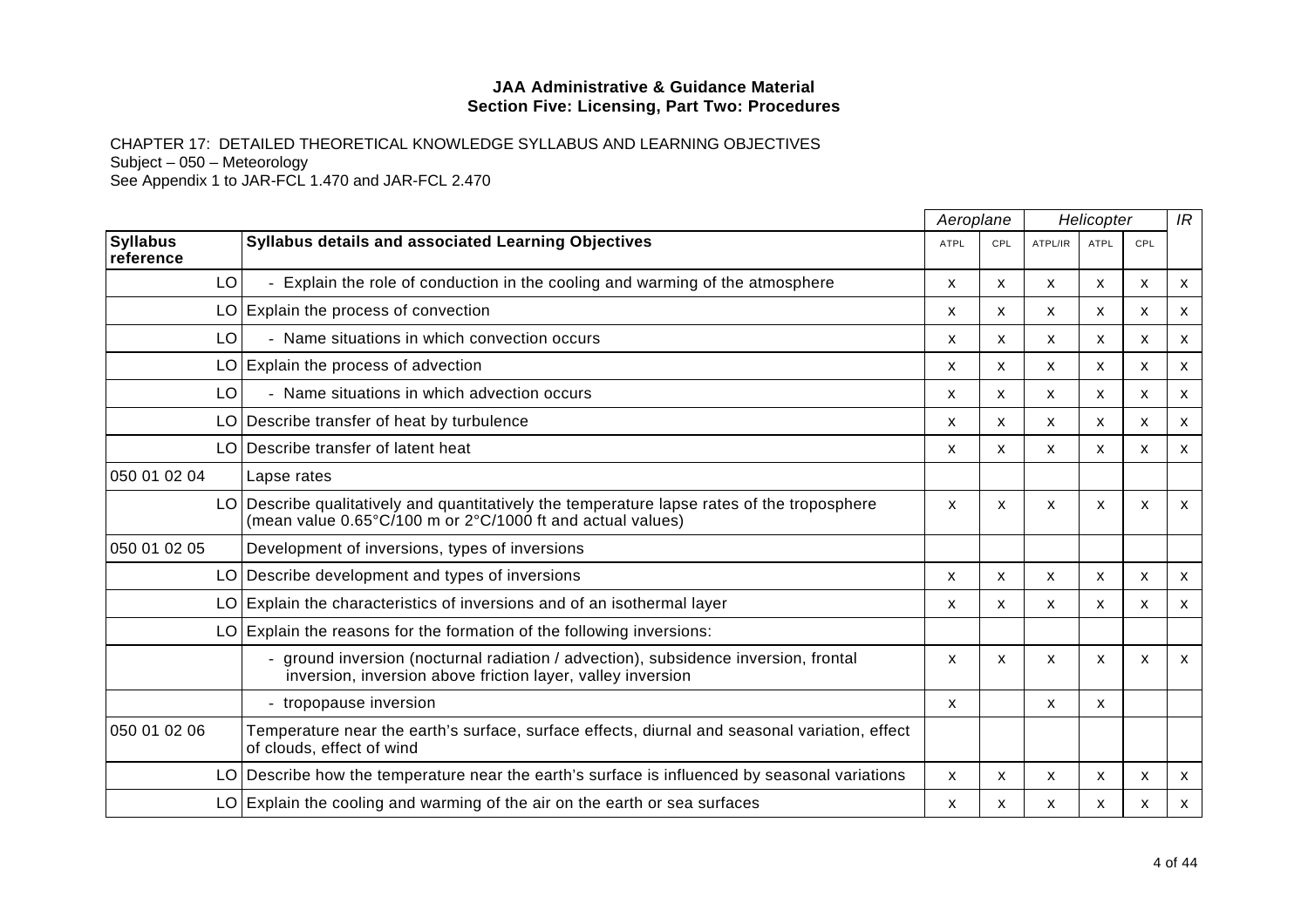|                              |                                                                                                                                                                                                                            |             | Aeroplane<br>Helicopter |              |              | IR           |              |
|------------------------------|----------------------------------------------------------------------------------------------------------------------------------------------------------------------------------------------------------------------------|-------------|-------------------------|--------------|--------------|--------------|--------------|
| <b>Syllabus</b><br>reference | Syllabus details and associated Learning Objectives                                                                                                                                                                        | <b>ATPL</b> | CPL                     | ATPL/IR      | ATPL         | <b>CPL</b>   |              |
|                              | LO Sketch the diurnal variation of the temperature of the air in relation to the radiation of the sun<br>and of the earth                                                                                                  | X           | $\mathsf{x}$            | X            | $\mathsf{x}$ | $\mathsf{x}$ | X            |
| LO I                         | Describe qualitatively the influence of the clouds on the cooling and warming of the surface<br>and the air near the surface                                                                                               | X           | X                       | X            | X            | X            | X            |
| LO                           | - Distinguish between the influence of low or high clouds, thick or thin clouds                                                                                                                                            | x           | X                       | X            | x            | X            | X            |
|                              | $LO$ Explain the influence of the wind on the cooling and warming of the air near the surfaces                                                                                                                             | X           | X                       | X            | X            | $\mathsf{x}$ | X            |
| 050 01 03 00                 | <b>Atmospheric pressure</b>                                                                                                                                                                                                |             |                         |              |              |              |              |
| 050 01 03 01                 | Barometric pressure, isobars                                                                                                                                                                                               |             |                         |              |              |              |              |
| LO                           | Define atmospheric pressure                                                                                                                                                                                                | х           | X                       | X            | x            | x            | X            |
| LO.                          | List the units of measurement of the atmospheric pressure used in aviation (hPa, inches)<br>(Refer to 050 10 01 01)                                                                                                        | x           | X.                      | X            | X            | X            | X            |
| LO                           | Describe the principle of the barometers (mercury barometer, aneroid barometer)                                                                                                                                            | X           | $\mathsf{x}$            | X            | X            | X            | $\mathsf{x}$ |
| LO.                          | Describe isobars on the surface weather charts                                                                                                                                                                             | X           | X                       | X            | X            | X            | X            |
| LO                           | - Define high, low, trough, ridge, wedge, col                                                                                                                                                                              | x           | $\mathsf{x}$            | X            | X            | X            | X            |
| 050 01 03 02                 | Pressure variation with height, contours (isohypses)                                                                                                                                                                       |             |                         |              |              |              |              |
| LO.                          | Explain the pressure variation with height                                                                                                                                                                                 | X           | $\mathsf{x}$            | $\mathsf{x}$ | X            | X            | $\mathsf{x}$ |
| LO.                          | Describe qualitatively the variation of the barometric lapse rate<br>Note: The average value for the barometric lapse rate near mean sea level is 27 ft (8 m) per<br>1 hPa, at about 5500 m/AMSL is 50 ft (15 m) per 1 hPa | x           | X                       | X            | X            | X            | X            |
| LO                           | Describe and interpret contour lines (isohypses) on a constant pressure chart<br>(Refer to 050 10 02 03)                                                                                                                   | x           | $\mathsf{x}$            | X            | X            | $\mathsf{x}$ | X            |
| 050 01 03 03                 | Reduction of pressure to mean sea level, QFF                                                                                                                                                                               |             |                         |              |              |              |              |
| LO I                         | Define QFF                                                                                                                                                                                                                 | X           | X                       | x            | X            | $\mathsf{x}$ | X            |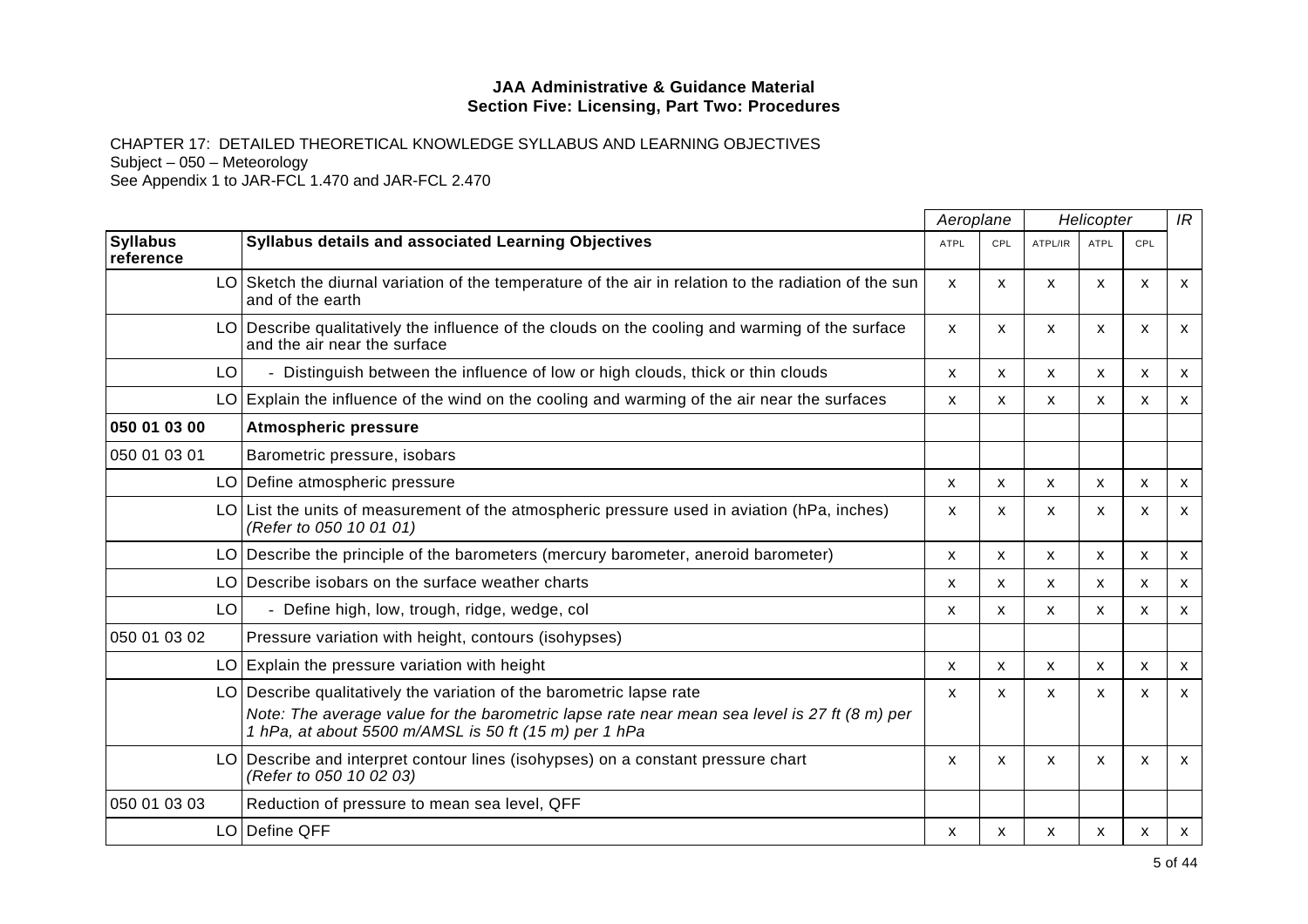|                              |                                                                                                                                                   | Aeroplane   |              | Helicopter |                           |              | IR           |
|------------------------------|---------------------------------------------------------------------------------------------------------------------------------------------------|-------------|--------------|------------|---------------------------|--------------|--------------|
| <b>Syllabus</b><br>reference | Syllabus details and associated Learning Objectives                                                                                               | <b>ATPL</b> | <b>CPL</b>   | ATPL/IR    | <b>ATPL</b>               | CPL          |              |
|                              | LO Explain the reduction of measured pressure to mean sea level, QFF                                                                              | x           | X            | X          | X                         | X            | X            |
|                              | LO Mention the use of QFF for surface weather charts                                                                                              | X           | X            | X          | X                         | X            | X            |
| 050 01 03 04                 | Relationship between surface pressure centres and pressure centres aloft                                                                          |             |              |            |                           |              |              |
| LO                           | Illustrate with a vertical cross section of isobaric surfaces the relationship between surface<br>pressure systems and upper air pressure systems | x           | X            | X          | $\boldsymbol{\mathsf{x}}$ | $\mathsf{x}$ | X            |
| 050 01 04 00                 | Air density                                                                                                                                       |             |              |            |                           |              |              |
| 050 01 04 01                 | Relationship between pressure, temperature and density                                                                                            |             |              |            |                           |              |              |
|                              | LO Describe the relationship between pressure, temperature and density                                                                            | X           | X            | X          | $\mathsf{x}$              | $\mathsf{x}$ | X            |
| LO                           | Describe the vertical variation of the air density in the atmosphere                                                                              | x           | X            | X          | $\mathsf{x}$              | $\mathsf{x}$ | X            |
|                              | $LO$ Describe the effect of humidity changes on the density of air                                                                                | X           | X            | X          | $\boldsymbol{\mathsf{x}}$ | X            | $\mathsf{x}$ |
| 050 01 05 00                 | <b>ICAO Standard Atmosphere (ISA)</b>                                                                                                             |             |              |            |                           |              |              |
| 050 01 05 01                 | <b>ICAO Standard Atmosphere</b>                                                                                                                   |             |              |            |                           |              |              |
|                              | LO Explain the use of standardised values for the atmosphere                                                                                      | X           | X            | X          | $\boldsymbol{\mathsf{x}}$ | $\mathsf{x}$ | X            |
|                              | LO List the main values of the ISA:                                                                                                               |             |              |            |                           |              |              |
|                              | - mean sea level pressure                                                                                                                         | x           | x            | X          | X                         | х            | X            |
|                              | - mean sea level temperature                                                                                                                      | X           | X            | X          | X                         | X            | X            |
|                              | - the vertical temperature lapse rate up to 20 km                                                                                                 | X           | $\mathsf{x}$ | X          | X                         | $\mathsf{x}$ | $\mathsf{x}$ |
|                              | - height and temperature of the tropopause                                                                                                        | X           | X            | X          | $\mathsf{x}$              | $\mathsf{x}$ | X            |
| LO                           | Calculate the standard temperature in degree Celsius for a given flight level                                                                     | X           | $\mathsf{x}$ | X          | X                         | $\mathsf{x}$ | X            |
| LO                           | Determine a standard temperature deviation by the difference between the given outside air<br>temperature and the standard temperature            | x           | X.           | X          | X                         | X            | X            |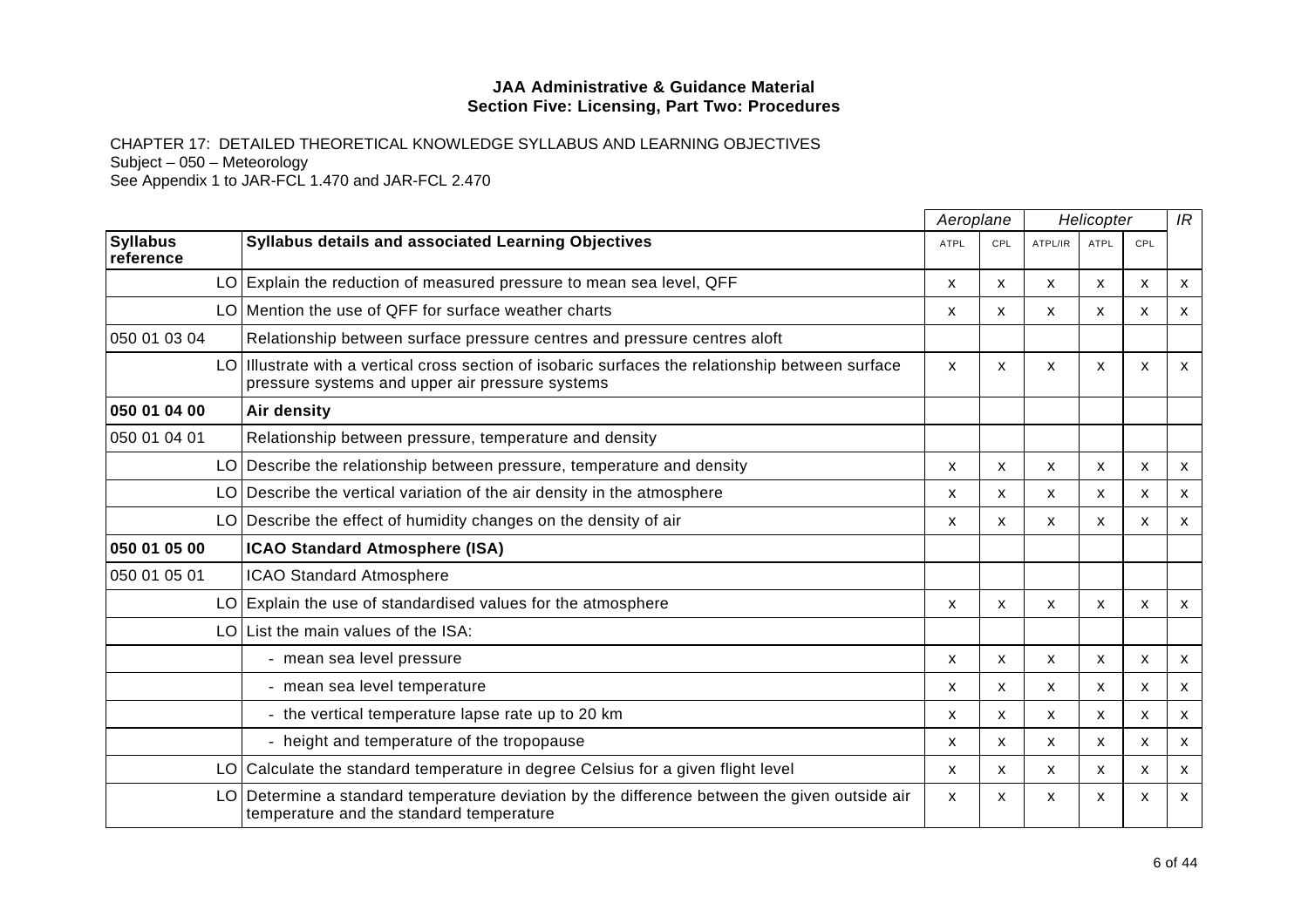|                              |                                                                                                                                                                                                                                                | Aeroplane |              |         | Helicopter                |                           |              |
|------------------------------|------------------------------------------------------------------------------------------------------------------------------------------------------------------------------------------------------------------------------------------------|-----------|--------------|---------|---------------------------|---------------------------|--------------|
| <b>Syllabus</b><br>reference | Syllabus details and associated Learning Objectives                                                                                                                                                                                            |           | CPL          | ATPL/IR | <b>ATPL</b>               | CPL                       |              |
| 050 01 06 00                 | <b>Altimetry</b>                                                                                                                                                                                                                               |           |              |         |                           |                           |              |
| 050 01 06 01                 | Terminology and definitions                                                                                                                                                                                                                    |           |              |         |                           |                           |              |
|                              | LO Define the following terms and abbreviations and explain how they are related to each other:<br>height, altitude, pressure altitude, flight level, level, true altitude, true height, elevation, QNH,<br>QFE and standard altimeter setting | X         | $\mathsf{x}$ | X       | $\boldsymbol{\mathsf{x}}$ | X                         | X            |
| LO                           | Describe the terms                                                                                                                                                                                                                             |           |              |         |                           |                           |              |
|                              | - transition altitude, transition level, transition layer                                                                                                                                                                                      | x         | $\mathsf{x}$ | X       | $\boldsymbol{\mathsf{x}}$ | $\boldsymbol{\mathsf{x}}$ | $\mathsf{x}$ |
|                              | - terrain clearance, lowest usable flight level                                                                                                                                                                                                | x         | X            | X       | X                         | $\boldsymbol{\mathsf{x}}$ | X            |
| 050 01 06 02                 | Altimeter settings                                                                                                                                                                                                                             |           |              |         |                           |                           |              |
|                              | LO Name the altimeter settings associated to height, altitude, pressure altitude and flight level                                                                                                                                              | X         | X            | X       | $\mathsf{x}$              | $\boldsymbol{\mathsf{x}}$ | X            |
|                              | LO Describe the altimeter setting procedures                                                                                                                                                                                                   | x         | X            | X       | X                         | x                         | X            |
| 050 01 06 03                 | Calculations                                                                                                                                                                                                                                   |           |              |         |                           |                           |              |
|                              | LO Calculate the different readings on the altimeter when the pilot changes the altimeter setting                                                                                                                                              | X         | $\mathsf{x}$ | X       | X                         | $\boldsymbol{\mathsf{x}}$ | X            |
|                              | LO Illustrate with a numbered example the changes of altimeter setting and the associated<br>changes in reading when the pilot climbs through the transition altitude or descends through<br>the transition level                              | X         | X            | X       | x                         | x                         | X            |
|                              | LO Derive the reading of the altimeter of an aircraft on the ground when the pilot uses the<br>different settings                                                                                                                              | X         | X            | X       | $\mathsf{x}$              | $\boldsymbol{\mathsf{x}}$ | X            |
|                              | LO Explain qualitatively the influence of the air temperature on the distance between                                                                                                                                                          |           |              |         |                           |                           |              |
|                              | - the ground and the level read on the altimeter                                                                                                                                                                                               | X         | $\mathsf{x}$ | X       | X                         | X                         | X            |
|                              | - two flight levels                                                                                                                                                                                                                            | x         | X            | X       | X                         | X                         | X            |
|                              | LO Explain qualitatively the influence of pressure areas on the true altitude                                                                                                                                                                  | X         | X            | X       | X                         | X                         | X            |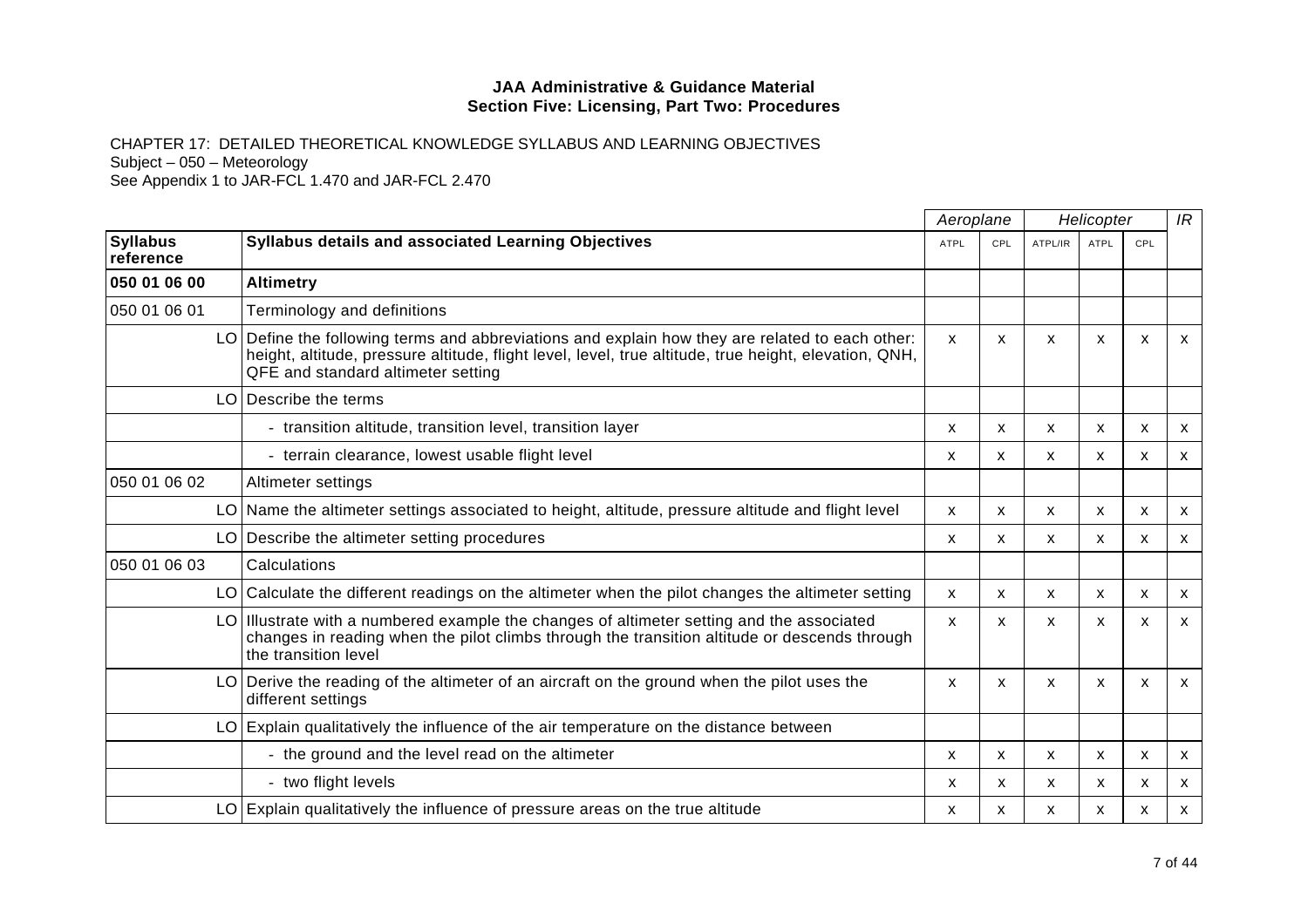|                              |                                                                                                                                                                                                     |      | Aeroplane  |         | Helicopter  |     |   |
|------------------------------|-----------------------------------------------------------------------------------------------------------------------------------------------------------------------------------------------------|------|------------|---------|-------------|-----|---|
| <b>Syllabus</b><br>reference | Syllabus details and associated Learning Objectives                                                                                                                                                 | ATPL | <b>CPL</b> | ATPL/IR | <b>ATPL</b> | CPL |   |
| LO.                          | Determine the true altitude/height for a given altitude/height and a given ISA temperature<br>deviation                                                                                             | X.   | X.         | X       | X           | x   | х |
| LO.                          | Calculate the terrain clearance and the lowest usable flight level for given atmospheric<br>temperature and pressure conditions                                                                     | x    | X.         | X       | X           | X   | x |
|                              | Note: The following rules shall be considered for altimetry calculations:                                                                                                                           |      |            |         |             |     |   |
|                              | All calculations are based on rounded pressure values to the nearest lower hPa<br>a.                                                                                                                |      |            |         |             |     |   |
|                              | The average value for the barometric lapse rate near mean sea level is 27 ft $(8 \text{ m})$ per<br>b.<br>1 hPa                                                                                     |      |            |         |             |     |   |
|                              | To determine the true altitude/height the following rule of thumb, called the "4%-<br>c.<br>rule", shall be used: the altitude/height changes by 4% for each 10°C temperature<br>deviation from ISA |      |            |         |             |     |   |
|                              | If no further information is given, the deviation of outside air temperature from ISA<br>d.<br>is considered to be constantly the same given value in the whole layer                               |      |            |         |             |     |   |
|                              | The elevation of the airport has to be taken into account. The temperature<br>е.<br>correction has to be considered for the layer between ground and the position of<br>the aircraft                |      |            |         |             |     |   |
| 050 01 06 04                 | Effect of accelerated airflow due to topography                                                                                                                                                     |      |            |         |             |     |   |
|                              | LO Describe qualitatively how the effect of accelerated airflow due to topography affects<br>altimetry                                                                                              | x    | X          | X       | X           | X   | X |
| 050 02 00 00                 | <b>WIND</b>                                                                                                                                                                                         |      |            |         |             |     |   |
| 050 02 01 00                 | Definition and measurement of wind                                                                                                                                                                  |      |            |         |             |     |   |
| 050 02 01 01                 | Definition and measurement                                                                                                                                                                          |      |            |         |             |     |   |
|                              | LO   Define wind                                                                                                                                                                                    | х    | х          | x       | x           | х   | x |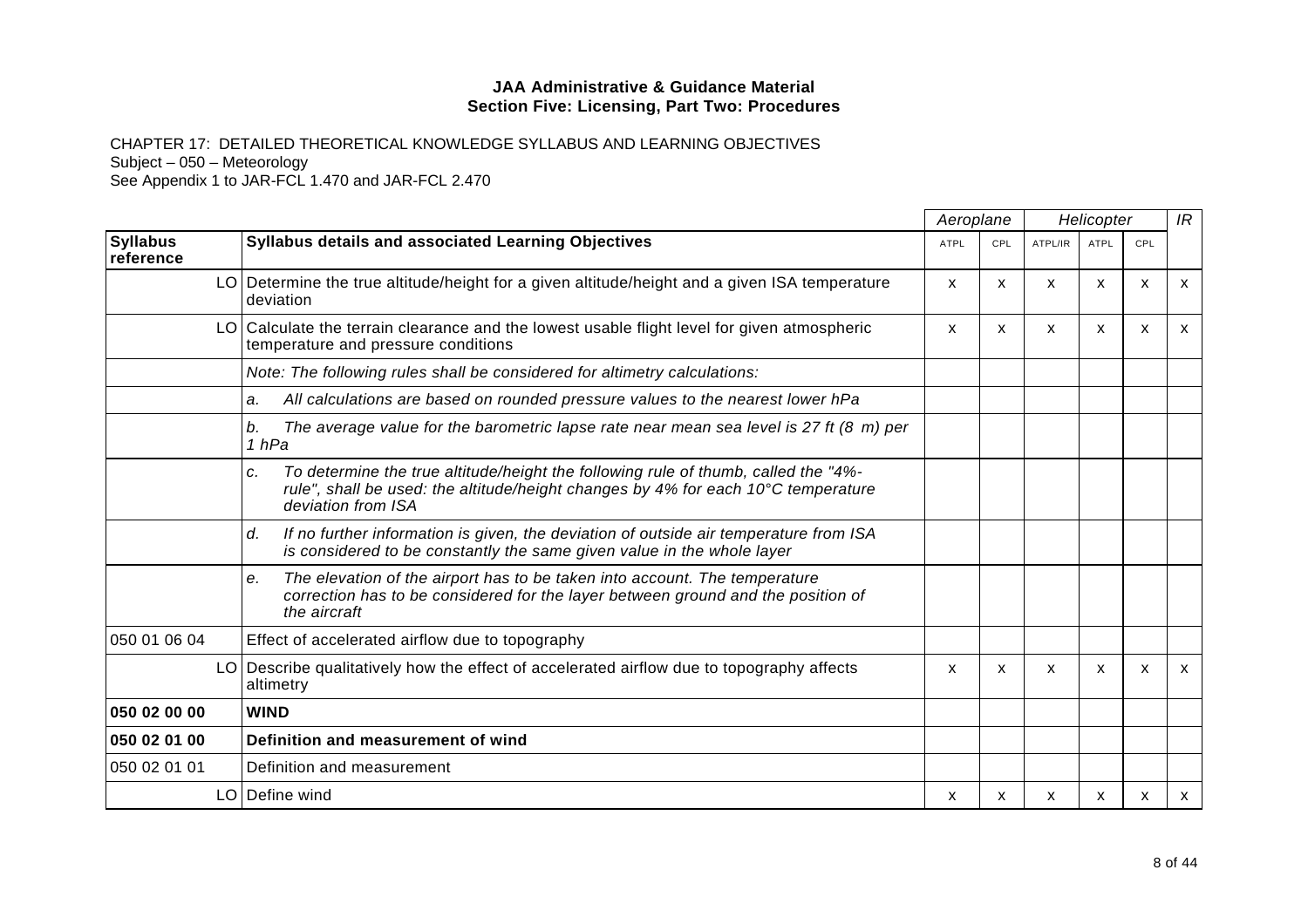|                              |                                                                                                                                                               | Aeroplane   |              | Helicopter |                           |     | IR                        |
|------------------------------|---------------------------------------------------------------------------------------------------------------------------------------------------------------|-------------|--------------|------------|---------------------------|-----|---------------------------|
| <b>Syllabus</b><br>reference | <b>Syllabus details and associated Learning Objectives</b>                                                                                                    | <b>ATPL</b> | CPL          | ATPL/IR    | <b>ATPL</b>               | CPL |                           |
|                              | LO State the units of wind direction and speed ( $kt$ , $m/s$ , $km/h$ )<br>(Refer to 050 10 01 01)                                                           | x           | X            | X          | x                         | X   | x                         |
| LO.                          | Explain how wind is measured in meteorology                                                                                                                   | x           | x            | X          | X                         | х   | х                         |
| 050 02 02 00                 | Primary cause of wind                                                                                                                                         |             |              |            |                           |     |                           |
| 050 02 02 01                 | Primary cause of wind, pressure gradient, coriolis force, gradient wind                                                                                       |             |              |            |                           |     |                           |
| LO                           | Define the term horizontal pressure gradient                                                                                                                  | x           | $\mathsf{x}$ | X          | X                         | X   | X                         |
| LO I                         | Explain how the pressure gradient force acts in relation to the pressure gradient                                                                             | x           | X            | X          | X                         | X   | $\boldsymbol{\mathsf{x}}$ |
| LO                           | Explain how the coriolis force acts in relation to the wind                                                                                                   | x           | X            | X          | X                         | X   | X                         |
|                              | LO Explain the development of the geostrophic wind                                                                                                            | x           | X.           | X          | X                         | X   | X                         |
| LO I                         | Indicate how the geostrophic wind flows in relation to the isobars/isohypses in the northern<br>and in the southern hemisphere                                | X           | X            | X          | $\boldsymbol{\mathsf{x}}$ | X   | $\mathsf{x}$              |
|                              | LO Analyse the effect of changing latitude on the geostrophic wind speed                                                                                      | X           |              | X          | X                         |     |                           |
| LO                           | Explain the gradient wind effect and indicate how the gradient wind differs from the<br>geostrophic wind in cyclonic and anticyclonic circulation             | X           | X            | X          | $\boldsymbol{\mathsf{x}}$ | X   | X                         |
| 050 02 02 02                 | Variation of wind in the friction layer                                                                                                                       |             |              |            |                           |     |                           |
| LO                           | Describe why and how the wind changes direction and speed with height in the friction layer<br>in the northern and in the southern hemisphere (rule of thumb) | x           | X.           | X          | x                         | X   | x                         |
| LO                           | State the surface and air mass conditions that influence the wind in the friction layer (diurnal<br>variation)                                                | X           | x            | X          | x                         | X   | X                         |
| LO.                          | Name the factors that influence the vertical extent of the friction layer                                                                                     | х           | х            | x          | х                         | x   | x                         |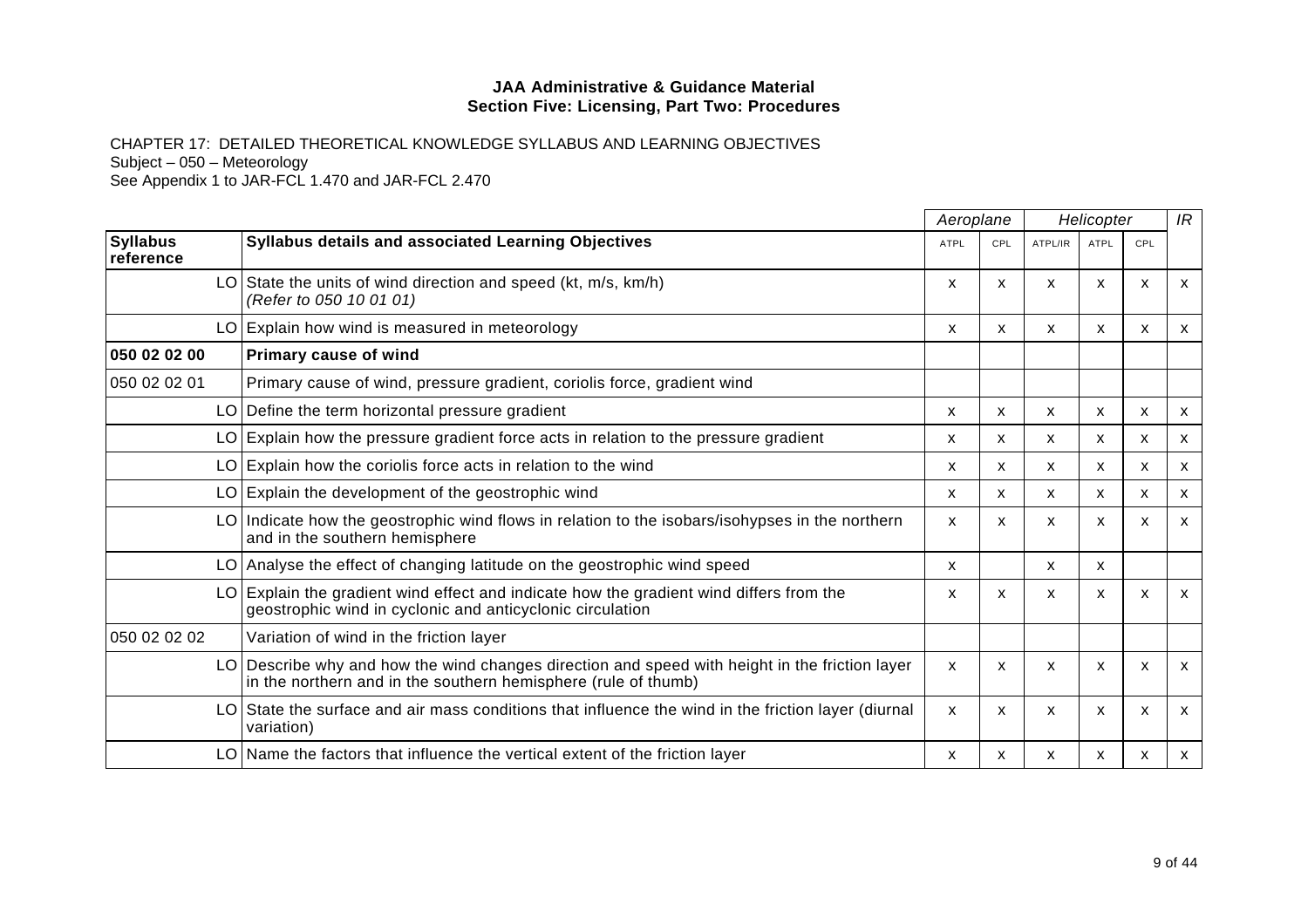|                              |                                               |                                                                           |                                                                                                                                     | Aeroplane   |              | Helicopter |                           |                           | IR           |
|------------------------------|-----------------------------------------------|---------------------------------------------------------------------------|-------------------------------------------------------------------------------------------------------------------------------------|-------------|--------------|------------|---------------------------|---------------------------|--------------|
| <b>Syllabus</b><br>reference |                                               | Syllabus details and associated Learning Objectives                       |                                                                                                                                     | <b>ATPL</b> | CPL          | ATPL/IR    | <b>ATPL</b>               | CPL                       |              |
|                              | examinations):                                |                                                                           | Note: Approximate value for variation of wind in the friction layer (values to be used in                                           |             |              |            |                           |                           |              |
|                              | Type of landscape                             | Wind speed in friction layer<br>in % of the geostrophic wind              | The wind in the friction layer blows<br>across the isobars towards the low<br>pressure. Angle between wind<br>direction and isobars |             |              |            |                           |                           |              |
|                              | over water<br>over land<br><b>WMO-NO. 266</b> | ca. 70%<br>ca. 50 %                                                       | ca. 10°<br>ca. 30°                                                                                                                  |             |              |            |                           |                           |              |
| 050 02 02 03                 |                                               | Effects of convergence (confluence) and divergence (diffluence)           |                                                                                                                                     |             |              |            |                           |                           |              |
|                              | LO                                            | Describe atmospheric convergence (confluence) and divergence (diffluence) |                                                                                                                                     | X           | $\mathsf{x}$ | X          | X                         | X                         | X            |
|                              |                                               |                                                                           | LO Explain the effect of convergence (confluence) and divergence (diffluence) on the following:                                     |             |              |            |                           |                           |              |
|                              |                                               | - pressure systems at the surface and aloft                               |                                                                                                                                     | X           | X            | X          | X                         | X                         | X            |
|                              | - wind speed                                  |                                                                           |                                                                                                                                     | X           | X            | X          | X                         | $\boldsymbol{\mathsf{x}}$ | X            |
|                              | surface pressure systems)                     |                                                                           | - vertical motion and cloud formation (relationship between upper air conditions and                                                | X           | X            | X          | X                         | $\boldsymbol{\mathsf{x}}$ | X            |
| 050 02 03 00                 | <b>General global circulation</b>             |                                                                           |                                                                                                                                     |             |              |            |                           |                           |              |
| 050 02 03 01                 | General circulation around the globe          |                                                                           |                                                                                                                                     |             |              |            |                           |                           |              |
|                              | (Refer to 050 08 01 01)                       | LO Describe and explain the general global circulation                    |                                                                                                                                     | X           | $\mathsf{x}$ | X          | $\boldsymbol{\mathsf{x}}$ | $\boldsymbol{\mathsf{x}}$ | $\mathsf{x}$ |
|                              |                                               | resulting wind pattern for all latitudes at low level in January and July | LO Name and sketch or indicate on a map the global distribution of the surface pressure and the                                     | X           |              | x          | x                         |                           |              |
|                              | LO.<br>January and July                       |                                                                           | Sketch or indicate on a map the westerly and easterly tropospheric winds at high level in                                           | X           |              | X          | X                         |                           |              |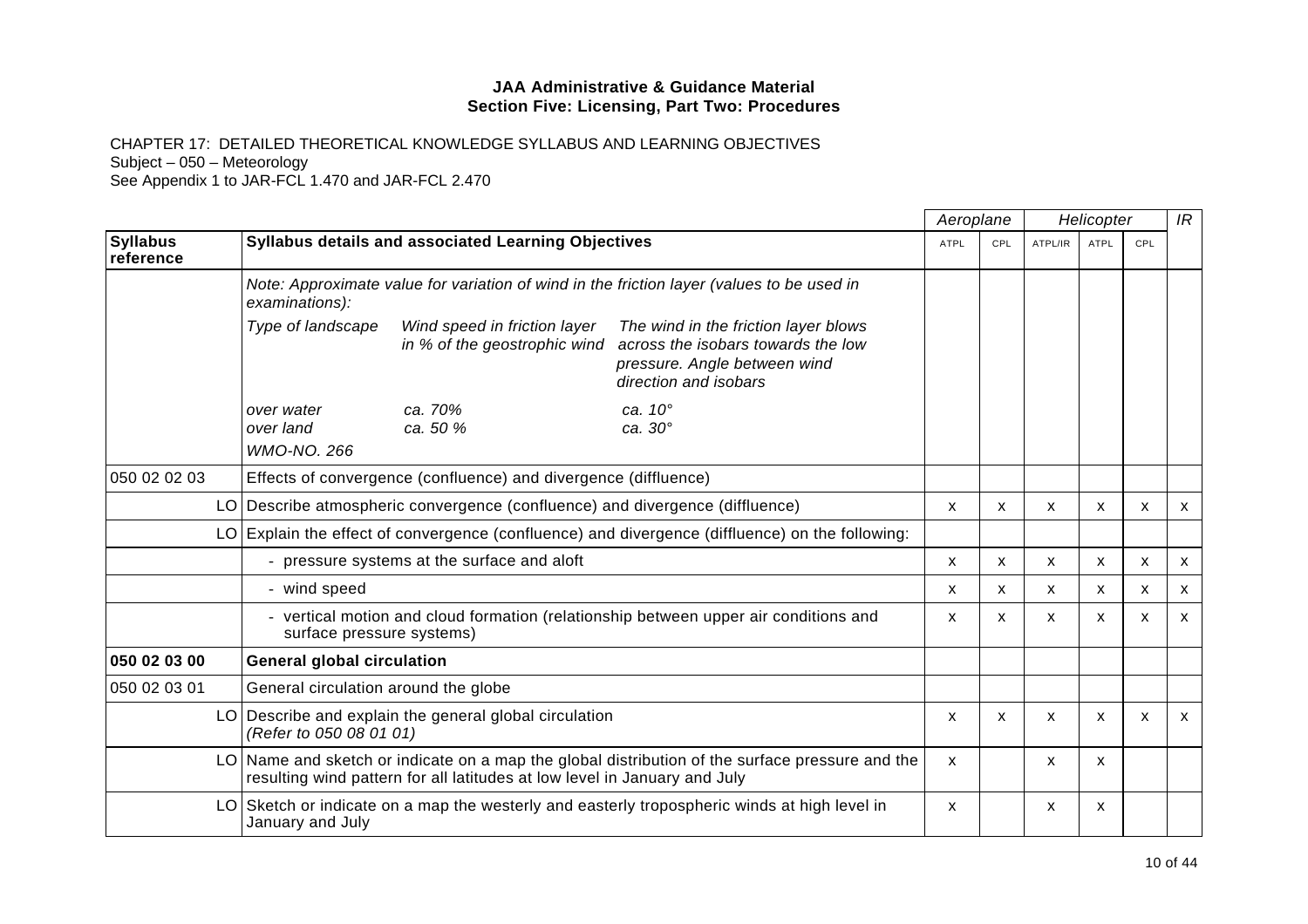|                              |                                                                                                           |             | Aeroplane  |         | Helicopter  |              |              |
|------------------------------|-----------------------------------------------------------------------------------------------------------|-------------|------------|---------|-------------|--------------|--------------|
| <b>Syllabus</b><br>reference | <b>Syllabus details and associated Learning Objectives</b>                                                | <b>ATPL</b> | <b>CPL</b> | ATPL/IR | <b>ATPL</b> | CPL          |              |
| 050 02 04 00                 | <b>Local winds</b>                                                                                        |             |            |         |             |              |              |
| 050 02 04 01                 | Anabatic and katabatic winds, mountain and valley winds, venturi effects, land and sea<br>breezes         |             |            |         |             |              |              |
|                              | LO Describe and explain anabatic and katabatic winds                                                      | X           | X.         | X       | X           | $\mathsf{x}$ | X            |
|                              | LO Describe and explain mountain and valley winds                                                         | x           | X          | x       | X           | X            | X            |
| LO.                          | Describe and explain the venturi effect, convergence in valleys and mountain areas                        | x           | X.         | X       | X           | X            | X            |
|                              | LO Describe and explain land and sea breezes, sea breeze front                                            | х           | X          | X       | x           | х            | X            |
| 050 02 05 00                 | Mountain waves (standing waves, lee waves)                                                                |             |            |         |             |              |              |
| 050 02 05 01                 | Origin and characteristics                                                                                |             |            |         |             |              |              |
|                              | LO Describe and explain the origin and formation of mountain waves                                        | x           | X          | X       | X           | X            | $\mathsf{x}$ |
|                              | LO State the conditions necessary for the formation of mountain waves                                     | X           | x          | X       | x           | X            | X            |
|                              | LO Describe the structure and properties of mountain waves                                                | x           | X.         | X       | x           | X            | $\mathsf{x}$ |
|                              | LO Explain how mountain waves may be identified by their associated meteorological<br>phenomena           | X           | X          | X       | X           | X            | $\mathsf{x}$ |
| 050 02 06 00                 | <b>Turbulence</b>                                                                                         |             |            |         |             |              |              |
| 050 02 06 01                 | Description and types of turbulence                                                                       |             |            |         |             |              |              |
|                              | LO Describe turbulence and gustiness                                                                      | X           | X          | X       | X           | X            | $\mathsf{x}$ |
|                              | LO List common types of turbulence (convective, mechanical, orographic, frontal, clear air<br>turbulence) | X           | X          | X       | X           | X            | X            |
| 050 02 06 02                 | Formation and location of turbulence                                                                      |             |            |         |             |              |              |
|                              | LO Explain the formation of                                                                               |             |            |         |             |              |              |
|                              | - convective turbulence                                                                                   | x           | х          | x       | х           | х            | X            |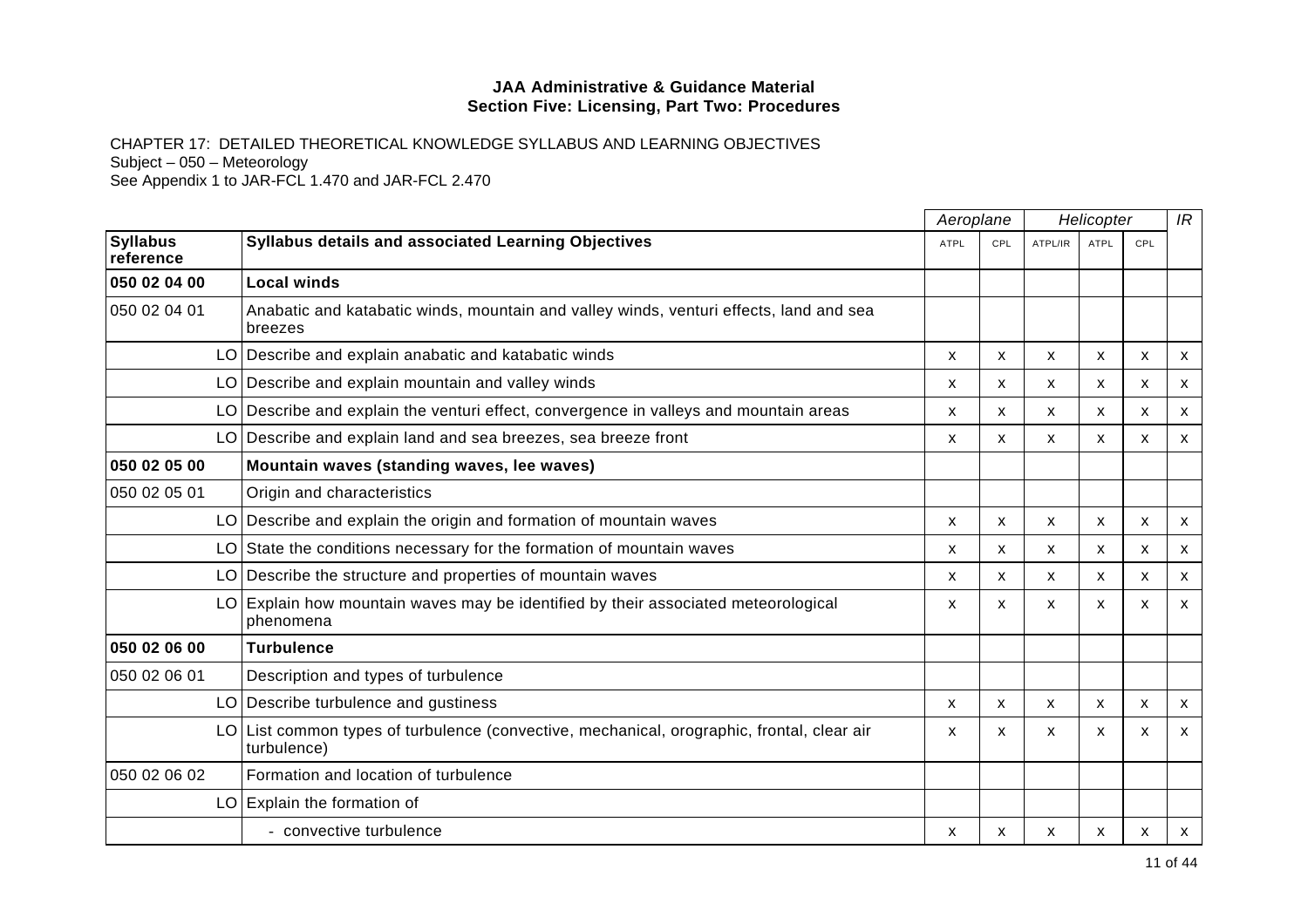|                              |                                                                                                                                                                                         |             | Aeroplane  |              | Helicopter                |                           | IR                        |
|------------------------------|-----------------------------------------------------------------------------------------------------------------------------------------------------------------------------------------|-------------|------------|--------------|---------------------------|---------------------------|---------------------------|
| <b>Syllabus</b><br>reference | Syllabus details and associated Learning Objectives                                                                                                                                     | <b>ATPL</b> | <b>CPL</b> | ATPL/IR      | <b>ATPL</b>               | CPL                       |                           |
|                              | - mechanical and orographic turbulence                                                                                                                                                  | X           | X          | X            | X                         | X                         | $\boldsymbol{\mathsf{x}}$ |
|                              | frontal turbulence<br>$\blacksquare$                                                                                                                                                    | X           | X          | X            | X                         | $\mathsf{x}$              | $\boldsymbol{\mathsf{x}}$ |
|                              | clear air turbulence<br>(Refer to 050 02 06 03)                                                                                                                                         | X           | X          | $\mathsf{x}$ | X                         | $\mathsf{x}$              | $\mathsf{x}$              |
| LO.                          | State where turbulence will normally be found (rough ground surfaces, relief, inversion<br>layers, CB, TS zones, unstable layers)                                                       | X           | X          | X            | X                         | $\boldsymbol{\mathsf{x}}$ | X                         |
| 050 02 06 03                 | Clear Air Turbulence (CAT): Description, cause and location                                                                                                                             |             |            |              |                           |                           |                           |
|                              | LO Describe the term CAT                                                                                                                                                                | X           | x          | X            | X                         | $\mathsf{x}$              | $\boldsymbol{\mathsf{x}}$ |
| LO                           | Explain the formation of CAT<br>(Refer to 050 02 06 02)                                                                                                                                 | X           | X          | X            | $\boldsymbol{\mathsf{x}}$ | X                         | $\mathsf{x}$              |
|                              | LO State where CAT is found in association with jet streams, in high level troughs and in other<br>disturbed high level air flows<br>(Refer to 050 09 02 02)                            | X           |            | X            | X                         |                           |                           |
| 050 02 07 00                 | <b>Jet streams</b>                                                                                                                                                                      |             |            |              |                           |                           |                           |
| 050 02 07 01                 | Description                                                                                                                                                                             |             |            |              |                           |                           |                           |
| LO                           | Describe jet streams                                                                                                                                                                    | X           | X          | X            | $\boldsymbol{\mathsf{x}}$ | X                         | $\boldsymbol{\mathsf{x}}$ |
| LO                           | State the defined minimum speed of a jet stream                                                                                                                                         | X           | x          | X            | X                         | X                         | $\boldsymbol{\mathsf{x}}$ |
| LO                           | State typical figures for the dimensions of jet streams                                                                                                                                 | x           | X          | X            | X                         | x                         | $\mathsf{x}$              |
| 050 02 07 02                 | Formation and properties of jet streams                                                                                                                                                 |             |            |              |                           |                           |                           |
|                              | LO Explain the formation and state the heights, the speeds, the seasonal variations of speeds,<br>the geographical positions, the seasonal occurrence and the seasonal movements of the |             |            |              |                           |                           |                           |
|                              | - arctic (front) jet stream                                                                                                                                                             | X           |            | X            | x                         |                           |                           |
|                              | polar front jet stream                                                                                                                                                                  | X           |            | x            | х                         |                           |                           |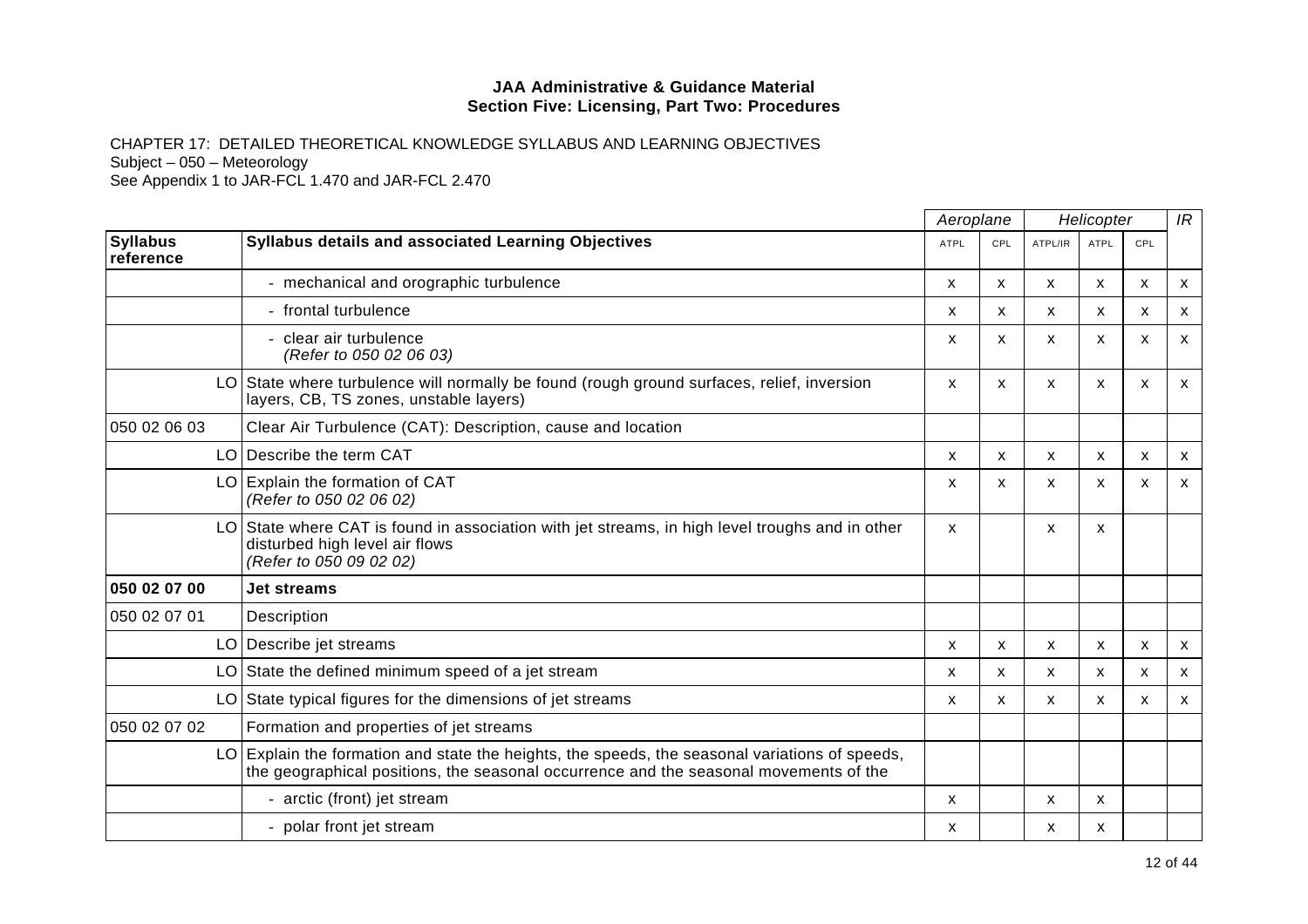|                              |                                                                                                                                                     |             | Aeroplane |         | Helicopter                |                           |              |
|------------------------------|-----------------------------------------------------------------------------------------------------------------------------------------------------|-------------|-----------|---------|---------------------------|---------------------------|--------------|
| <b>Syllabus</b><br>reference | <b>Syllabus details and associated Learning Objectives</b>                                                                                          | <b>ATPL</b> | CPL       | ATPL/IR | <b>ATPL</b>               | CPL                       |              |
|                              | - subtropical jet stream                                                                                                                            | X           |           | X       | X                         |                           |              |
|                              | - tropical (easterly/equatorial) jet stream                                                                                                         | X           |           | X       | x                         |                           |              |
| 050 02 07 03                 | Location of jet streams and associated CAT areas                                                                                                    |             |           |         |                           |                           |              |
| LO.                          | Sketch or describe where polar front and arctic jet streams are found in the troposphere in<br>relation to the tropopause and to fronts             | X.          |           | X       | X                         |                           |              |
|                              | LO Sketch or describe the isotherms, the isotachs, the pressure surfaces and the movements of<br>air in a cross section of a polar front jet stream | X           |           | X       | X                         |                           |              |
|                              | LO Describe and indicate the areas of worst wind shear and CAT                                                                                      | X           |           | X       | $\boldsymbol{\mathsf{x}}$ |                           |              |
| 050 02 07 04                 | Jet stream recognition                                                                                                                              |             |           |         |                           |                           |              |
| LO                           | State how jet streams may be recognized from their associated meteorological phenomena                                                              | X           |           | X       | $\boldsymbol{\mathsf{x}}$ |                           |              |
| 050 03 00 00                 | <b>THERMODYNAMICS</b>                                                                                                                               |             |           |         |                           |                           |              |
| 050 03 01 00                 | <b>Humidity</b>                                                                                                                                     |             |           |         |                           |                           |              |
| 050 03 01 01                 | Water vapour in the atmosphere                                                                                                                      |             |           |         |                           |                           |              |
|                              | LO Describe humid air                                                                                                                               | x           | X         | X       | X                         | $\boldsymbol{\mathsf{x}}$ | $\mathsf{x}$ |
|                              | LO Describe the significance for meteorology of water vapour in the atmosphere                                                                      | x           | X         | X       | X                         | X                         | X            |
|                              | LO Indicate the sources of atmospheric humidity                                                                                                     | X           | X         | X       | X                         | $\mathsf{x}$              | $\mathsf{x}$ |
| 050 03 01 02                 | Mixing ratio                                                                                                                                        |             |           |         |                           |                           |              |
|                              | LO Define mixing ratio, saturation mixing ratio                                                                                                     | X           | X         | X       | X                         | X                         | X            |
|                              | LO Name the unit used in meteorology to express the mixing ratio $(g/kg)$                                                                           | x           | X         | X       | X                         | $\boldsymbol{\mathsf{x}}$ | X            |
|                              | $LO$ Explain the factors influencing the mixing ratio                                                                                               | x           | X         | X       | X                         | x                         | X            |
|                              | LO Recognise the lines of equal mixing ratio on a simplified diagram $(T, P)$                                                                       | x           | x         | x       | X                         | x                         | X            |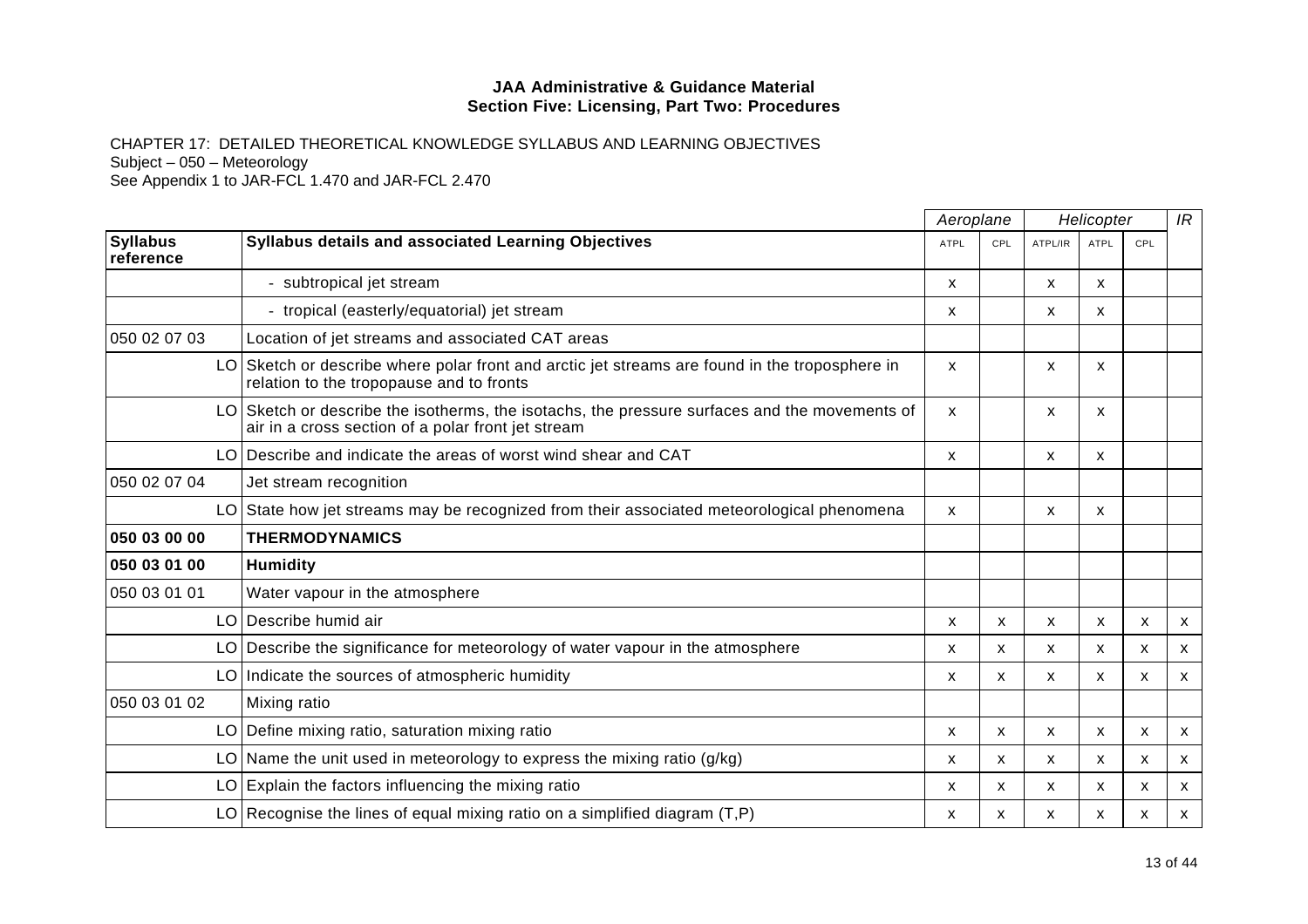|                              |                                                                                                                                                                                                                                                                                                  | Aeroplane   |            | Helicopter |              |                           | IR                        |
|------------------------------|--------------------------------------------------------------------------------------------------------------------------------------------------------------------------------------------------------------------------------------------------------------------------------------------------|-------------|------------|------------|--------------|---------------------------|---------------------------|
| <b>Syllabus</b><br>reference | Syllabus details and associated Learning Objectives                                                                                                                                                                                                                                              | <b>ATPL</b> | <b>CPL</b> | ATPL/IR    | <b>ATPL</b>  | CPL                       |                           |
|                              | LO Define saturation of air by water vapour                                                                                                                                                                                                                                                      | X           | X          | X          | X            | X                         | $\mathsf{x}$              |
|                              | LO   Illustrate with a diagram (T, mixing ratio) the influence of the temperature on the saturation<br>mixing ratio, at constant pressure                                                                                                                                                        | X           | X          | X          | X            | X                         | X                         |
|                              | $LO$ Explain the influence of the pressure on the saturation mixing ratio                                                                                                                                                                                                                        | X           | X          | X          | $\mathsf{x}$ | X                         | X                         |
|                              | Note: A simplified diagram (T,P) contains<br>on the x-axis temperature (T)<br>on the y-axis height corresponding to pressure (P)<br>The degree of saturation/mixing ratio, stability/instability are shown as functions of<br>temperature change with height (as lines or curves in the diagram) |             |            |            |              |                           |                           |
| 050 03 01 03                 | Temperature/dew point, relative humidity                                                                                                                                                                                                                                                         |             |            |            |              |                           |                           |
|                              | LO Define dew point                                                                                                                                                                                                                                                                              | X           | X          | X          | X            | X                         | $\mathsf{x}$              |
|                              | LO Recognise the dew point curve on a simplified diagram $(T, P)$                                                                                                                                                                                                                                | X           | X          | X          | $\mathsf{x}$ | $\boldsymbol{\mathsf{x}}$ | $\mathsf{x}$              |
|                              | LO Define relative humidity                                                                                                                                                                                                                                                                      | х           | х          | X          | x            | X                         | X                         |
|                              | LO Explain the factors influencing the relative humidity at constant pressure                                                                                                                                                                                                                    | x           | X.         | X          | x            | X                         | $\mathsf{x}$              |
|                              | $LO$ Explain the diurnal variation of the relative humidity                                                                                                                                                                                                                                      | X           | X          | X          | X            | $\mathsf{x}$              | $\boldsymbol{\mathsf{x}}$ |
|                              | LO Describe the relationship between relative humidity, the amount of water vapour and the<br>temperature                                                                                                                                                                                        | X           | x          | X          | X            | X                         | X                         |
|                              | LO Describe the relationship between temperature and dew point                                                                                                                                                                                                                                   | X           | x          | x          | х            | X                         | X                         |
|                              | LO Describe qualitatively the relative humidity of the air from the difference between dew point<br>and temperature                                                                                                                                                                              | X           | X          | x          | х            | х                         | X                         |
| 050 03 02 00                 | Change of state of aggregation                                                                                                                                                                                                                                                                   |             |            |            |              |                           |                           |
| 050 03 02 01                 | Condensation, evaporation, sublimation, freezing and melting, latent heat                                                                                                                                                                                                                        |             |            |            |              |                           |                           |
|                              | LO Define condensation, evaporation, sublimation, freezing, melting and latent heat                                                                                                                                                                                                              | x           | х          | x          | х            | х                         | X                         |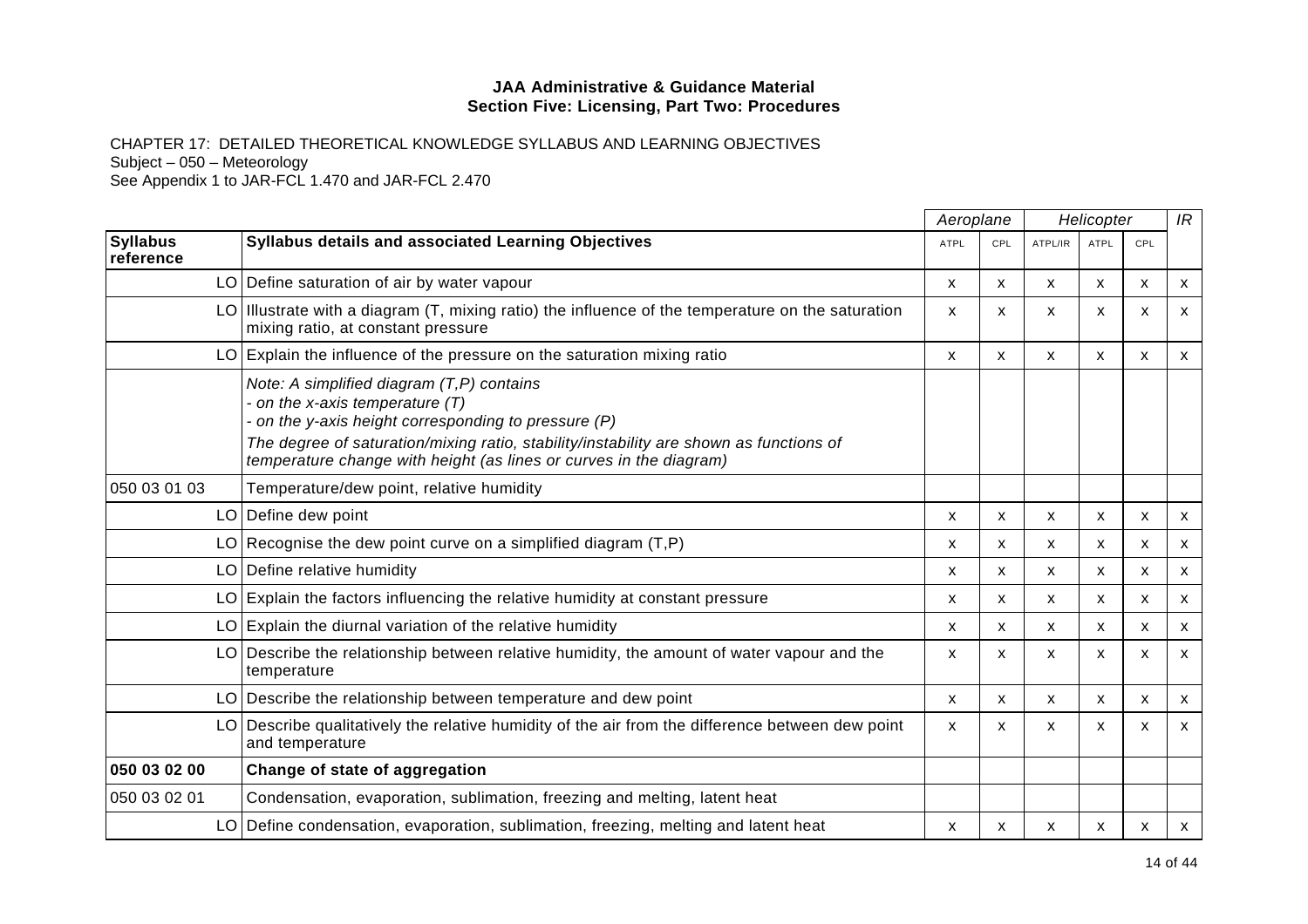|                              |                                                                                                                                             | Aeroplane   |              |         | Helicopter                |              |   |
|------------------------------|---------------------------------------------------------------------------------------------------------------------------------------------|-------------|--------------|---------|---------------------------|--------------|---|
| <b>Syllabus</b><br>reference | Syllabus details and associated Learning Objectives                                                                                         | <b>ATPL</b> | CPL          | ATPL/IR | <b>ATPL</b>               | CPL          |   |
| LO I                         | List the conditions for condensation / evaporation                                                                                          | x           | x            | X       | X                         | X            | X |
| LO                           | Explain the condensation process                                                                                                            | X           | X            | X       | X                         | $\mathsf{x}$ | X |
| LO                           | - Explain the nature of and the need for condensation nuclei                                                                                | x           | X            | X       | X                         | X            | X |
| LO                           | Explain the effects of condensation on the weather                                                                                          | X           | X            | X       | X                         | X            | X |
| LO.                          | List the conditions for freezing / melting                                                                                                  | X           | X            | X       | X                         | $\mathsf{x}$ | X |
| LO                           | - Explain the process of freezing                                                                                                           | X           | $\mathsf{x}$ | X       | $\boldsymbol{\mathsf{x}}$ | $\mathsf{x}$ | X |
| LO                           | Explain the nature of and the need for freezing nuclei                                                                                      | X           | X            | X       | X                         | $\mathsf{x}$ | X |
| LO                           | Define supercooled water<br>(Refer to 050 09 01 01)                                                                                         | X           | X            | X       | X                         | $\mathsf{x}$ | X |
| LO.                          | List the conditions for sublimation                                                                                                         | х           | X            | X       | X                         | х            | X |
| LO                           | Explain the sublimation process<br>$\blacksquare$                                                                                           | X           | X            | X       | X                         | $\mathsf{x}$ | X |
| LO                           | Explain the nature of and the need for sublimation nuclei                                                                                   | X           | $\mathsf{x}$ | X       | X                         | $\mathsf{x}$ | X |
|                              | LO Describe the absorption or release of latent heat in each change of state of aggregation                                                 | X           | X            | X       | $\boldsymbol{\mathsf{x}}$ | $\mathsf{x}$ | X |
| LO.                          | Explain the influence of atmospheric pressure, the temperature of the air and of the water or<br>ice on the changes of state of aggregation | X           | X            | X       | $\boldsymbol{\mathsf{x}}$ | $\mathsf{x}$ | X |
|                              | LO Illustrate all the changes of state of aggregation with practical examples                                                               | X           | X            | X       | X                         | $\mathsf{x}$ | X |
| 050 03 03 00                 | <b>Adiabatic processes</b>                                                                                                                  |             |              |         |                           |              |   |
| 050 03 03 01                 | Adiabatic processes, stability of the atmosphere                                                                                            |             |              |         |                           |              |   |
|                              | LO Describe the adiabatic processes                                                                                                         | X           | X            | X       | X                         | X            | X |
| LO                           | Describe the adiabatic process in an unsaturated rising or descending air particle                                                          | X           | X            | X       | X                         | X            | X |
| LO                           | Explain the variation of temperature with changing altitude                                                                                 | x           | x            | X       | x                         | x            | X |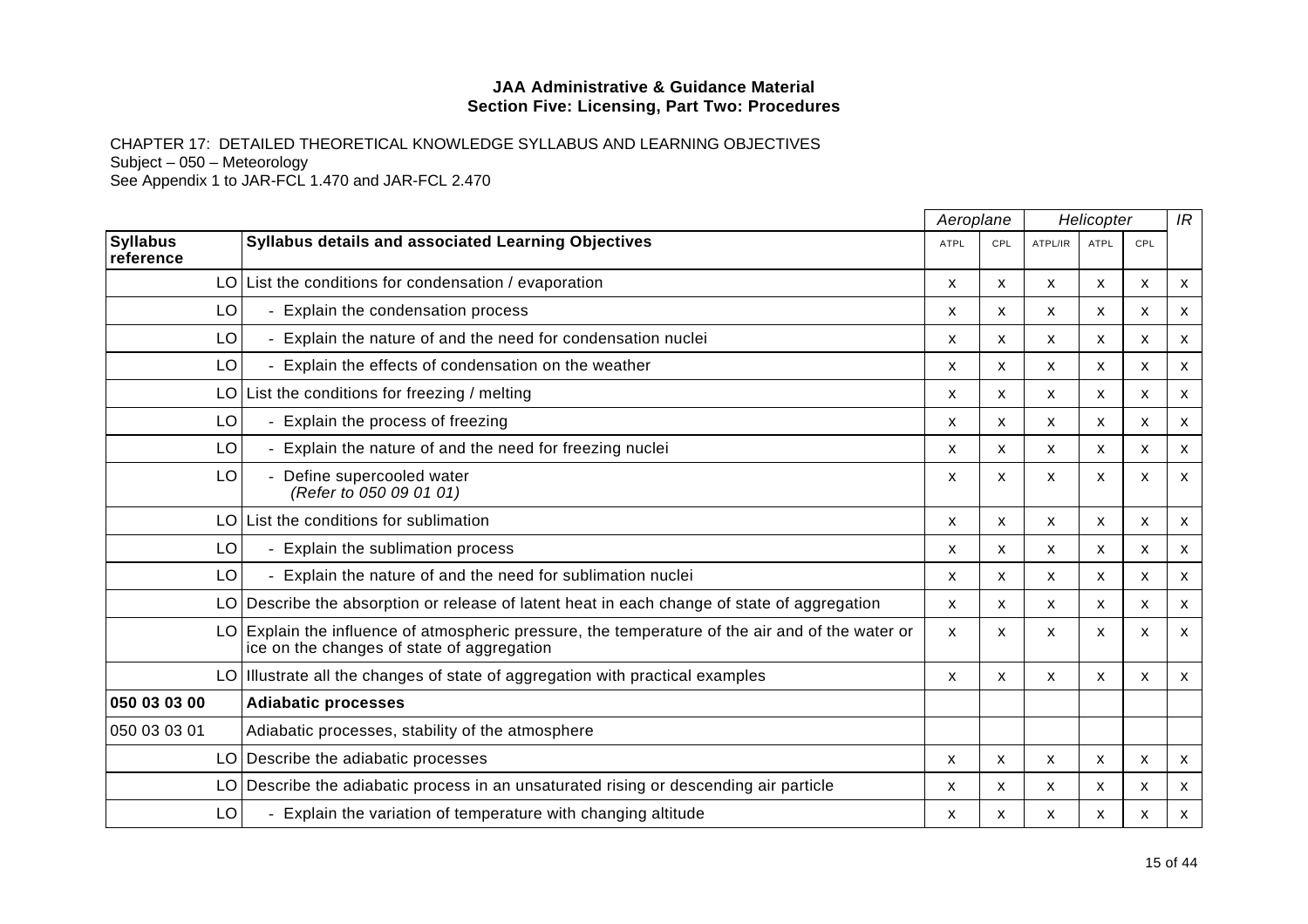|                              |                                                                                                                                                                                                   | Aeroplane |              | Helicopter   |              |              | IR                        |
|------------------------------|---------------------------------------------------------------------------------------------------------------------------------------------------------------------------------------------------|-----------|--------------|--------------|--------------|--------------|---------------------------|
| <b>Syllabus</b><br>reference | <b>Syllabus details and associated Learning Objectives</b>                                                                                                                                        | ATPL      | CPL          | ATPL/IR      | ATPL         | CPL          |                           |
| LO                           | Explain the changes which take place in mixing ratio with changing altitude                                                                                                                       | X         | X            | X            | X            | $\mathsf{x}$ | $\boldsymbol{\mathsf{x}}$ |
| LO                           | Explain the changes which take place in relative humidity with changing altitude                                                                                                                  | X         | X            | X            | X            | X            | $\boldsymbol{\mathsf{x}}$ |
| LO                           | - Use the dry adiabatic and mixing ratio lines on a simplified diagram (T,P) for a climbing<br>or descending air particle                                                                         | X         | X            | X            | X            | X            | X                         |
| LO.                          | Describe the adiabatic process in a saturated rising or descending air particle                                                                                                                   | X         | X            | X            | X            | X            | $\mathsf{x}$              |
| LO                           | Explain the variation of temperature with changing altitude                                                                                                                                       | X         | X            | X            | X            | X            | X                         |
| LO                           | Explain the difference in temperature lapse rate between saturated and unsaturated air                                                                                                            | X         | X.           | X            | X            | X            | $\mathsf{x}$              |
| LO                           | Explain the influence of different air temperatures on the temperature lapse rate in<br>saturated air                                                                                             | X         | X            | x            | X            | X            | X                         |
| LO                           | Use the saturated adiabatic lines on a simplified diagram $(T, P)$ for a climbing or<br>descending air particle                                                                                   | X         | X            | X            | $\mathsf{x}$ | $\mathsf{x}$ | $\mathsf{x}$              |
| LO                           | Find the condensation level, or base of the clouds on a simplified diagram (T,P)                                                                                                                  | X         | X            | $\mathsf{x}$ | X            | X            | $\mathsf{x}$              |
| LO.                          | Explain the static stability of the atmosphere with reference to the adiabatic lapse rates                                                                                                        | X         | X            | X            | $\mathsf{x}$ | X            | X                         |
| LO                           | Define qualitatively and quantitatively the terms stability, conditional instability,<br>instability and indifferent (neutral)                                                                    | X         | X            | $\mathsf{x}$ | X            | $\mathsf{x}$ | $\mathsf{x}$              |
| LO                           | Explain with a sketch on a simplified diagram (T,P) the different possibilities of<br>atmospheric stability: absolute stability, absolute instability, conditional instability and<br>indifferent | X         | X            | X            | X            | X            | X                         |
| LO                           | Illustrate with a sketch of the adiabatic lapse rates and the vertical temperature profile<br>of the atmosphere the effect of an inversion on the vertical motion of air                          | X         | X            | X            | X            | $\mathsf{x}$ | X                         |
| LO                           | Illustrate with a schematic sketch of the saturated adiabatic lapse rate and the vertical<br>temperature profile the instability inside a cumuliform cloud                                        | X         | X            | X            | X            | X            | X                         |
| LO                           | - Illustrate with a schematic sketch the formation of the subsidence inversion                                                                                                                    | X         | $\mathsf{x}$ | $\mathsf{x}$ | X            | X            | $\mathsf{x}$              |
| LO                           | - Illustrate with a schematic sketch the formation of Foehn                                                                                                                                       | x         | X            | X            | X            | X            | X                         |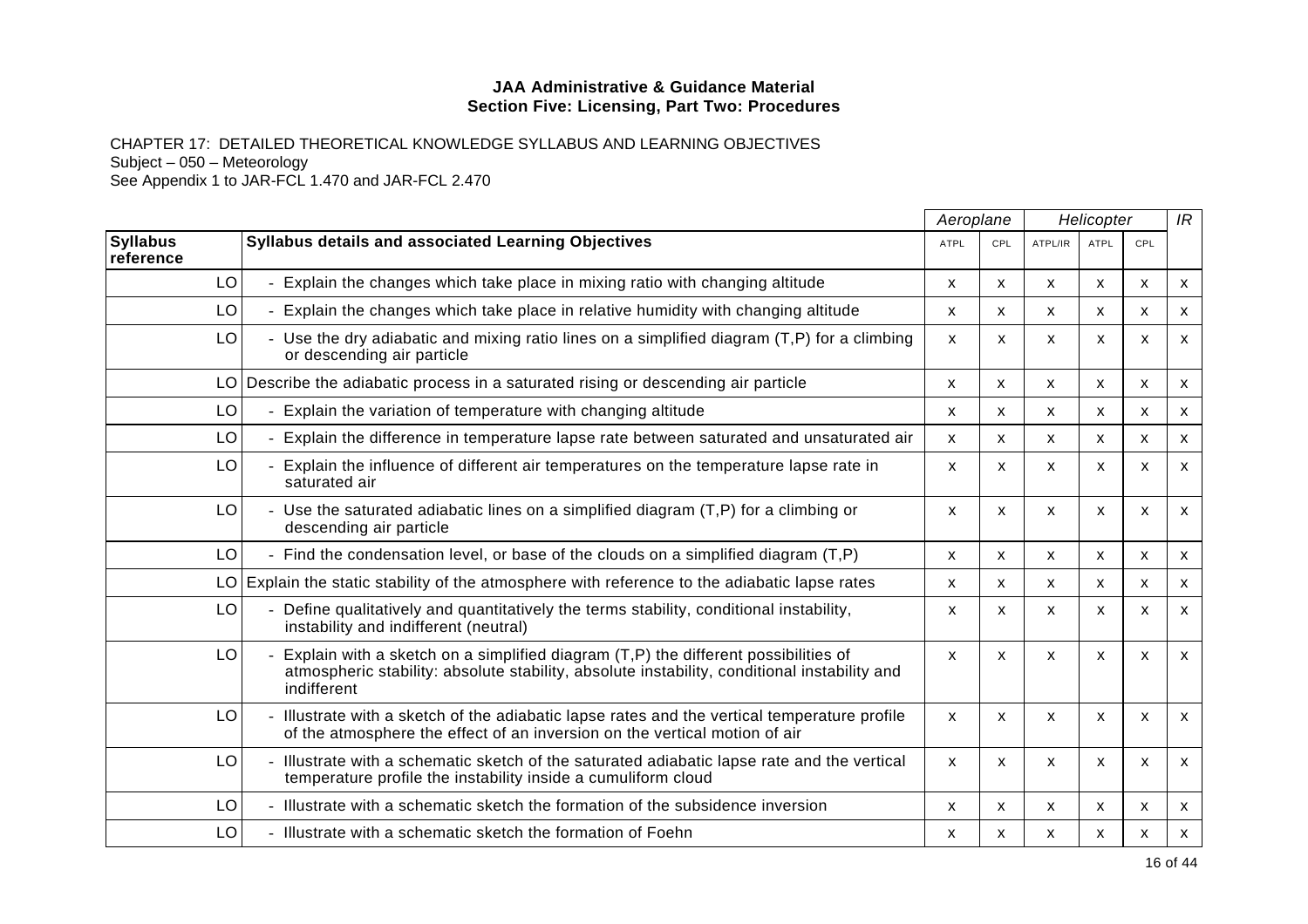|                              |                                                                                                                                                                                                                                   | Aeroplane    |     | Helicopter   |              |              | IR                        |
|------------------------------|-----------------------------------------------------------------------------------------------------------------------------------------------------------------------------------------------------------------------------------|--------------|-----|--------------|--------------|--------------|---------------------------|
| <b>Syllabus</b><br>reference | Syllabus details and associated Learning Objectives                                                                                                                                                                               | <b>ATPL</b>  | CPL | ATPL/IR      | <b>ATPL</b>  | CPL          |                           |
| LO                           | Explain the effect on the stability of the air caused by advection of air (warm or cold)                                                                                                                                          | $\mathsf{x}$ | X   | $\mathsf{x}$ | $\mathsf{x}$ | X            | $\boldsymbol{\mathsf{x}}$ |
|                              | Note: Dry adiabatic lapse rate = $1^{\circ}$ C/100 m or $3^{\circ}$ C/1000 ft; average value at lower levels for<br>saturated adiabatic lapse rate = $0.6^{\circ}C/100$ m or 1.8°C/1000 ft (values to be used in<br>examinations) |              |     |              |              |              |                           |
| 050 04 00 00                 | <b>CLOUDS AND FOG</b>                                                                                                                                                                                                             |              |     |              |              |              |                           |
| 050 04 01 00                 | <b>Cloud formation and description</b>                                                                                                                                                                                            |              |     |              |              |              |                           |
| 050 04 01 01                 | Cloud formation                                                                                                                                                                                                                   |              |     |              |              |              |                           |
|                              | LO Explain cloud formation by adiabatic cooling, conduction, advection and radiation                                                                                                                                              | X            | X   | X            | X            | X            | X                         |
|                              | LO Describe the cloud formation based on the lifting processes:                                                                                                                                                                   |              |     |              |              |              |                           |
|                              | - unorganised lifting in thin layers and turbulent mixing                                                                                                                                                                         | X            | X   | X            | $\mathsf{x}$ | X            | X                         |
|                              | - forced lifting at fronts or over mountains                                                                                                                                                                                      | X            | X   | X            | X            | $\mathsf{x}$ | $\mathsf{x}$              |
|                              | - free convection                                                                                                                                                                                                                 | X            | X.  | X            | X            | X            | $\mathsf{x}$              |
|                              | LO   Determine the cloud base and top in a simplified diagram (temperature, pressure, humidity)                                                                                                                                   | X            | x   | x            | x            | $\mathsf{x}$ | $\boldsymbol{\mathsf{x}}$ |
| LO                           | Explain the influence of relative humidity on the height of the cloud base                                                                                                                                                        | X            | x   | $\mathsf{x}$ | X            | X            | $\mathsf{x}$              |
|                              | LO Illustrate in a thermodynamic diagram the meaning of convective temperature (temperature<br>at which formation of cumulus starts)                                                                                              | X            | X   | X            | X            | X            | X                         |
|                              | LO List cloud types typical for stable and unstable air conditions                                                                                                                                                                | X            | X   | $\mathsf{x}$ | $\mathsf{x}$ | X            | $\mathsf{x}$              |
|                              | LO Summarise the conditions for the dissipation of clouds                                                                                                                                                                         | x            | X   | X            | x            | X            | X                         |
| 050 04 01 02                 | Cloud types and cloud classification                                                                                                                                                                                              |              |     |              |              |              |                           |
|                              | LO Describe cloud types and cloud classification                                                                                                                                                                                  | X            | X   | X            | X            | X            | $\mathsf{x}$              |
|                              | LO Identify by shape cirriform, cumuliform and stratiform clouds                                                                                                                                                                  | x            | x   | X            | X            | X            | X                         |
|                              | LO Identify by shape and typical level the ten cloud types (genera)                                                                                                                                                               | x            | x   | X            | x            | Х            | X                         |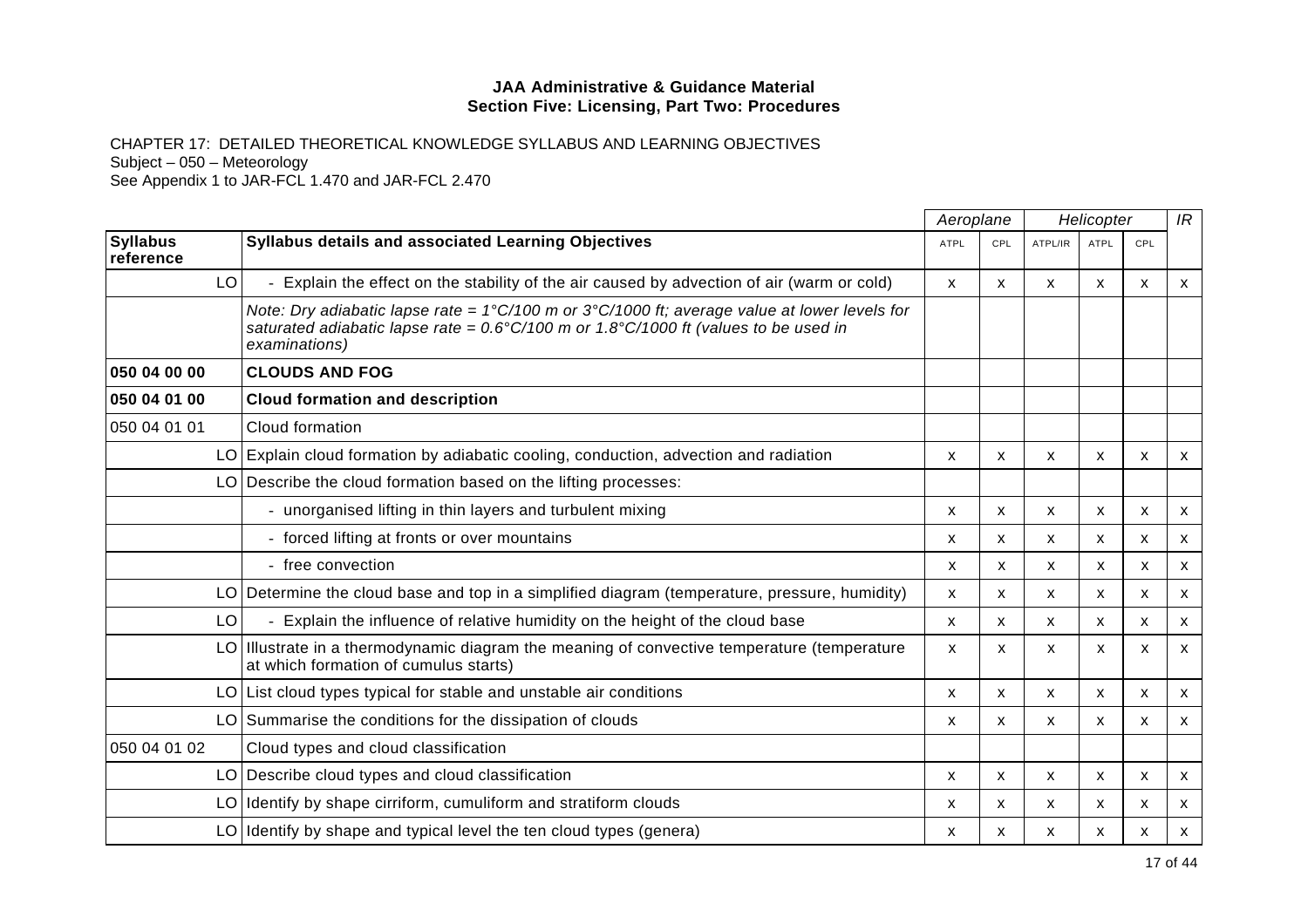|                              |                                                                                                                                                                                       | Aeroplane   |                           |              | Helicopter                |              | IR                        |
|------------------------------|---------------------------------------------------------------------------------------------------------------------------------------------------------------------------------------|-------------|---------------------------|--------------|---------------------------|--------------|---------------------------|
| <b>Syllabus</b><br>reference | Syllabus details and associated Learning Objectives                                                                                                                                   | <b>ATPL</b> | <b>CPL</b>                | ATPL/IR      | <b>ATPL</b>               | CPL          |                           |
|                              | LO Describe and identify by shape the following species and supplementary feature:<br>castellanus, lenticularis, fractus, humilis, mediocris, congestus, calvus, capillatus and virga | X           | X                         | X            | X                         | X            | X                         |
| LO                           | Distinguish between low, medium and high level clouds according to the WMO cloud étage                                                                                                |             |                           |              |                           |              |                           |
|                              | - for mid-latitudes                                                                                                                                                                   | X           | X                         | X            | $\mathsf{x}$              | $\mathsf{x}$ | X                         |
|                              | - for all latitudes                                                                                                                                                                   | X           |                           | X            | $\mathsf{x}$              |              |                           |
|                              | LO Distinguish between ice clouds, mixed clouds and pure water clouds                                                                                                                 | X           | X                         | X            | X                         | X            | $\boldsymbol{\mathsf{x}}$ |
| 050 04 01 03                 | Influence of inversions on cloud development                                                                                                                                          |             |                           |              |                           |              |                           |
| LO                           | Explain the influence of inversions on vertical movements in the atmosphere                                                                                                           | X           | $\boldsymbol{\mathsf{x}}$ | $\mathsf{x}$ | X                         | $\mathsf{x}$ | $\mathsf{x}$              |
|                              | LO Explain the influence of an inversion on the formation of stratus clouds                                                                                                           | x           | X                         | X            | X                         | X            | X                         |
| LO                           | Explain the influence of ground inversion on the formation of fog                                                                                                                     | x           | $\mathsf{x}$              | X            | X                         | X            | X                         |
| LO                           | Determine the top of a cumulus cloud caused by an inversion on a simplified diagram                                                                                                   | X           | X                         | X            | X                         | X            | X                         |
| LO                           | Describe the role of the tropopause inversion with regard to the formation of clouds                                                                                                  | X           |                           | X            | $\boldsymbol{\mathsf{x}}$ |              |                           |
| 050 04 01 04                 | Flying conditions in each cloud type                                                                                                                                                  |             |                           |              |                           |              |                           |
|                              | $LO$ Assess the ten cloud types for icing, turbulence and flight visibility                                                                                                           | X           | X                         | X            | $\mathsf{x}$              | $\mathsf{x}$ | X                         |
| 050 04 02 00                 | Fog, mist, haze                                                                                                                                                                       |             |                           |              |                           |              |                           |
| 050 04 02 01                 | General aspects                                                                                                                                                                       |             |                           |              |                           |              |                           |
| LO                           | Define fog, mist and haze with reference to WMO standards of visibility range                                                                                                         | X           | X                         | X            | X                         | X            | X                         |
| LO                           | Explain the formation of fog, mist and haze in general                                                                                                                                | x           | X                         | X            | X                         | X            | X                         |
| LO                           | - Name the factors contributing in general to the formation of fog and mist                                                                                                           | x           | $\mathsf{x}$              | X            | X                         | X            | X                         |
| LO                           | - Name the factors contributing to the formation of haze                                                                                                                              | X           | X                         | X            | X                         | X            | X                         |
| LO                           | Describe freezing fog and ice fog                                                                                                                                                     | x           | х                         | x            | x                         | x            | X                         |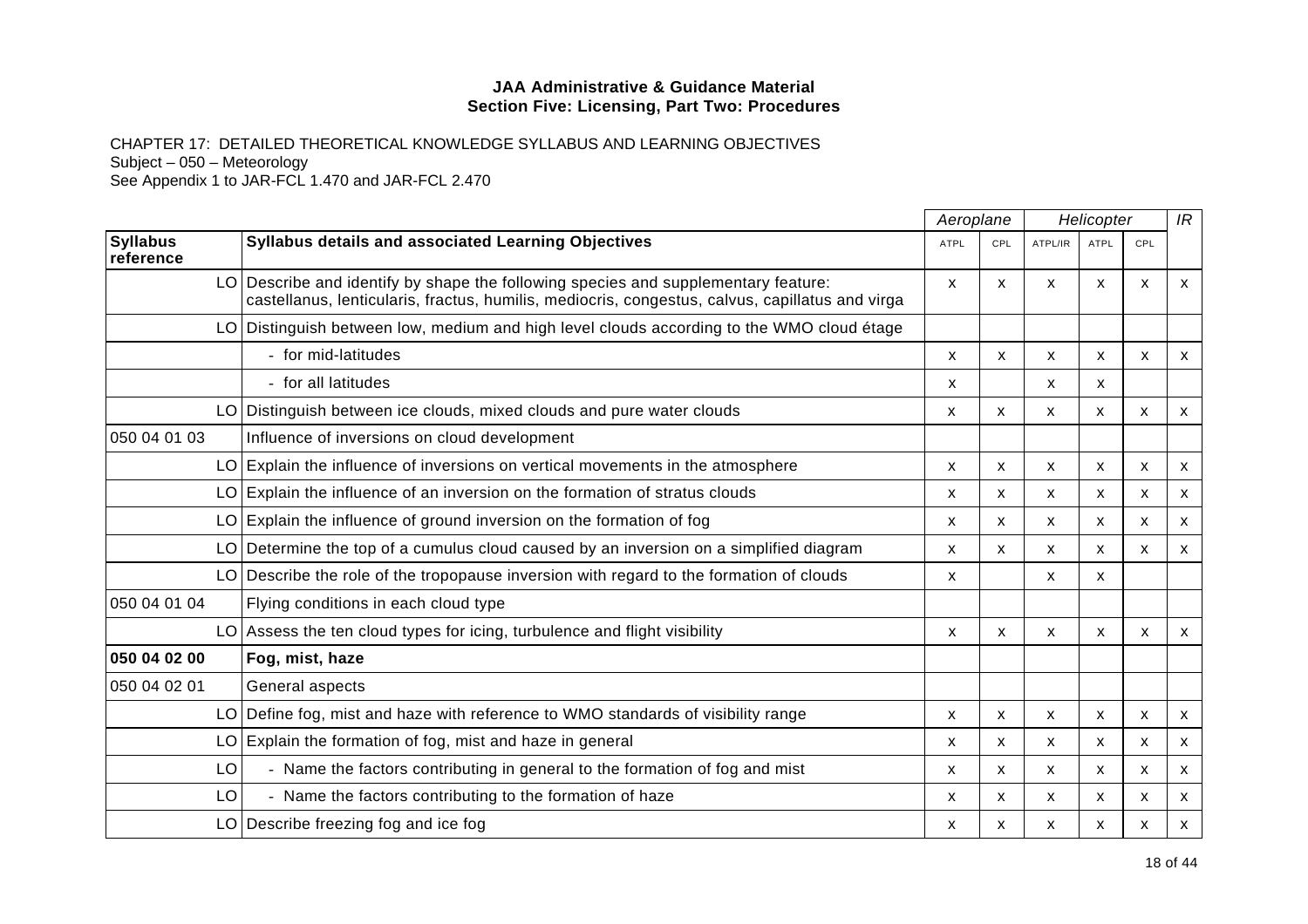|                              |                                                                                                         | Aeroplane   |              | Helicopter |                           |                           | IR |
|------------------------------|---------------------------------------------------------------------------------------------------------|-------------|--------------|------------|---------------------------|---------------------------|----|
| <b>Syllabus</b><br>reference | <b>Syllabus details and associated Learning Objectives</b>                                              | <b>ATPL</b> | CPL          | ATPL/IR    | ATPL                      | CPL                       |    |
| 050 04 02 02                 | <b>Radiation fog</b>                                                                                    |             |              |            |                           |                           |    |
| LO                           | Explain the formation of radiation fog                                                                  | x           | X            | X          | X                         | $\boldsymbol{\mathsf{x}}$ | X  |
| LO                           | Explain the conditions for the development of radiation fog                                             | x           | X            | X          | X                         | $\boldsymbol{\mathsf{x}}$ | X  |
| LO                           | Describe the significant characteristics of radiation fog, and its vertical extent                      | X           | X            | X          | X                         | $\boldsymbol{\mathsf{x}}$ | X  |
|                              | LO Summarise the conditions for the dissipation of radiation fog                                        | x           | X            | X          | X                         | X                         | X  |
| 050 04 02 03                 | Advection fog                                                                                           |             |              |            |                           |                           |    |
| LO                           | Explain the formation of advection fog                                                                  | X           | $\mathsf{x}$ | X          | $\mathsf{x}$              | $\boldsymbol{\mathsf{x}}$ | X  |
|                              | $LO$ Explain the conditions for the development of advection fog                                        | X           | X            | X          | X                         | x                         | x  |
| LO                           | Describe the different possibilities of advection fog formation (over land, sea and coastal<br>regions) | X           | X            | X          | $\boldsymbol{\mathsf{x}}$ | X                         | X  |
| LO                           | Describe significant characteristics of advection fog                                                   | x           | X.           | X          | X                         | X                         | X  |
| LO                           | Summarise the conditions for the dissipation of advection fog                                           | X           | X            | X          | X                         | $\boldsymbol{\mathsf{x}}$ | X  |
| 050 04 02 04                 | Steam fog                                                                                               |             |              |            |                           |                           |    |
| LO                           | Explain the formation of steam fog                                                                      | x           | X            | X          | x                         | X                         | X  |
| LO                           | Explain the conditions for the development of steam fog                                                 | X           | X            | X          | $\boldsymbol{\mathsf{x}}$ | $\mathsf{x}$              | X  |
| LO                           | Describe significant characteristics of steam fog                                                       | x           | X            | X          | X                         | X                         | X  |
|                              | LO Summarise the conditions for the dissipation of steam fog                                            | X           | X            | X          | X                         | X                         | X  |
| 050 04 02 05                 | Frontal fog                                                                                             |             |              |            |                           |                           |    |
| LO                           | Explain the formation of frontal fog                                                                    | X           | X            | X          | X                         | $\boldsymbol{\mathsf{x}}$ | X  |
|                              | LO Explain the conditions for the development of frontal fog                                            | x           | X            | X          | x                         | X                         | x  |
| LO                           | Describe significant characteristics of frontal fog                                                     | х           | х            | x          | х                         | x                         | x  |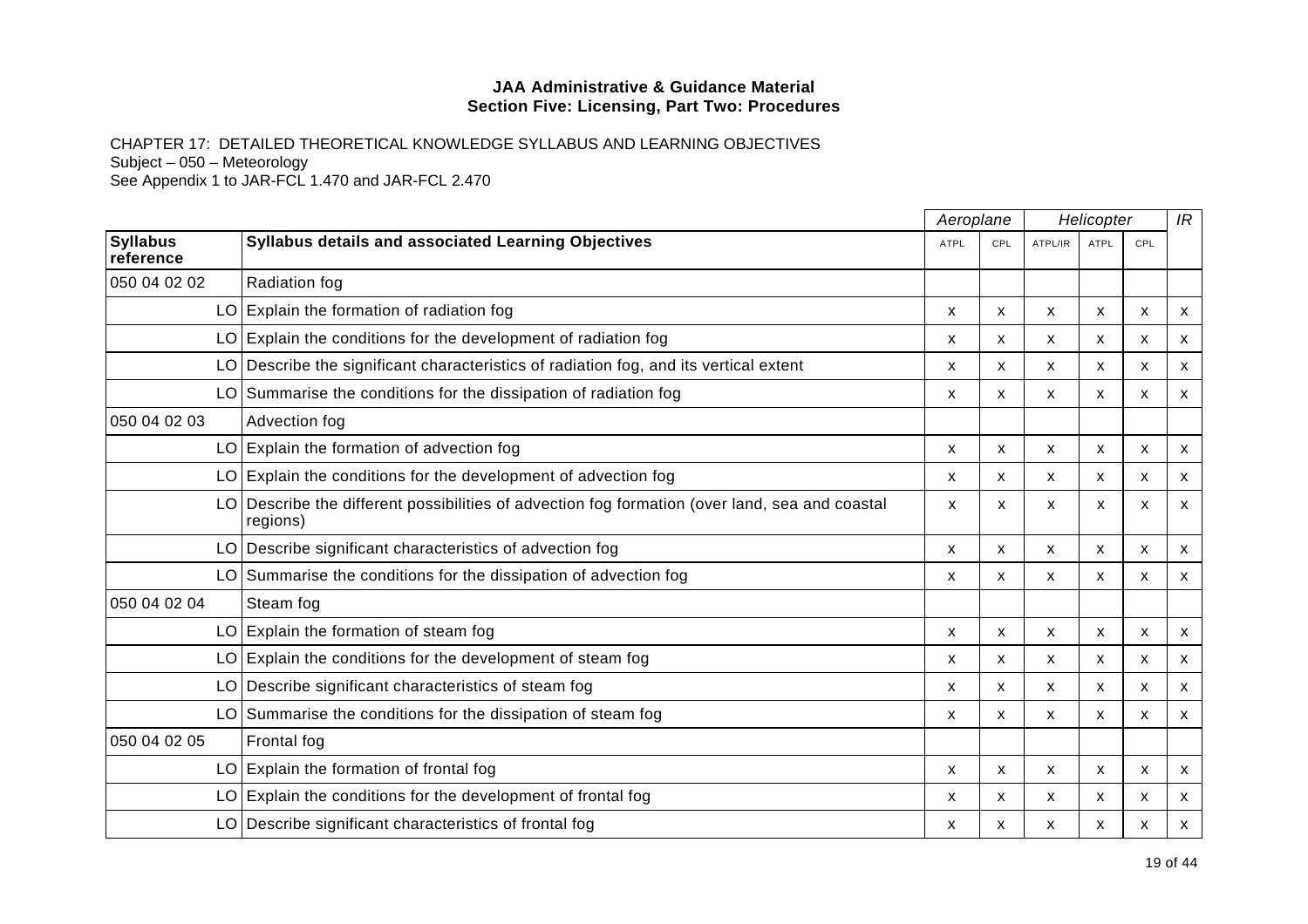|                              |                                                                                                                                                                                                                    | Aeroplane    |     | Helicopter |                           |              | IR |
|------------------------------|--------------------------------------------------------------------------------------------------------------------------------------------------------------------------------------------------------------------|--------------|-----|------------|---------------------------|--------------|----|
| <b>Syllabus</b><br>reference | Syllabus details and associated Learning Objectives                                                                                                                                                                | <b>ATPL</b>  | CPL | ATPL/IR    | <b>ATPL</b>               | <b>CPL</b>   |    |
|                              | LO Summarise the conditions for the dissipation of frontal fog                                                                                                                                                     | X            | X   | X          | X                         | X            | X  |
| 050 04 02 06                 | Orographic fog (hill fog)                                                                                                                                                                                          |              |     |            |                           |              |    |
|                              | LO Summarise the features of orographic fog                                                                                                                                                                        | X            | X   | X          | X                         | X            | X  |
| LO.                          | Explain the conditions for the development of orographic fog                                                                                                                                                       | x            | X   | X          | X                         | X            | X  |
| LO                           | Describe significant characteristics of orographic fog                                                                                                                                                             | X            | X   | X          | X                         | X            | X  |
|                              | LO Summarise the conditions for the dissipation of orographic fog                                                                                                                                                  | x            | X   | X          | X                         | X            | X  |
| 050 05 00 00                 | <b>PRECIPITATION</b>                                                                                                                                                                                               |              |     |            |                           |              |    |
| 050 05 01 00                 | Development of precipitation                                                                                                                                                                                       |              |     |            |                           |              |    |
| 050 05 01 01                 | Process of development of precipitation                                                                                                                                                                            |              |     |            |                           |              |    |
| LO                           | Distinguish between the two following processes by which precipitation is formed                                                                                                                                   | x            | x   | X          | X                         | х            | X  |
| LO                           | - Summarise the outlines of the ice crystal-process (Bergeron-Findeisen)                                                                                                                                           | X            | X   | X          | X                         | $\mathsf{x}$ | X  |
| LO                           | - Summarise the outlines of the coalescence process                                                                                                                                                                | х            | X   | X          | X                         | X            | X  |
| LO                           | Describe the atmospheric conditions that favour either process                                                                                                                                                     | x            | X   | X          | X                         | X            | X  |
| LO                           | Explain the development of snow, rain, drizzle and hail                                                                                                                                                            | x            | X   | X          | X                         | X            | X  |
| 050 05 02 00                 | <b>Types of precipitation</b>                                                                                                                                                                                      |              |     |            |                           |              |    |
| 050 05 02 01                 | Types of precipitation, relationship with cloud types                                                                                                                                                              |              |     |            |                           |              |    |
| LO.                          | List and describe the types of precipitation given in the TAF and METAR codes (drizzle, rain,<br>snow, snow grains, ice pellets, hail, small hail, snow pellets, ice crystals, freezing drizzle,<br>freezing rain) | $\mathsf{x}$ | X   | X          | $\boldsymbol{\mathsf{x}}$ | $\mathsf{x}$ | X  |
| LO                           | State ICAO/WMO approximate diameters for cloud, drizzle and rain drops                                                                                                                                             | X            | X   | X          | х                         | x            | X  |
| LO                           | State approximate maximum recorded weights and diameters for hailstones                                                                                                                                            | x            | X   | X          | X                         | x            | X  |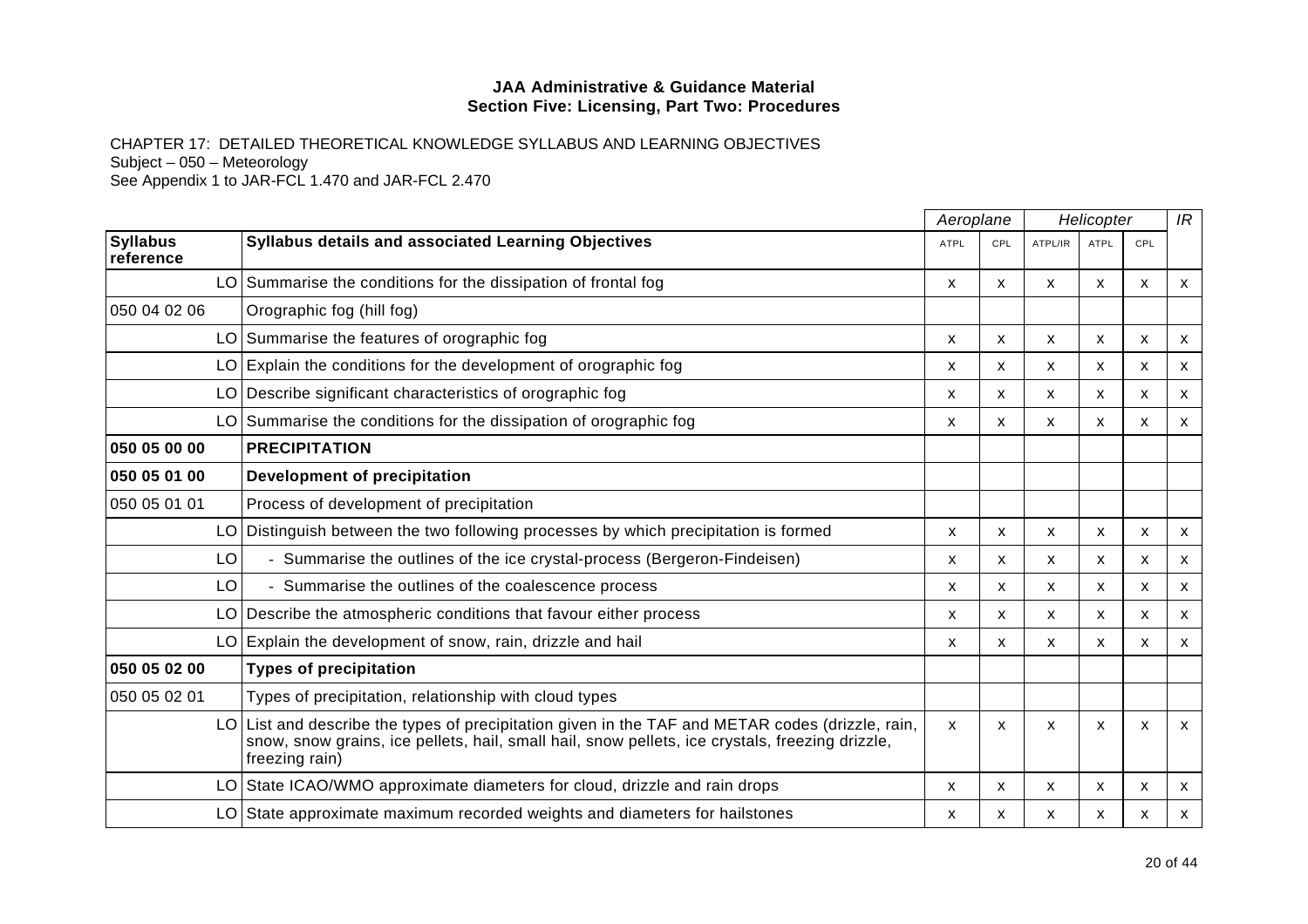|                              |                                                                                                                                                                                                                                                                                     | Aeroplane    |            | Helicopter   |              |                           | IR                        |
|------------------------------|-------------------------------------------------------------------------------------------------------------------------------------------------------------------------------------------------------------------------------------------------------------------------------------|--------------|------------|--------------|--------------|---------------------------|---------------------------|
| <b>Syllabus</b><br>reference | Syllabus details and associated Learning Objectives                                                                                                                                                                                                                                 | <b>ATPL</b>  | <b>CPL</b> | ATPL/IR      | <b>ATPL</b>  | CPL                       |                           |
|                              | $LO$ Explain the mechanism for the formation of freezing precipitation                                                                                                                                                                                                              | $\mathsf{x}$ | X          | $\mathsf{x}$ | $\mathsf{x}$ | $\boldsymbol{\mathsf{x}}$ | $\mathsf{x}$              |
|                              | $LO$ Describe the weather conditions that give rise to freezing precipitation                                                                                                                                                                                                       | x            | x          | X            | X            | X                         | $\mathsf{x}$              |
|                              | LO Distinguish between the types of precipitation generated in convective and stratiform cloud                                                                                                                                                                                      | X            | X          | X            | $\mathsf{x}$ | X                         | X                         |
|                              | LO Assign typical precipitation types and intensities to different clouds                                                                                                                                                                                                           | X            | X          | X            | x            | X                         | $\mathsf{x}$              |
| 050 06 00 00                 | <b>AIR MASSES AND FRONTS</b>                                                                                                                                                                                                                                                        |              |            |              |              |                           |                           |
| 050 06 01 00                 | Air masses                                                                                                                                                                                                                                                                          |              |            |              |              |                           |                           |
| 050 06 01 01                 | Description, classification and source regions of air masses                                                                                                                                                                                                                        |              |            |              |              |                           |                           |
|                              | LO Define the term air mass                                                                                                                                                                                                                                                         | x            | X          | X            | X            | х                         | X                         |
|                              | LO Describe the properties of the source regions                                                                                                                                                                                                                                    | x            | X          | X            | $\mathsf{x}$ | X                         | $\boldsymbol{\mathsf{x}}$ |
|                              | LO Summarise the classification of air masses by source regions                                                                                                                                                                                                                     | x            | X          | X            | X            | X                         | X                         |
|                              | LO State the classifications of air masses by temperature and humidity at source                                                                                                                                                                                                    | X            | X          | X            | X            | X                         | $\boldsymbol{\mathsf{x}}$ |
|                              | LO State the characteristic weather in each of the air masses                                                                                                                                                                                                                       | X            | X          | X            | $\mathsf{x}$ | X                         | $\mathsf{x}$              |
|                              | LO Name the three main air masses that affect Europe                                                                                                                                                                                                                                | X            | X          | $\mathsf{x}$ | $\mathsf{x}$ | X                         | $\mathsf{x}$              |
|                              | LO Classify air masses on a surface weather chart                                                                                                                                                                                                                                   | х            | x          | X            | X            | X                         | X                         |
|                              | Note: Names and abbreviations of air masses used in examinations:<br>continental (c), maritime (m)<br>- first letter:<br>humidity<br>- second letter: type of air mass<br>Arctic (A), Polar (P), Tropical (T), Equatorial (E)<br>third letter:<br>cold (c), warm (w)<br>temperature |              |            |              |              |                           |                           |
| 050 06 01 02                 | Modifications of air masses                                                                                                                                                                                                                                                         |              |            |              |              |                           |                           |
|                              | $LO$ List the environmental factors that affect the final properties of an air mass                                                                                                                                                                                                 | X            | X          | X            | X            | x                         | X                         |
| LO                           | Explain how maritime and continental tracks modify these air masses                                                                                                                                                                                                                 | x            | x          | x            | x            | х                         | X                         |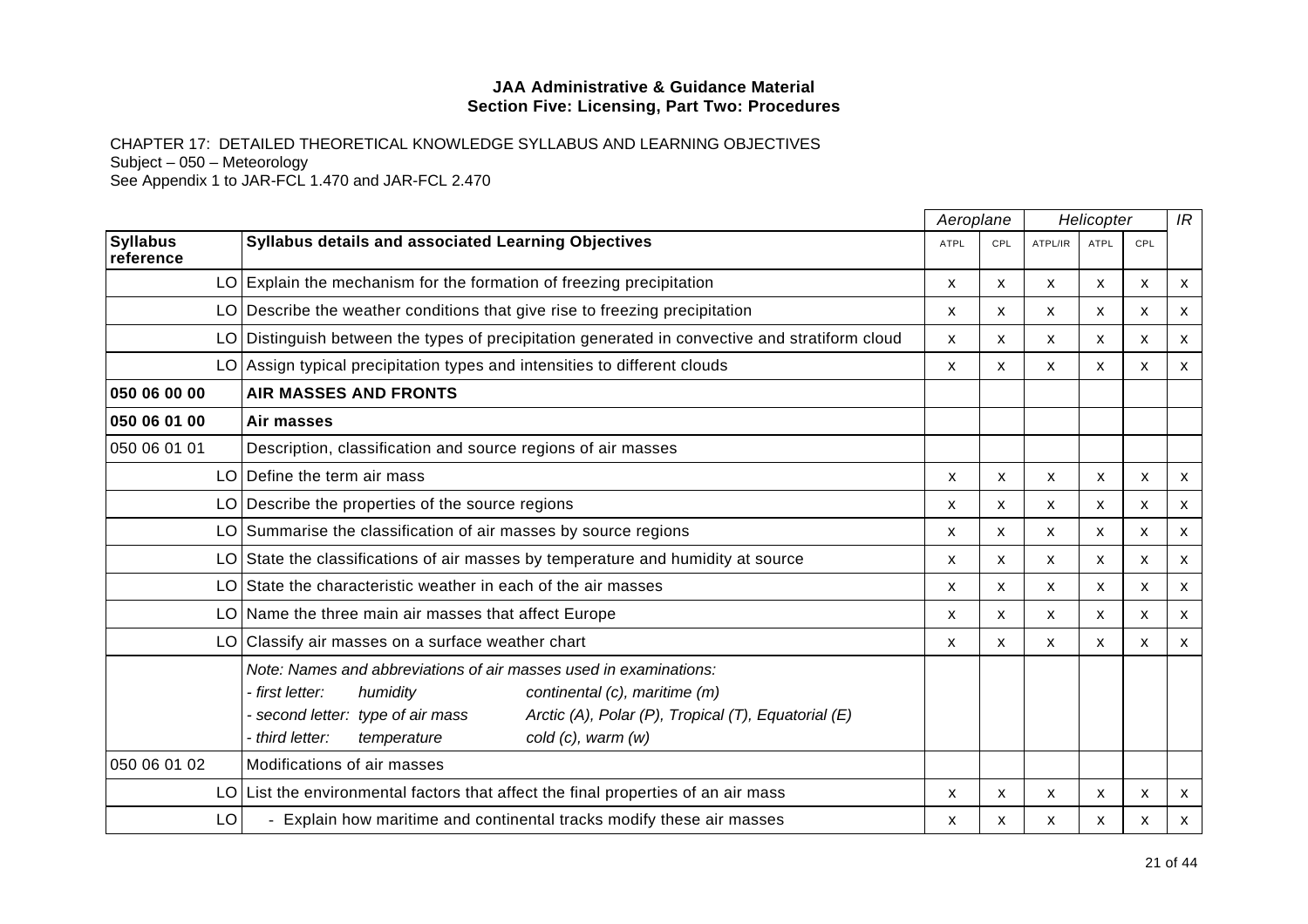|                              |                                                                                                                                                  | Aeroplane   |                           |              | Helicopter   |                           | IR                        |
|------------------------------|--------------------------------------------------------------------------------------------------------------------------------------------------|-------------|---------------------------|--------------|--------------|---------------------------|---------------------------|
| <b>Syllabus</b><br>reference | <b>Syllabus details and associated Learning Objectives</b>                                                                                       | <b>ATPL</b> | CPL                       | ATPL/IR      | <b>ATPL</b>  | CPL                       |                           |
| LO                           | - Explain the effect of passage over cold or warm surfaces                                                                                       | X           | $\mathsf{x}$              | $\mathsf{x}$ | X            | X                         | X                         |
|                              | $LO$ Explain how air mass weather is affected by the season, the air mass track and by<br>orographic and thermal effects over land               | X           | $\boldsymbol{\mathsf{x}}$ | X            | X            | X                         | X                         |
| LO.                          | Assess the tendencies of the stability for an air mass and describe the typical resulting air<br>mass weather including the hazards for aviation | X           | X                         | X            | X            | $\boldsymbol{\mathsf{x}}$ | $\mathsf{x}$              |
| 050 06 02 00                 | <b>Fronts</b>                                                                                                                                    |             |                           |              |              |                           |                           |
| 050 06 02 01                 | General aspects                                                                                                                                  |             |                           |              |              |                           |                           |
| LO I                         | Describe the boundaries between air masses (fronts)                                                                                              | X           | X                         | $\mathsf{x}$ | $\mathsf{x}$ | X                         | X                         |
|                              | LO Define front and frontal surface (frontal zone)                                                                                               | x           | X                         | X            | X            | X                         | $\mathsf{x}$              |
|                              | $LO$ Name the global frontal systems (polar front, arctic front)                                                                                 | x           | X                         | X            | X            | X                         | $\mathsf{x}$              |
|                              | LO State the approximate seasonal latitudes and geographic positions of the polar front and the<br>arctic front                                  | X           | X                         | X            | х            | x                         | X                         |
| 050 06 02 02                 | Warm front, associated clouds and weather                                                                                                        |             |                           |              |              |                           |                           |
| LO.                          | Define a warm front                                                                                                                              | X           | X                         | X            | X            | X                         | X                         |
|                              | LO Describe the cloud, weather, ground visibility and aviation hazards at a warm front<br>depending on the stability of the warm air             | x           | X                         | X            | X            | X                         | X                         |
|                              | $LO$ Explain the seasonal differences in the weather at warm fronts                                                                              | X           | X                         | $\mathsf{x}$ | X            | X                         | $\mathsf{x}$              |
|                              | LO Describe the structure, slope and dimensions of a warm front                                                                                  | X           | x                         | X            | x            | X                         | X                         |
|                              | LO Sketch a cross-section of a warm front, showing weather, cloud and aviation hazards                                                           | X           | X                         | X            | X            | X                         | X                         |
| 050 06 02 03                 | Cold front, associated clouds and weather                                                                                                        |             |                           |              |              |                           |                           |
| LO                           | Define a cold front                                                                                                                              | X           | X                         | $\mathsf{x}$ | $\mathsf{x}$ | $\mathsf{x}$              | $\boldsymbol{\mathsf{x}}$ |
| LO.                          | Describe the cloud, weather, ground visibility and aviation hazards at a cold front depending<br>on the stability of the warm air                | x           | X                         | X            | x            | x                         | X                         |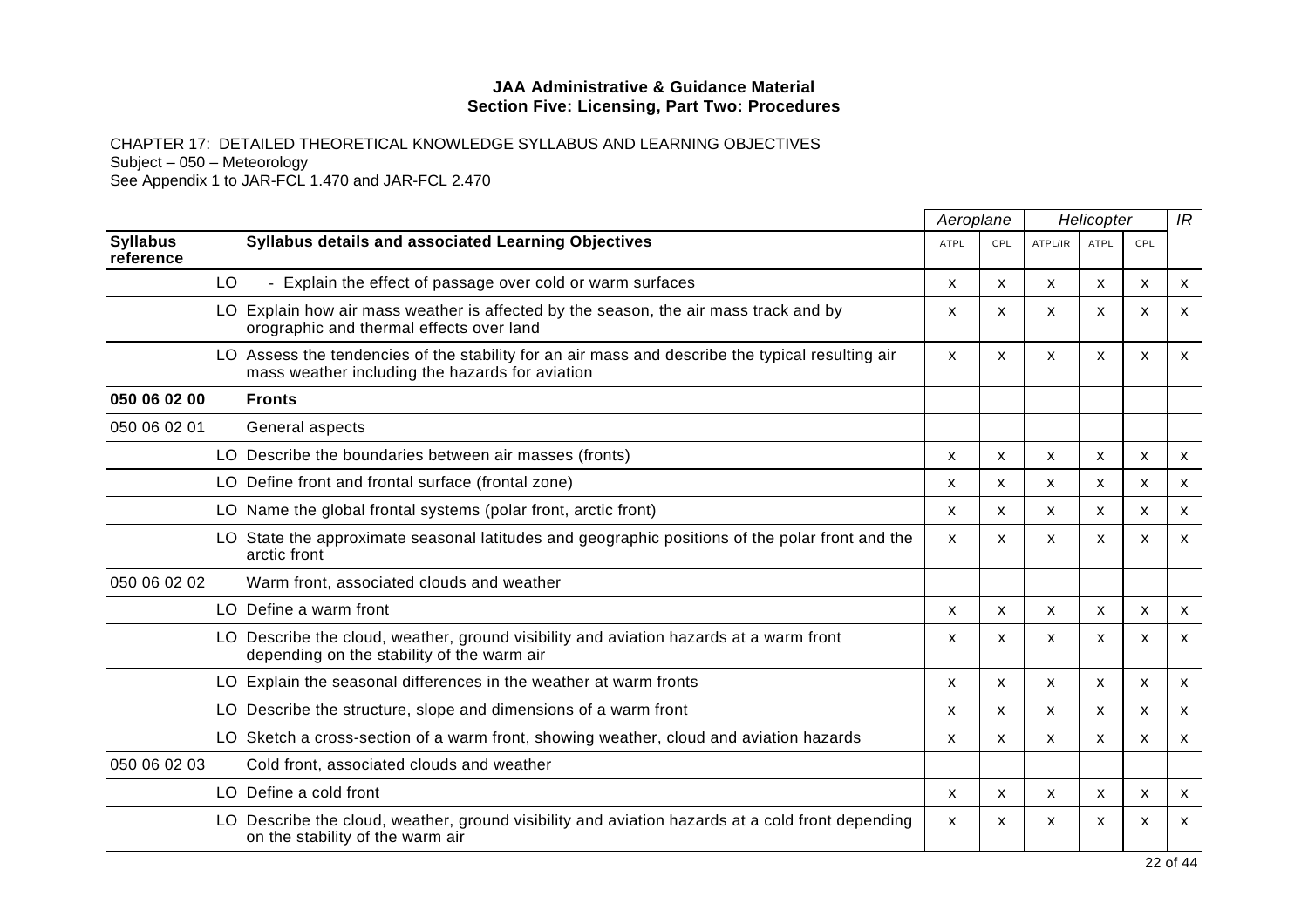|                              |                                                                                                    | Aeroplane   |              |         | Helicopter   |              | IR                        |
|------------------------------|----------------------------------------------------------------------------------------------------|-------------|--------------|---------|--------------|--------------|---------------------------|
| <b>Syllabus</b><br>reference | <b>Syllabus details and associated Learning Objectives</b>                                         | <b>ATPL</b> | CPL          | ATPL/IR | <b>ATPL</b>  | CPL          |                           |
|                              | LO Explain the seasonal differences in the weather at cold fronts                                  | X           | X            | X       | X            | X            | $\mathsf{x}$              |
|                              | LO Describe the structure, slope and dimensions of a cold front                                    | X           | X            | X       | X            | X            | $\mathsf{x}$              |
|                              | LO Sketch a cross-section of a cold front, showing weather, cloud and aviation hazards             | X           | X            | X       | X            | X            | X                         |
| 050 06 02 04                 | Warm sector, associated clouds and weather                                                         |             |              |         |              |              |                           |
| LO.                          | Define fronts and air masses associated with the warm sector                                       | X           | X            | X       | X            | X            | X                         |
| LO                           | Describe the cloud, weather, ground visibility and aviation hazards in a warm sector               | X           | X            | X       | X            | X            | X                         |
| LO.                          | Explain the seasonal differences in the weather in the warm sector                                 | X           | X            | X       | X            | X            | X                         |
|                              | LO Sketch a cross-section of a warm sector, showing weather, cloud and aviation hazards            | X           | X            | X       | X            | X            | $\mathsf{x}$              |
| 050 06 02 05                 | Weather behind the cold front                                                                      |             |              |         |              |              |                           |
|                              | LO Describe the cloud, weather, ground visibility and aviation hazards behind the cold front       | X           | X            | X       | X            | X            | $\mathsf{x}$              |
|                              | $LO$ Explain the seasonal differences in the weather behind the cold front                         | X           | X            | X       | X            | X            | $\mathsf{x}$              |
| 050 06 02 06                 | Occlusions, associated clouds and weather                                                          |             |              |         |              |              |                           |
| LO.                          | Define the term occlusion                                                                          | X           | X            | X       | $\mathsf{x}$ | $\mathsf{x}$ | X                         |
|                              | LO Define a cold occlusion                                                                         | x           | x            | x       | X            | x            | X                         |
|                              | LO Define a warm occlusion                                                                         | X           | X            | X       | $\mathsf{x}$ | X            | X                         |
|                              | LO Describe the cloud, weather, ground visibility and aviation hazards in a cold occlusion         | X           | X            | X       | x            | X            | $\mathsf{x}$              |
| LO                           | Describe the cloud, weather, ground visibility and aviation hazards in a warm occlusion            | X           | $\mathsf{x}$ | X       | X.           | X            | X                         |
|                              | LO Explain the seasonal differences in the weather at occlusions                                   | X           | X            | X       | X            | X            | $\boldsymbol{\mathsf{x}}$ |
| LO                           | Sketch a cross-section of cold and warm occlusions, showing weather, cloud and aviation<br>hazards | x           | X            | X       | х            | х            | x                         |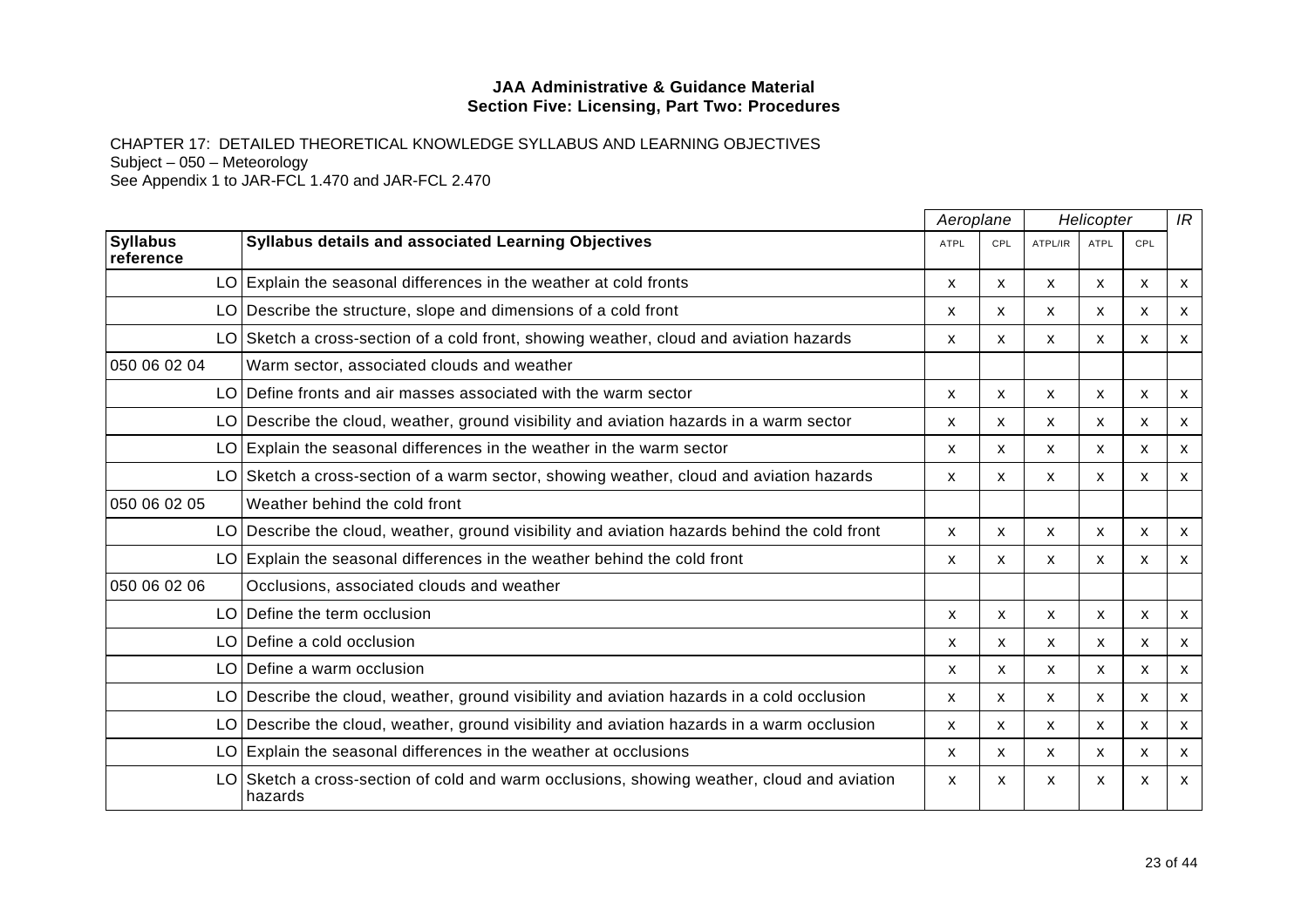|                              |                                                                                                                                                            | Aeroplane   |              | Helicopter |                           |              | IR           |
|------------------------------|------------------------------------------------------------------------------------------------------------------------------------------------------------|-------------|--------------|------------|---------------------------|--------------|--------------|
| <b>Syllabus</b><br>reference | Syllabus details and associated Learning Objectives                                                                                                        | <b>ATPL</b> | <b>CPL</b>   | ATPL/IR    | ATPL                      | <b>CPL</b>   |              |
|                              | $LO$ In a sketch plan illustrate the development of an occlusion and the movement of the<br>occlusion point                                                | X           | X            | X          | X                         | $\mathsf{x}$ | X            |
| 050 06 02 07                 | Stationary front, associated clouds and weather                                                                                                            |             |              |            |                           |              |              |
|                              | LO Define a stationary or quasi-stationary front                                                                                                           | X           | $\mathsf{x}$ | X          | X                         | X            | $\mathsf{x}$ |
| LO                           | Describe the cloud, weather, ground visibility and aviation hazards in a stationary or quasi-<br>stationary front                                          | X           | X            | X          | X                         | X            | X            |
| 050 06 02 08                 | Movement of fronts and pressure systems, life cycle                                                                                                        |             |              |            |                           |              |              |
|                              | LO Describe the movements of fronts and pressure systems and the life cycle of a mid-latitude<br>depression                                                | x           | X.           | X          | X                         | х            | X            |
| LO.                          | State the qualitative rules for predicting the direction and the speed of movement of fronts                                                               | X           | X            | X          | X                         | X            | X            |
| LO                           | Explain the difference between the speed of movement of cold and warm fronts                                                                               | X           | X            | X          | X                         | X            | X            |
|                              | LO State the qualitative rules for predicting the direction and the speed of movement of frontal<br>depressions                                            | X           | X            | X          | $\mathsf{x}$              | $\mathsf{x}$ | X            |
|                              | Describe qualitatively, with a sketch if required, the genesis, development and life cycle of a<br>frontal depression with associated cloud and rain belts | X           | X            | X          | X                         | $\mathsf{x}$ | X            |
| 050 06 02 09                 | Changes of meteorological elements at a frontal wave                                                                                                       |             |              |            |                           |              |              |
| LO                           | Sketch a plan and a cross-section of a frontal wave (warm front, warm sector and cold front)<br>and illustrate the changes of                              |             |              |            |                           |              |              |
|                              | - pressure, temperature, surface wind                                                                                                                      | x           | X            | X          | x                         | X            | X            |
|                              | - wind in the vertical axis                                                                                                                                | X           | X            | X          | $\boldsymbol{\mathsf{x}}$ | $\mathsf{x}$ | X            |
| 050 07 00 00                 | <b>PRESSURE SYSTEMS</b>                                                                                                                                    |             |              |            |                           |              |              |
| 050 07 01 00                 | The principal pressure areas                                                                                                                               |             |              |            |                           |              |              |
| 050 07 01 01                 | Location of the principal pressure areas                                                                                                                   |             |              |            |                           |              |              |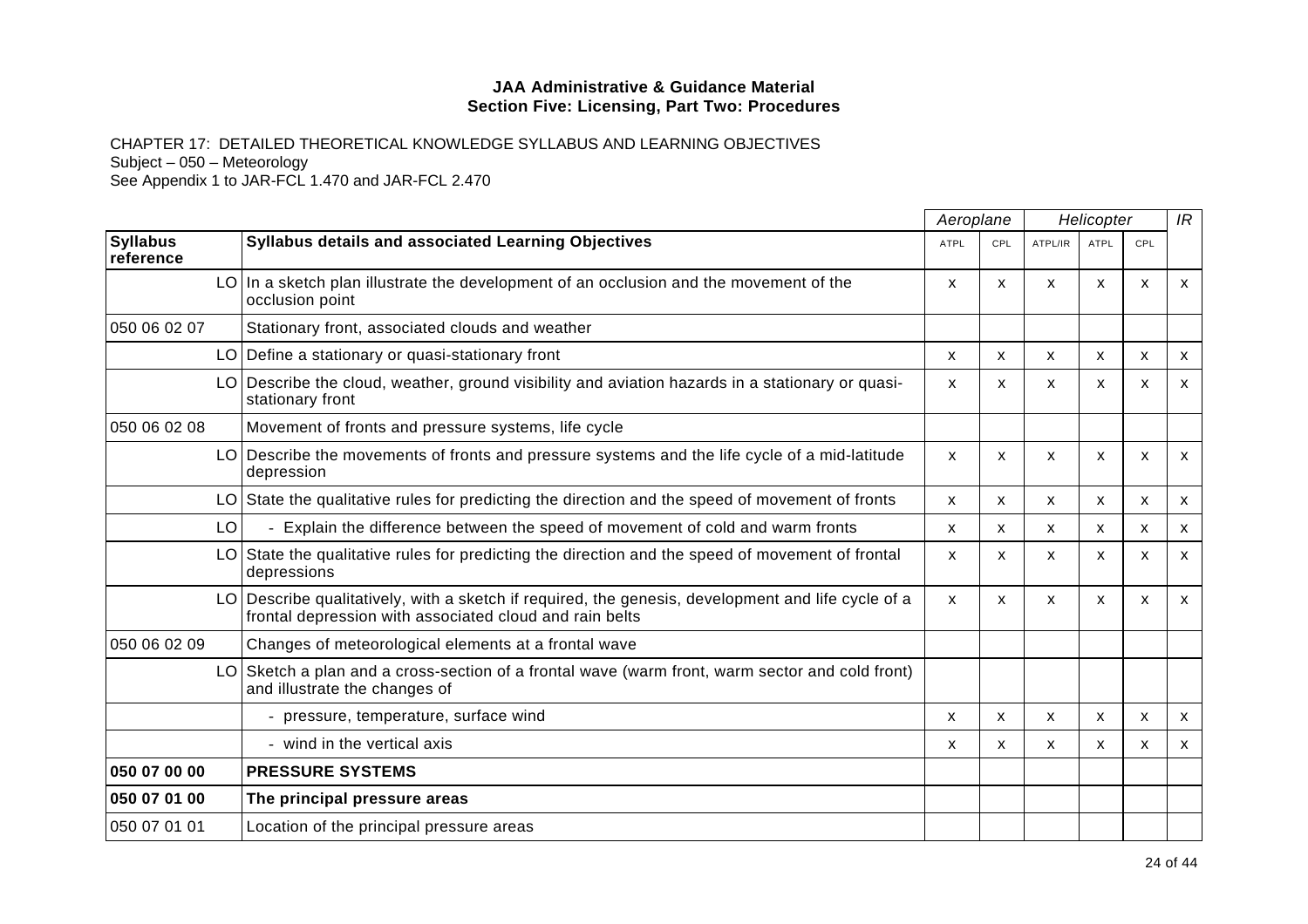|                              |                                                                                                                   | Aeroplane   |              |         | Helicopter                |              | IR           |
|------------------------------|-------------------------------------------------------------------------------------------------------------------|-------------|--------------|---------|---------------------------|--------------|--------------|
| <b>Syllabus</b><br>reference | Syllabus details and associated Learning Objectives                                                               | <b>ATPL</b> | CPL          | ATPL/IR | <b>ATPL</b>               | CPL          |              |
|                              | LO Identify or indicate on a map the principal global high pressure and low pressure areas in<br>January and July | x           |              | X       | $\mathsf{x}$              |              |              |
|                              | LO Explain how these pressure areas are formed                                                                    | X           |              | X       | $\mathsf{x}$              |              |              |
|                              | $LO$ Explain how the pressure areas move with the seasons                                                         | X           |              | X       | X                         |              |              |
| 050 07 02 00                 | <b>Anticyclone</b>                                                                                                |             |              |         |                           |              |              |
| 050 07 02 01                 | Anticyclones, types, general properties, cold and warm anticyclones, ridges and wedges,<br>subsidence             |             |              |         |                           |              |              |
|                              | $LO$ List the different types of anticyclones                                                                     | X           | X            | X       | X                         | $\mathsf{x}$ | X            |
|                              | LO Describe the effect of high level convergence in producing areas of high pressure at ground<br>level           | X           | X            | X       | $\mathsf{x}$              | X            | X            |
| LO.                          | Describe air mass subsidence, its effect on the environmental lapse rate, and the associated<br>weather           | X           | X            | X       | $\boldsymbol{\mathsf{x}}$ | X            | $\mathsf{x}$ |
|                              | LO Describe the formation of warm and cold anticyclones                                                           | X           | X            | X       | X                         | X            | X            |
|                              | LO Describe the formation of ridges and wedges<br>(Refer to 050 08 03 02)                                         | x           | X            | X       | $\mathsf{x}$              | $\mathsf{x}$ | X            |
| LO.                          | Describe the properties of and the weather associated with warm and cold anticyclones                             | X           | X            | X       | $\mathsf{x}$              | X            | X            |
|                              | LO Describe the properties of and the weather associated with ridges and wedges                                   | X           | X            | x       | X                         | X            | X            |
|                              | LO Describe the blocking anticyclone and its effects                                                              | x           | $\mathsf{x}$ | X       | $\mathsf{x}$              | $\mathsf{x}$ | $\mathsf{x}$ |
| 050 07 03 00                 | Non frontal depressions                                                                                           |             |              |         |                           |              |              |
| 050 07 03 01                 | Thermal-, orographic-, polar- and secondary depressions, troughs                                                  |             |              |         |                           |              |              |
| LO                           | Describe the effect of high level divergence in producing areas of low pressure at ground<br>level                | X           | X            | X       | X                         | x            | X            |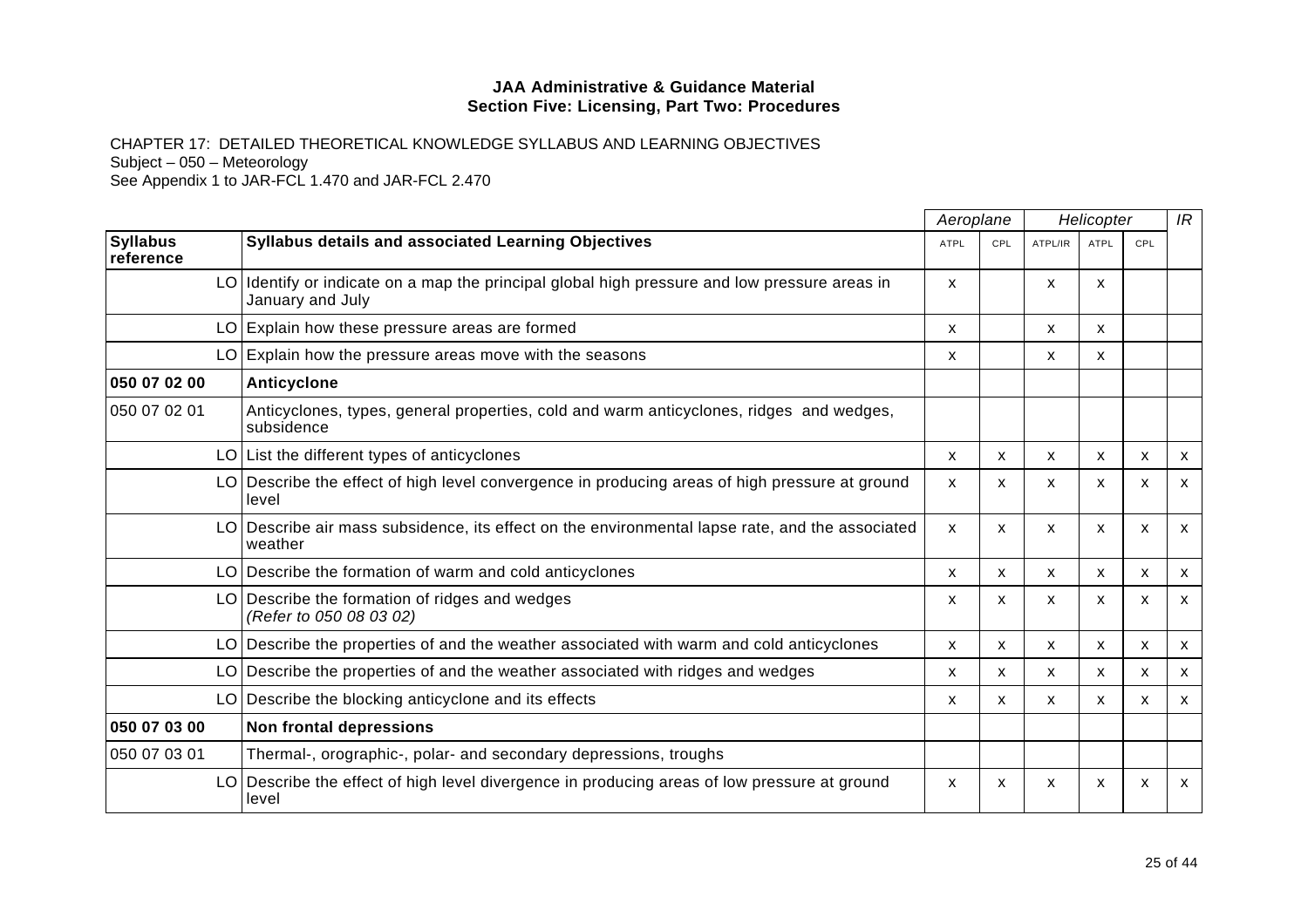|                              |                                                                                                                                                                                    | Aeroplane    |     | Helicopter   |              |              | IR                        |
|------------------------------|------------------------------------------------------------------------------------------------------------------------------------------------------------------------------------|--------------|-----|--------------|--------------|--------------|---------------------------|
| <b>Syllabus</b><br>reference | <b>Syllabus details and associated Learning Objectives</b>                                                                                                                         | <b>ATPL</b>  | CPL | ATPL/IR      | ATPL         | CPL          |                           |
|                              | LO Describe the formation and properties of thermal-, orographic- (lee lows), polar- and<br>secondary depressions                                                                  | X            | X   | X            | X            | $\mathsf{x}$ | X                         |
|                              | LO Describe the formation, the properties and the associated weather of troughs                                                                                                    | $\mathsf{x}$ | X   | $\mathsf{x}$ | X            | X            | $\boldsymbol{\mathsf{x}}$ |
| 050 07 04 00                 | <b>Tropical revolving storms</b>                                                                                                                                                   |              |     |              |              |              |                           |
| 050 07 04 01                 | Characteristics of tropical revolving storms                                                                                                                                       |              |     |              |              |              |                           |
|                              | LO State the conditions necessary for the formation of tropical revolving storms                                                                                                   | X            |     | X            | $\mathsf{x}$ |              |                           |
|                              | LO Explain how a tropical revolving storm moves during its life cycle                                                                                                              | x            |     | X            | X            |              |                           |
|                              | LO Name the stages of the development of tropical revolving storms (tropical disturbance,<br>tropical depression, tropical storm, severe tropical storm, tropical revolving storm) | X            |     | X            | X            |              |                           |
|                              | LO Describe the meteorological conditions in and near a tropical revolving storm                                                                                                   | x            |     | X            | X            |              |                           |
|                              | LO State the approximate dimensions of a tropical revolving storm                                                                                                                  | x            |     | X            | X            |              |                           |
| 050 07 04 02                 | Origin and local names, location and period of occurrence                                                                                                                          |              |     |              |              |              |                           |
|                              | LO List the areas of origin and occurrence of tropical revolving storms, and their specified<br>names (hurricane, typhoon, tropical cyclone)                                       | $\mathsf{x}$ |     | X            | X            |              |                           |
|                              | LO State the expected times of occurrence of tropical revolving storms in each of the source<br>areas, and their approximate frequency                                             | X            |     | X            | X            |              |                           |
| 050 08 00 00                 | <b>CLIMATOLOGY</b>                                                                                                                                                                 |              |     |              |              |              |                           |
| 050 08 01 00                 | <b>Climatic zones</b>                                                                                                                                                              |              |     |              |              |              |                           |
| 050 08 01 01                 | General circulation in the troposphere and lower stratosphere                                                                                                                      |              |     |              |              |              |                           |
|                              | LO Describe the general tropospheric and low stratospheric circulation<br>(Refer to 050 02 03 01)                                                                                  | x            |     | X            | X            |              |                           |
| 050 08 01 02                 | Climatic classification                                                                                                                                                            |              |     |              |              |              |                           |
|                              | LO Name the world climate groups according to Koeppen's classification                                                                                                             | x            |     | x            | x            |              |                           |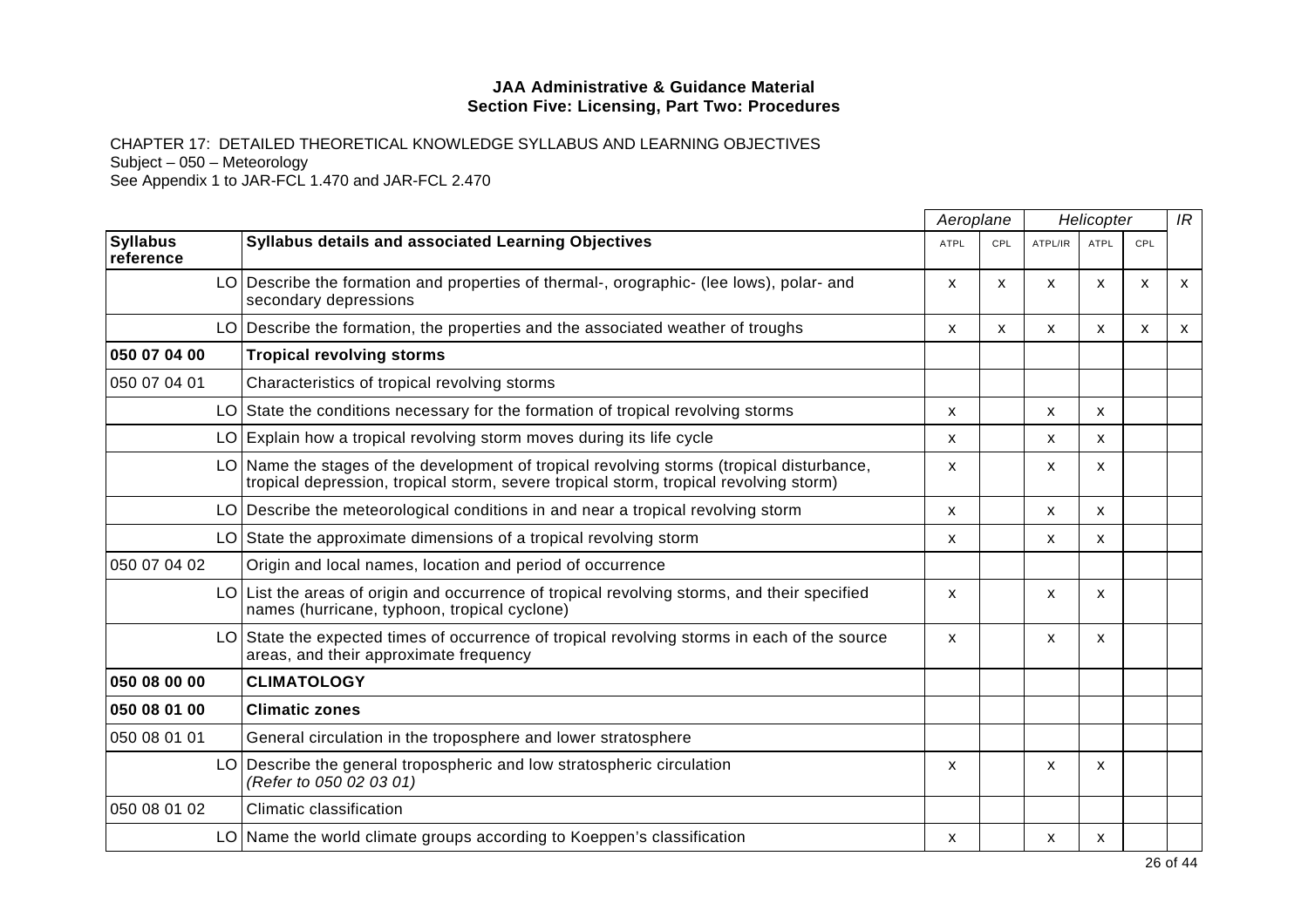|                              |                                                                                                                                                  |             | Aeroplane  |              | Helicopter  |     |  |
|------------------------------|--------------------------------------------------------------------------------------------------------------------------------------------------|-------------|------------|--------------|-------------|-----|--|
| <b>Syllabus</b><br>reference | <b>Syllabus details and associated Learning Objectives</b>                                                                                       | <b>ATPL</b> | <b>CPL</b> | ATPL/IR      | <b>ATPL</b> | CPL |  |
|                              | LO Describe the characteristics of                                                                                                               |             |            |              |             |     |  |
|                              | - the tropical rain climate                                                                                                                      | x           |            | X            | x           |     |  |
|                              | - the dry climate                                                                                                                                | X           |            | X            | X           |     |  |
|                              | - the mid-latitude climate (warm temperate rain climate)                                                                                         | X           |            | X            | x           |     |  |
|                              | - the subarctic climate (cold snow-forest climate)                                                                                               | X           |            | x            | X           |     |  |
|                              | - the snow climate (polar climate)                                                                                                               | X           |            | $\mathsf{x}$ | X           |     |  |
|                              | LO Explain how the seasonal movement of the sun generates the transitional climate zones                                                         | x           |            | $\mathsf{x}$ | X           |     |  |
|                              | LO Describe the typical weather in                                                                                                               |             |            |              |             |     |  |
|                              | - the tropical transitional climate (Savannah climate)                                                                                           | X           |            | X            | X           |     |  |
|                              | - the temperate transitional climate (Mediterranean climate)                                                                                     | X           |            | X            | X           |     |  |
|                              | LO State the typical locations of each major climatic zone                                                                                       | X           |            | $\mathsf{x}$ | X           |     |  |
| 050 08 02 00                 | <b>Tropical climatology</b>                                                                                                                      |             |            |              |             |     |  |
| 050 08 02 01                 | Cause and development of tropical showers and thunderstorms: humidity, temperature,<br>tropopause                                                |             |            |              |             |     |  |
|                              | LO State the conditions necessary for the formation of tropical rain showers and thunderstorms<br>(mesoscale convective complex, cloud clusters) | X           |            | X            | X           |     |  |
|                              | LO Describe the characteristics of tropical squall lines                                                                                         | X           |            | X            | X           |     |  |
|                              | LO Explain the formation of convective cloud structures caused by convergence at the boundary<br>of the NE and SE trade winds (ITCZ)             | X           |            | X            | X           |     |  |
|                              | LO State typical figures for tropical surface air temperatures and humidities, and heights of the<br>zero degree isotherm                        | X           |            | X            | X           |     |  |
| 050 08 02 02                 | Seasonal variations of weather and wind, typical synoptic situations                                                                             |             |            |              |             |     |  |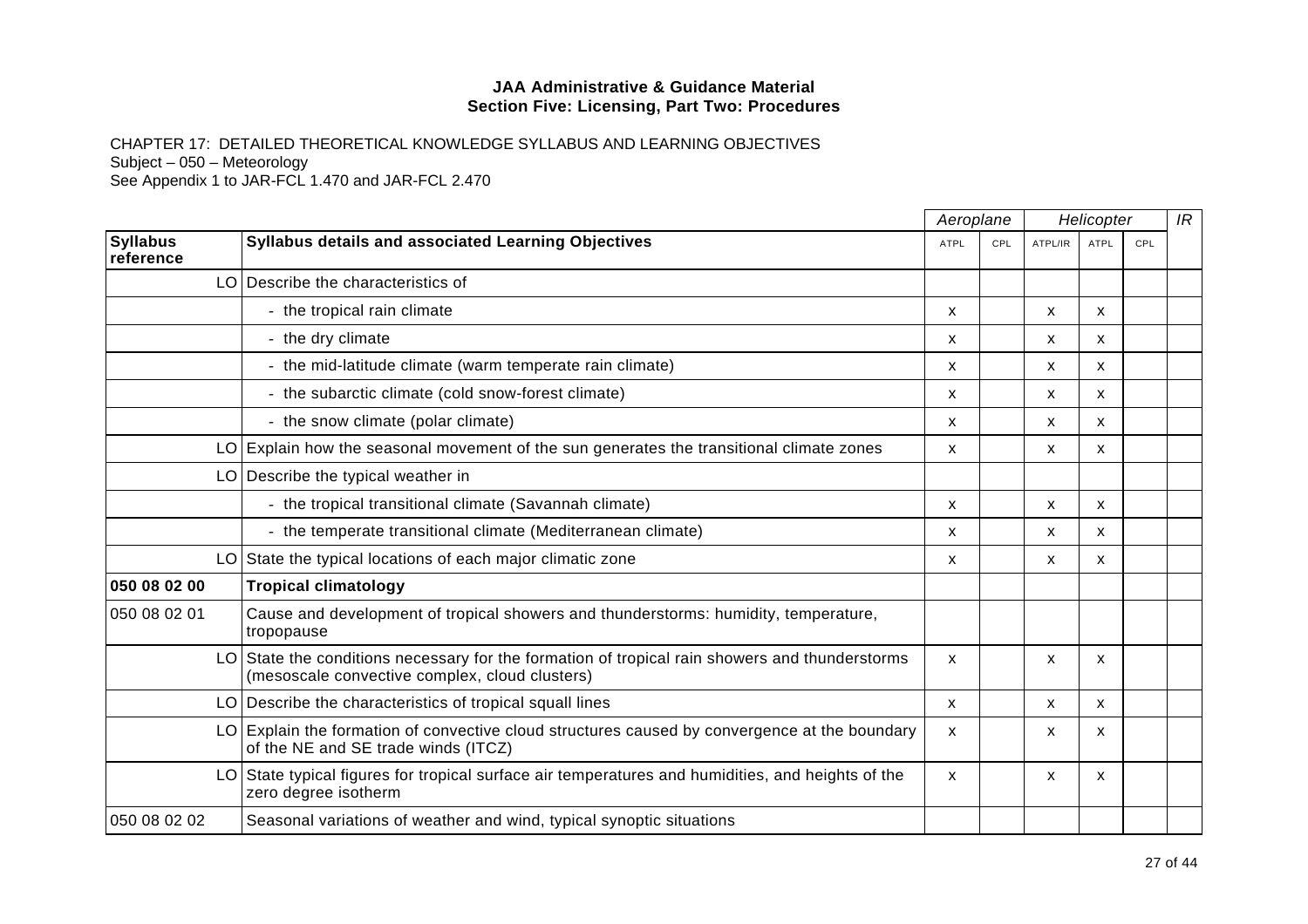|                              |                                                                                                                             | Aeroplane   |     | Helicopter |              |     | IR |
|------------------------------|-----------------------------------------------------------------------------------------------------------------------------|-------------|-----|------------|--------------|-----|----|
| <b>Syllabus</b><br>reference | Syllabus details and associated Learning Objectives                                                                         | <b>ATPL</b> | CPL | ATPL/IR    | <b>ATPL</b>  | CPL |    |
|                              | LO Describe the seasonal variations of weather and winds, and describe typical synoptic<br>situations                       | X           |     | X          | X            |     |    |
| LO                           | - Indicate on a map the trade winds (tropical easterlies), and describe the associated<br>weather                           | X           |     | X          | X            |     |    |
| LO                           | - Indicate on a map the doldrums and describe the associated weather                                                        | X           |     | X          | $\mathsf{x}$ |     |    |
| LO                           | - Indicate on a sketch the latitudes of subtropical high (horse latitudes) and describe the<br>associated weather           | X           |     | X          | X            |     |    |
| LO                           | - Indicate on a map the major monsoon winds<br>(Refer to 050 08 02 04 for a description of the weather)                     | X           |     | X          | $\mathsf{x}$ |     |    |
| 050 08 02 03                 | Intertropical Convergence Zone (ITCZ), weather in the ITCZ, general seasonal movement                                       |             |     |            |              |     |    |
|                              | LO Identify or indicate on a map the positions of the ITCZ in January and July                                              | X           |     | X          | $\mathsf{x}$ |     |    |
| LO                           | Explain the seasonal movement of the ITCZ                                                                                   | x           |     | X          | $\mathsf{x}$ |     |    |
|                              | LO Describe the weather and winds at the ITCZ                                                                               | X           |     | X          | $\mathsf{x}$ |     |    |
| LO                           | Explain the variations in weather that are found at the ITCZ<br>$\overline{\phantom{0}}$                                    | X           |     | X          | X            |     |    |
| LO                           | - Explain the flight hazards associated with the ITCZ                                                                       | X           |     | X          | $\mathsf{x}$ |     |    |
| 050 08 02 04                 | Monsoon, sandstorms, cold air outbreaks                                                                                     |             |     |            |              |     |    |
|                              | LO Define in general the term monsoon                                                                                       | X           |     | X          | X            |     |    |
|                              | LO Describe the major monsoon conditions<br>(Refer to 050 08 02 02)                                                         | x           |     | X          | X            |     |    |
| LO                           | - Explain how the trade winds change character after a long track and become monsoon<br>winds                               | X           |     | X          | X            |     |    |
| LO                           | Explain the formation of the SW/NE monsoon over West Africa and describe the<br>weather, stressing the seasonal differences | X           |     | X          | X            |     |    |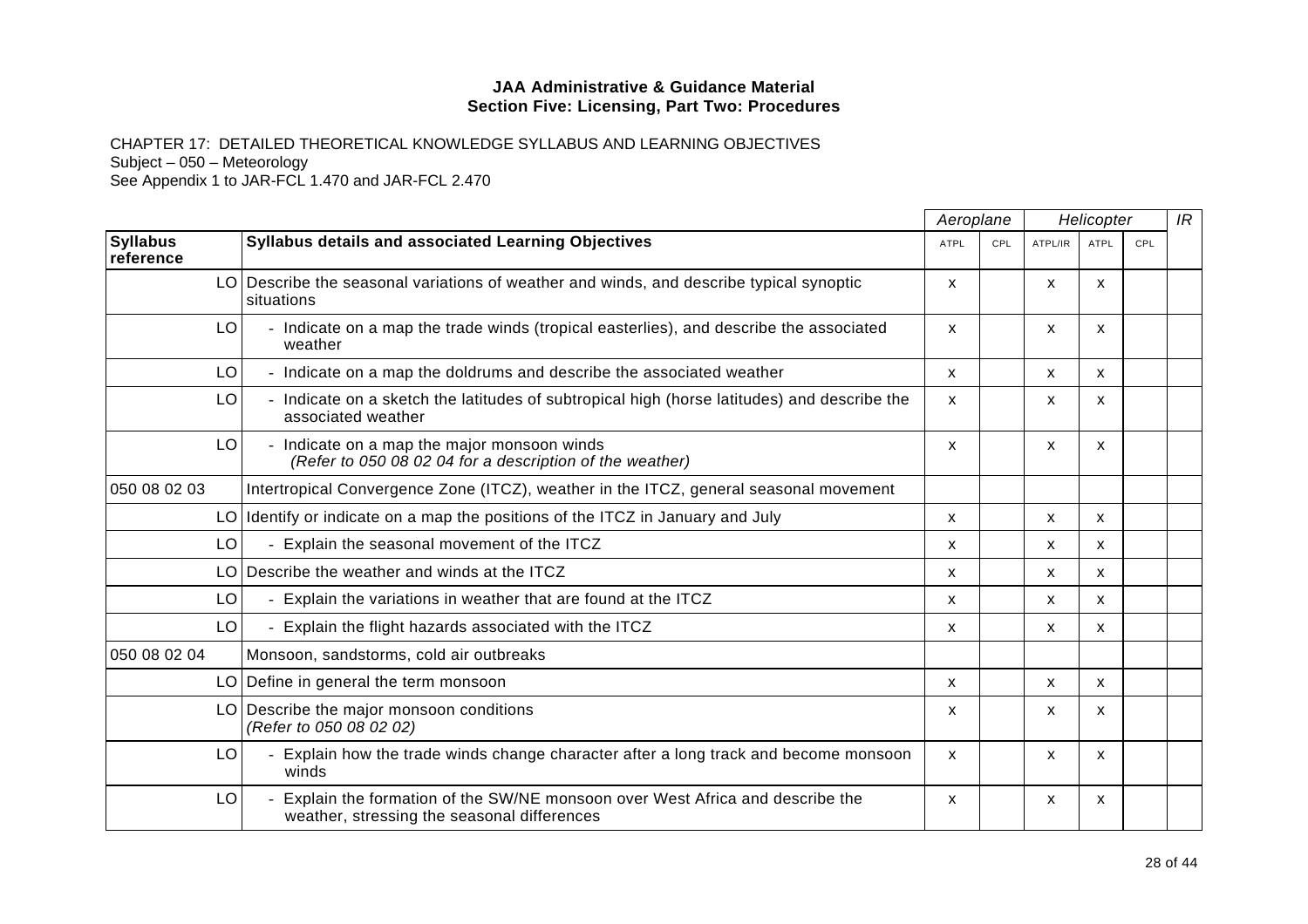|                              |                                                                                                                                               | Aeroplane   |              | Helicopter |                           | IR                        |    |
|------------------------------|-----------------------------------------------------------------------------------------------------------------------------------------------|-------------|--------------|------------|---------------------------|---------------------------|----|
| <b>Syllabus</b><br>reference | Syllabus details and associated Learning Objectives                                                                                           | <b>ATPL</b> | CPL          | ATPL/IR    | <b>ATPL</b>               | CPL                       |    |
| LO                           | Explain the formation of the SW/NE monsoon over India and describe the weather,<br>stressing the seasonal differences                         | X           |              | X          | X                         |                           |    |
| LO                           | Explain the formation of the monsoon over the Far East and northern Australia and<br>describe the weather, stressing the seasonal differences | X.          |              | X          | X                         |                           |    |
| LO.                          | Describe the formation and properties of sandstorms                                                                                           | X           |              | X          | X                         |                           |    |
|                              | LO Indicate when and where outbreaks of cold polar air can enter subtropical weather systems                                                  | X           |              | X          | X                         |                           |    |
| LO                           | - Name well known examples of polar air outbreaks (Blizzard, Pampero)                                                                         | X           |              | X          | $\boldsymbol{\mathsf{x}}$ |                           |    |
| 050 08 02 05                 | Easterly waves                                                                                                                                |             |              |            |                           |                           |    |
| LO                           | Describe and explain the formation of easterly waves, the associated weather and the<br>duration of the weather activity                      | X           |              | X          | X                         |                           |    |
| LO.                          | Describe and explain the global distribution of easterly waves                                                                                | X           |              | X          | X                         |                           |    |
|                              | LO Explain the effect of easterly waves on the tropical weather systems                                                                       | X.          |              | X          | X                         |                           |    |
| 050 08 03 00                 | Typical weather situations in the mid-latitudes                                                                                               |             |              |            |                           |                           |    |
| 050 08 03 01                 | Westerly situation                                                                                                                            |             |              |            |                           |                           |    |
| LO                           | Identify on a weather chart the typical westerly situation with travelling polar front waves                                                  | X           | $\mathsf{x}$ | X          | $\boldsymbol{\mathsf{x}}$ | X                         | X  |
| LO                           | Describe the typical weather in the region of the travelling polar front waves including the<br>seasonal variations                           | X           | X            | X          | X                         | X                         | X  |
|                              | LO State the differences between the northern and the southern hemisphere (roaring forties)                                                   | X           |              | X          | $\boldsymbol{\mathsf{x}}$ |                           |    |
| 050 08 03 02                 | High pressure area                                                                                                                            |             |              |            |                           |                           |    |
| LO.                          | Describe the high pressure zones with the associated weather                                                                                  | X           | X            | x          | X                         | X                         | X  |
| LO.                          | Identify on a weather chart high pressure regions                                                                                             | X           | X            | X          | X                         | $\boldsymbol{\mathsf{x}}$ | X  |
|                              | LO Describe the weather associated with wedges in the polar air<br>(Refer to 050 07 02 01)                                                    | X           | x            | x          | X                         | x                         | X. |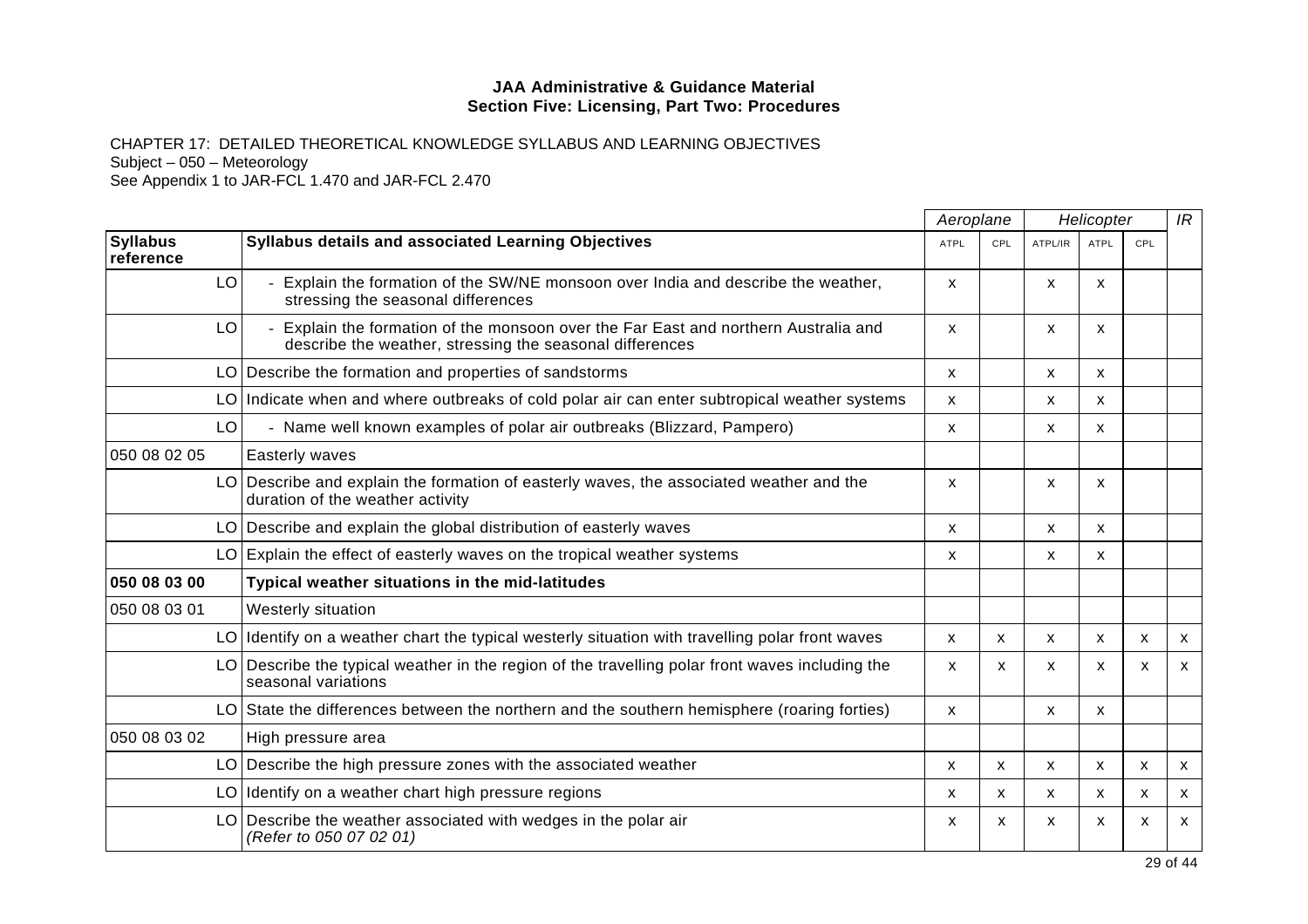|                              |                                                                                                                                                                               | Aeroplane                 |              | Helicopter |                           |              | IR |
|------------------------------|-------------------------------------------------------------------------------------------------------------------------------------------------------------------------------|---------------------------|--------------|------------|---------------------------|--------------|----|
| <b>Syllabus</b><br>reference | Syllabus details and associated Learning Objectives                                                                                                                           | <b>ATPL</b>               | <b>CPL</b>   | ATPL/IR    | <b>ATPL</b>               | CPL          |    |
| 050 08 03 03                 | Flat pressure pattern                                                                                                                                                         |                           |              |            |                           |              |    |
|                              | LO Identify on a surface weather chart the typical flat pressure pattern                                                                                                      | х                         | X            | X          | x                         | x            | X  |
| LO.                          | Describe the weather associated with a flat pressure pattern                                                                                                                  | X                         | $\mathsf{x}$ | X          | X                         | X            | X  |
| 050 08 03 04                 | Cold air pool (cold air drop)                                                                                                                                                 |                           |              |            |                           |              |    |
|                              | LO Define cold air pool                                                                                                                                                       | X                         | X            | X          | $\mathsf{x}$              | X            | X  |
| LO.                          | Describe the formation of a cold air pool                                                                                                                                     | X                         | X            | X          | X                         | X            | X  |
| LO.                          | Describe the characteristics of a cold air pool with regard to dimensions, duration of life,<br>geographical position, seasons, movements, weather activities and dissipation | X                         | X            | X          | X                         | $\mathsf{x}$ | X  |
|                              | LO Identify cold air pools on weather charts                                                                                                                                  | X                         | X            | X          | X                         | X            | X  |
|                              | LO Explain the problems and dangers for aviation                                                                                                                              | x                         | X            | X          | X                         | X            | X  |
| 050 08 04 00                 | Local winds and associated weather                                                                                                                                            |                           |              |            |                           |              |    |
| 050 08 04 01                 | Foehn, Mistral, Bora, Scirocco, Ghibli and Khamsin                                                                                                                            |                           |              |            |                           |              |    |
| LO.                          | Describe the classical mechanism for the development of Foehn winds (including Chinook)                                                                                       | $\boldsymbol{\mathsf{x}}$ | X            | X          | x                         | X            | X  |
| LO                           | Describe the weather associated with Foehn winds                                                                                                                              | X                         | X            | X          | X                         | x            | X  |
| LO                           | Describe the formation of, the characteristics of, and weather associated with                                                                                                |                           |              |            |                           |              |    |
|                              | - the Mistral, the Bora                                                                                                                                                       | x                         | X            | X          | $\mathsf{x}$              | $\mathsf{x}$ | X  |
|                              | - the Scirocco, the Ghibli, the Khamsin                                                                                                                                       | X                         | X            | X          | X                         | X            | X  |
| 050 08 04 02                 | Harmattan                                                                                                                                                                     |                           |              |            |                           |              |    |
| LO.                          | Describe the Harmattan wind and associated visibility problems                                                                                                                | X                         |              | X          | $\boldsymbol{\mathsf{x}}$ |              |    |
| 050 09 00 00                 | <b>FLIGHT HAZARDS</b>                                                                                                                                                         |                           |              |            |                           |              |    |
| 050 09 01 00                 | <b>Icing</b>                                                                                                                                                                  |                           |              |            |                           |              |    |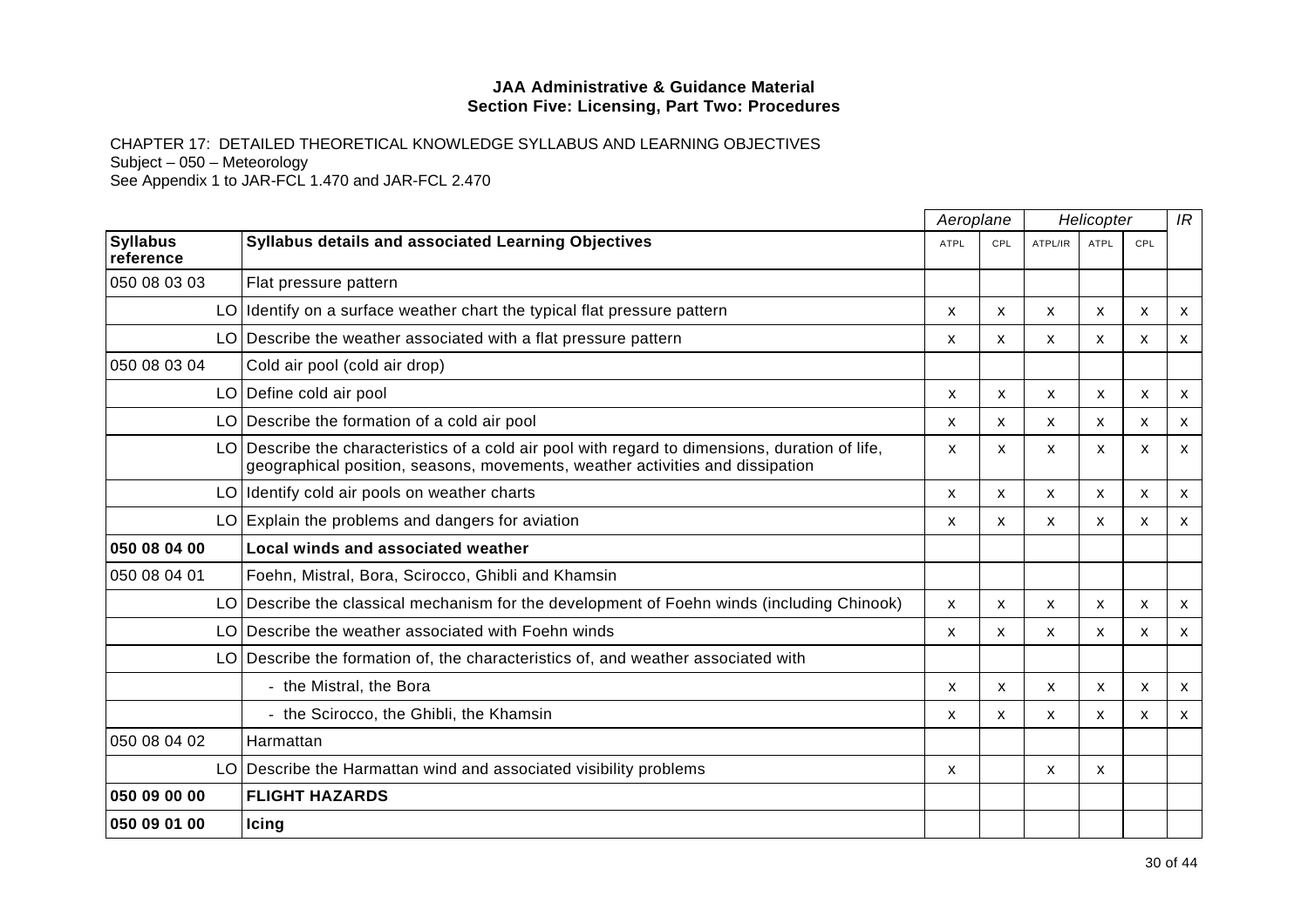|                              |                                                                                                                                                     |             | Aeroplane    |         | Helicopter                |              |              |
|------------------------------|-----------------------------------------------------------------------------------------------------------------------------------------------------|-------------|--------------|---------|---------------------------|--------------|--------------|
| <b>Syllabus</b><br>reference | <b>Syllabus details and associated Learning Objectives</b>                                                                                          | <b>ATPL</b> | CPL          | ATPL/IR | <b>ATPL</b>               | CPL          |              |
| 050 09 01 01                 | Conditions for ice accretion                                                                                                                        |             |              |         |                           |              |              |
|                              | LO Summarise the general conditions under which ice accretion occurs on aircraft                                                                    |             |              |         |                           |              |              |
|                              | - temperatures of outside air                                                                                                                       | X           | X            | X       | X                         | X            | X            |
|                              | - temperature of the airframe                                                                                                                       | х           | X            | X       | x                         | X            | X            |
|                              | - presence of supercooled water in clouds, fog, rain and drizzle                                                                                    | X           | X            | X       | X                         | X            | X            |
|                              | - possibility of sublimation                                                                                                                        | X           | $\mathsf{x}$ | X       | X                         | $\mathsf{x}$ | X            |
|                              | LO Indicate the general weather conditions under which ice accretion in venturi carburettor<br>occurs                                               | X           | X            | X       | $\mathsf{x}$              | X            | X            |
|                              | LO Explain the general weather conditions under which ice accretion on airframe occurs                                                              | X           | X            | X       | X                         | X            | X            |
|                              | LO Explain the formation of supercooled water in clouds, rain and drizzle<br>(Refer to 050 03 02 01)                                                | x           | X            | X       | $\boldsymbol{\mathsf{x}}$ | $\mathsf{x}$ | X            |
|                              | LO Explain qualitatively the relationship between the air temperature and the amount of<br>supercooled water                                        | X           | $\mathsf{x}$ | X       | $\mathsf{x}$              | $\mathsf{x}$ | $\mathsf{x}$ |
|                              | LO Explain qualitatively the relationship between the type of cloud and the size and number of<br>the droplets, in cumuliform and stratiform clouds | X           | X            | X       | X                         | X            | X            |
|                              | LO Indicate in which circumstances ice can form on an aircraft on the ground                                                                        |             |              |         |                           |              |              |
|                              | - air temperature                                                                                                                                   | X           | $\mathsf{x}$ | X       | $\mathsf{x}$              | $\mathsf{x}$ | X            |
|                              | - humidity                                                                                                                                          | X           | X.           | X       | X                         | X            | X            |
|                              | - precipitation                                                                                                                                     | X           | X            | X       | X                         | X            | X            |
|                              | LO Explain in which circumstances ice can form on an aircraft in flight                                                                             |             |              |         |                           |              |              |
|                              | - inside clouds                                                                                                                                     | x           | X            | X       | X                         | х            | X            |
|                              | - in precipitation                                                                                                                                  | X           | X            | X       | $\boldsymbol{\mathsf{x}}$ | $\mathsf{x}$ | X            |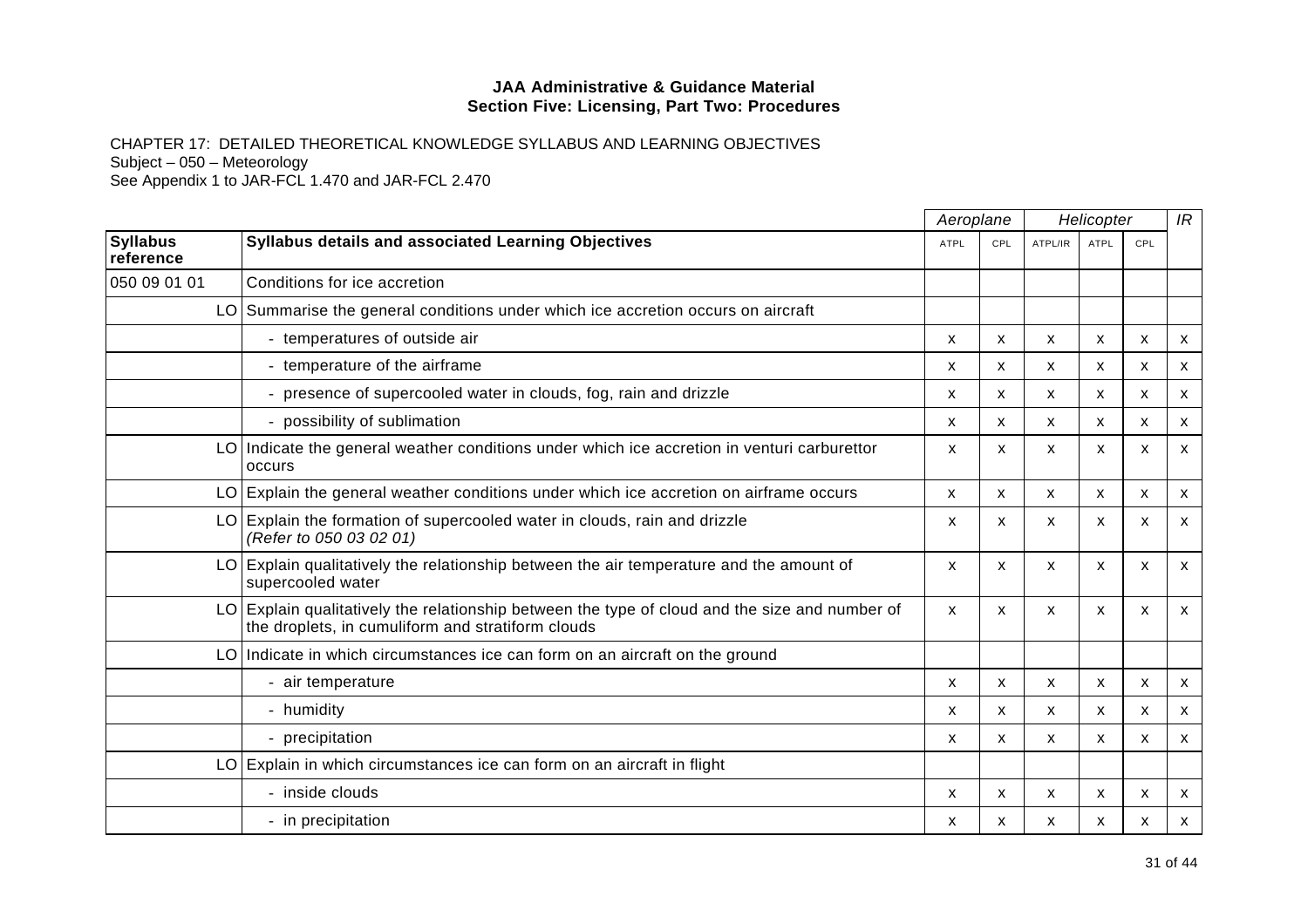|                              |                                                                                                                    | Aeroplane |              | Helicopter   |                           |                           | IR |
|------------------------------|--------------------------------------------------------------------------------------------------------------------|-----------|--------------|--------------|---------------------------|---------------------------|----|
| <b>Syllabus</b><br>reference | Syllabus details and associated Learning Objectives                                                                | ATPL      | CPL          | ATPL/IR      | ATPL                      | CPL                       |    |
|                              | - outside clouds and precipitation                                                                                 | X         | X            | X            | X                         | X                         | X  |
|                              | LO Describe the different factors influencing the intensity of icing                                               |           |              |              |                           |                           |    |
|                              | - the air temperature                                                                                              | X         | $\mathsf{x}$ | X            | $\mathsf{x}$              | $\boldsymbol{\mathsf{x}}$ | X  |
|                              | - the amount of supercooled water in a cloud or in precipitation                                                   | x         | X            | X            | X                         | X                         | X  |
|                              | - the amount of ice crystals in the air                                                                            | x         | X            | X            | X                         | X                         | X  |
|                              | - the speed of the aircraft                                                                                        | x         | X            | X            | X                         | X                         | X  |
|                              | - the shape (thickness) of the airframe parts (wings, antennas, a.s.o.)                                            | X         | X            | X            | X                         | X                         | X  |
|                              | $LO$ Explain the effects of topography on icing                                                                    | x         | X            | X            | $\boldsymbol{\mathsf{x}}$ | X                         | X  |
| LO                           | Explain the higher concentration of water drops in stratiform orographic clouds                                    | x         | $\mathsf{x}$ | X            | X                         | X                         | x  |
| 050 09 01 02                 | Types of ice accretion                                                                                             |           |              |              |                           |                           |    |
| LO.                          | Define clear ice                                                                                                   | X         | $\mathsf{x}$ | X            | X                         | $\boldsymbol{\mathsf{x}}$ | X  |
| LO.                          | Describe the conditions for the formation of clear ice                                                             | X         | X            | X            | X                         | $\boldsymbol{\mathsf{x}}$ | X  |
| LO                           | Explain the formation of the structure of clear ice with the release of latent heat during<br>the freezing process | x         | X            | X            | X                         | X                         | X  |
| LO                           | Describe the aspect of clear ice: appearance, weight, solidity                                                     | X         | $\mathsf{x}$ | $\mathsf{x}$ | $\mathsf{x}$              | X                         | X  |
| LO.                          | Define rime ice                                                                                                    | x         | X            | X            | X                         | X                         | X  |
| LO                           | Describe the conditions for the formation of rime ice                                                              | X         | X            | X            | $\mathsf{x}$              | X                         | X  |
| LO                           | Describe the aspect of rime ice: appearance, weight, solidity                                                      | x         | X            | X            | X                         | X                         | X  |
| LO                           | Define mixed ice                                                                                                   | X         | X            | X            | X                         | X                         | X  |
| LO                           | Describe the conditions for the formation of mixed ice                                                             | x         | X            | X            | $\boldsymbol{\mathsf{x}}$ | X                         | x  |
| LO                           | Describe the aspect of mixed ice: appearance, weight, solidity                                                     | х         | x            | x            | х                         | х                         | X  |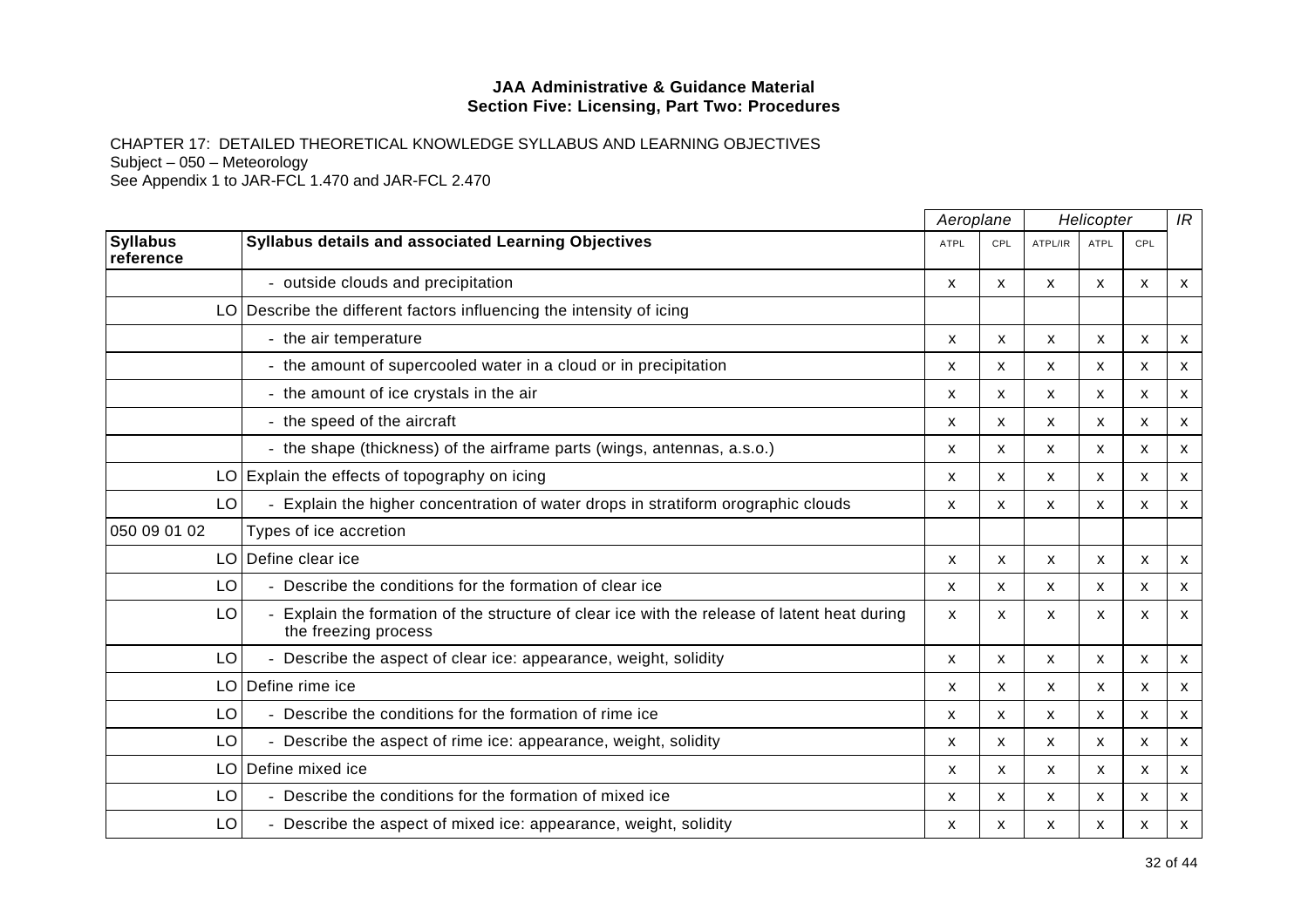|                              |                                                                                                | Aeroplane   |     | Helicopter                |                           |              | IR                        |
|------------------------------|------------------------------------------------------------------------------------------------|-------------|-----|---------------------------|---------------------------|--------------|---------------------------|
| <b>Syllabus</b><br>reference | Syllabus details and associated Learning Objectives                                            | <b>ATPL</b> | CPL | ATPL/IR                   | <b>ATPL</b>               | CPL          |                           |
| LO                           | Describe the possible process of ice formation in snow conditions                              | X           | X   | X                         | X                         | $\mathsf{x}$ | $\mathsf{x}$              |
| LO.                          | Define hoar frost                                                                              | х           | x   | X                         | х                         | х            | X                         |
| LO                           | Describe the conditions for the formation of hoar frost                                        | x           | X   | X                         | X                         | X            | $\mathsf{x}$              |
| LO                           | Describe the aspect of hoar frost: appearance, solidity                                        | x           | X   | $\boldsymbol{\mathsf{X}}$ | X                         | X            | X                         |
| 050 09 01 03                 | Hazards of ice accretion, avoidance                                                            |             |     |                           |                           |              |                           |
|                              | LO State the ICAO qualifying terms for the intensity of icing<br>(See ICAO ATM Doc 4444)       | X           | X   | X                         | $\boldsymbol{\mathsf{x}}$ | X            | X                         |
|                              | LO Describe, in general, the hazards of icing                                                  | x           | x   | x                         | X                         | х            | $\boldsymbol{\mathsf{x}}$ |
|                              | LO Assess the dangers of the different types of ice accretion                                  | X           | X   | $\mathsf{x}$              | X                         | X            | $\mathsf{x}$              |
| LO.                          | Describe the position of the dangerous zones of icing                                          |             |     |                           |                           |              |                           |
|                              | - in fronts                                                                                    | X           | X   | $\mathsf{x}$              | $\boldsymbol{\mathsf{x}}$ | X            | $\mathsf{x}$              |
|                              | - in stratiform and cumuliform clouds                                                          | X           | X   | x                         | х                         | X            | $\boldsymbol{\mathsf{x}}$ |
|                              | - in the different precipitation types                                                         | X           | X   | $\mathsf{x}$              | X                         | X            | $\mathsf{x}$              |
|                              | LO Indicate the possibilities of avoidance                                                     |             |     |                           |                           |              |                           |
|                              | - in the flight planning: weather briefing, choice of track and altitude                       | X           | x   | X                         | X                         | X            | $\boldsymbol{\mathsf{x}}$ |
|                              | during flight: recognition of the dangerous zones, choice of appropriate track and<br>altitude | x           | X   | X                         | x                         | x            | $\boldsymbol{\mathsf{x}}$ |
| 050 09 02 00                 | <b>Turbulence</b>                                                                              |             |     |                           |                           |              |                           |
| 050 09 02 01                 | Effects on flight, avoidance                                                                   |             |     |                           |                           |              |                           |
|                              | LO State the ICAO qualifying terms for the intensity of turbulence<br>(See ICAO ATM Doc 4444)  | X           | X   | X                         | X                         | X            | X                         |
|                              | LO Describe the effects of turbulence on an aircraft in flight                                 | x           | x   | x                         | х                         | х            | X                         |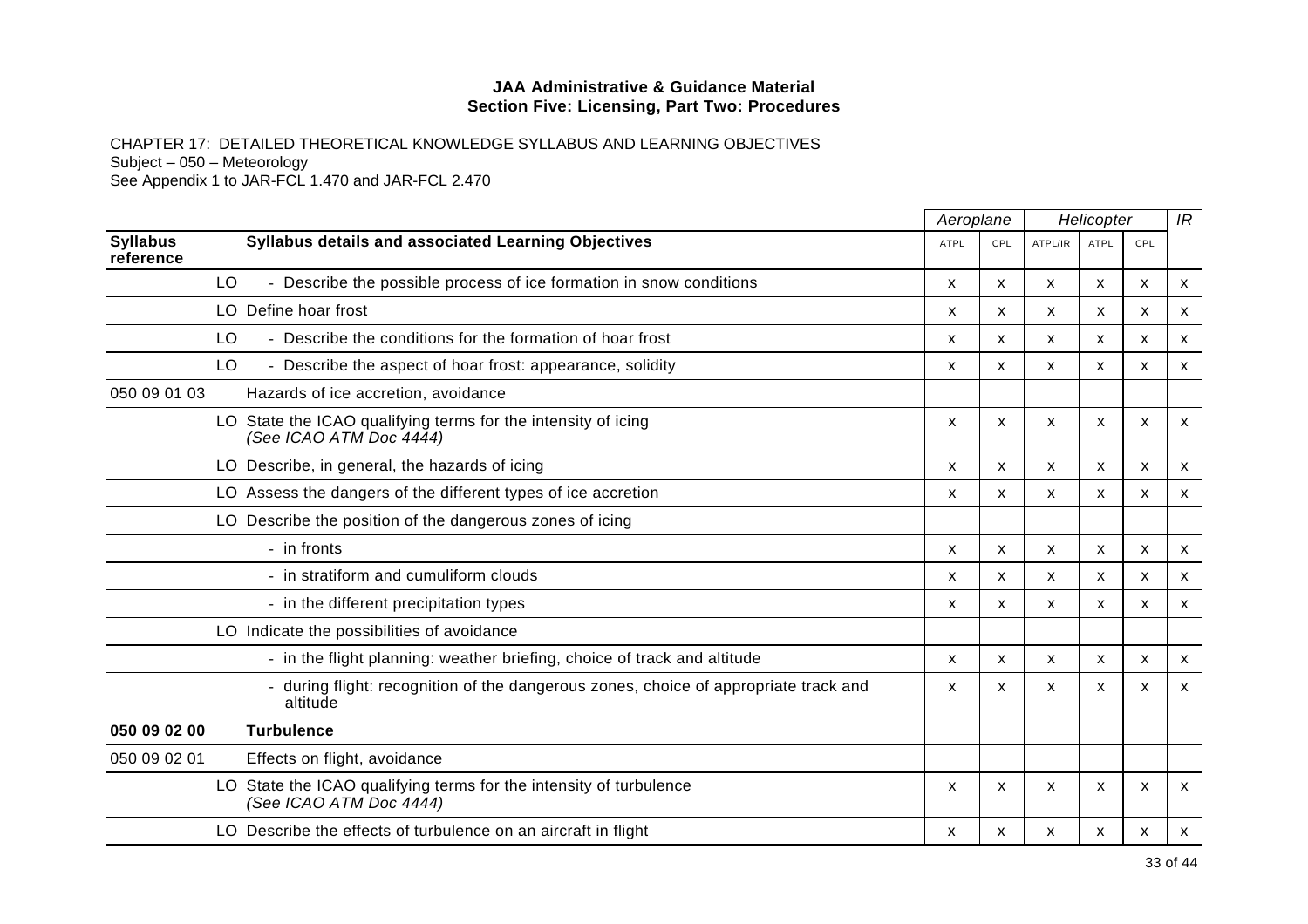|                              |                                                                                                                                                                 |             | Aeroplane    |         | Helicopter                |                           | IR           |
|------------------------------|-----------------------------------------------------------------------------------------------------------------------------------------------------------------|-------------|--------------|---------|---------------------------|---------------------------|--------------|
| <b>Syllabus</b><br>reference | Syllabus details and associated Learning Objectives                                                                                                             | <b>ATPL</b> | CPL          | ATPL/IR | <b>ATPL</b>               | CPL                       |              |
|                              | LO Indicate the possibilities of avoidance                                                                                                                      |             |              |         |                           |                           |              |
|                              | - in the flight planning: weather briefing, choice of track and altitude                                                                                        | X           | X            | X       | $\boldsymbol{\mathsf{x}}$ | $\boldsymbol{\mathsf{x}}$ | X            |
|                              | - during flight: choice of appropriate track and altitude                                                                                                       | x           | $\mathsf{x}$ | X       | X                         | X                         | X            |
| 050 09 02 02                 | CAT: effects on flight, avoidance                                                                                                                               |             |              |         |                           |                           |              |
|                              | LO Describe the effects on flight caused by CAT<br>(Refer to 050 02 06 03)                                                                                      | X           |              | X       | X                         |                           |              |
|                              | LO Indicate the possibilities of avoidance                                                                                                                      |             |              |         |                           |                           |              |
|                              | - in the flight planning: weather briefing, choice of track and altitude                                                                                        | X           |              | X       | X                         |                           |              |
|                              | - during flight: choice of appropriate track and altitude                                                                                                       | X           |              | X       | X                         |                           |              |
| 050 09 03 00                 | <b>Wind shear</b>                                                                                                                                               |             |              |         |                           |                           |              |
| 050 09 03 01                 | Definition of wind shear                                                                                                                                        |             |              |         |                           |                           |              |
|                              | LO Define wind shear (vertical and horizontal)                                                                                                                  | X           | X            | X       | $\mathsf{x}$              | $\boldsymbol{\mathsf{x}}$ | X            |
|                              | LO Define low level wind shear                                                                                                                                  | x           | X            | X       | X                         | x                         | x            |
| 050 09 03 02                 | Weather conditions for wind shear                                                                                                                               |             |              |         |                           |                           |              |
|                              | LO Describe conditions where and how wind shear can form (e.g. thunderstorms, squall lines,<br>fronts, inversions, land and sea breeze, friction layer, relief) | X           | X            | X       | $\mathsf{x}$              | $\boldsymbol{\mathsf{x}}$ | $\mathsf{x}$ |
| 050 09 03 03                 | Effects on flight, avoidance                                                                                                                                    |             |              |         |                           |                           |              |
|                              | LO Describe the effects on flight caused by wind shear                                                                                                          | х           | X            | X       | X                         | X                         | X.           |
|                              | LO Indicate the possibilities of avoidance                                                                                                                      |             |              |         |                           |                           |              |
|                              | - in the flight planning                                                                                                                                        | x           | X            | X       | X                         | $\boldsymbol{\mathsf{x}}$ | X            |
|                              | - during flight                                                                                                                                                 | x           | X            | X       | x                         | X                         | X.           |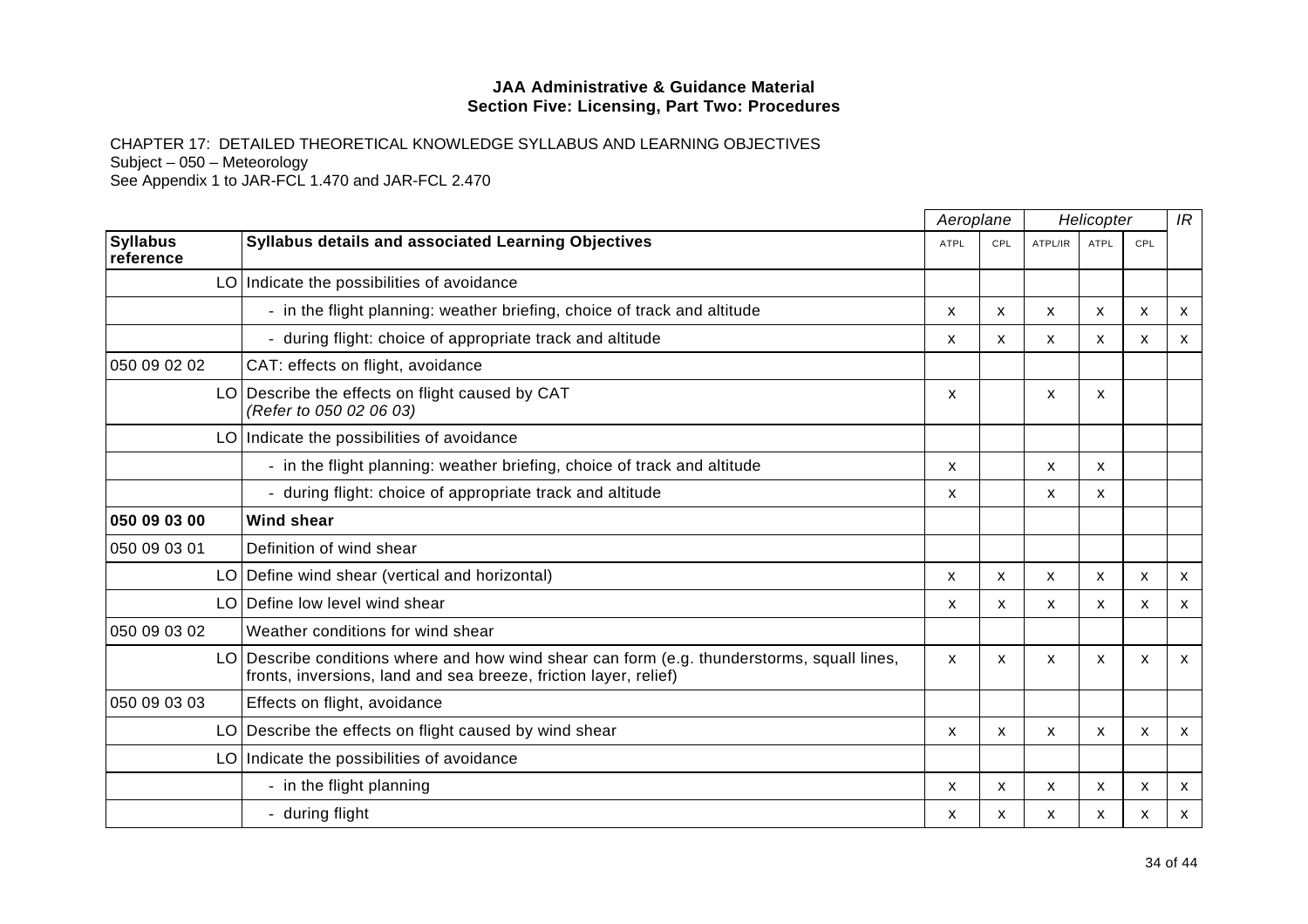|                              |                                                                                                                                                                                                                                                           | Aeroplane   |                           | Helicopter   |                           |              | IR           |
|------------------------------|-----------------------------------------------------------------------------------------------------------------------------------------------------------------------------------------------------------------------------------------------------------|-------------|---------------------------|--------------|---------------------------|--------------|--------------|
| <b>Syllabus</b><br>reference | Syllabus details and associated Learning Objectives                                                                                                                                                                                                       | <b>ATPL</b> | CPL                       | ATPL/IR      | <b>ATPL</b>               | CPL          |              |
| 050 09 04 00                 | <b>Thunderstorms</b>                                                                                                                                                                                                                                      |             |                           |              |                           |              |              |
| 050 09 04 01                 | Conditions for and process of development, forecast, location, type specification                                                                                                                                                                         |             |                           |              |                           |              |              |
|                              | LO Name the cloud types which indicate the development of thunderstorms                                                                                                                                                                                   | X           | X                         | X            | X                         | X            | X            |
|                              | Describe the different types of thunderstorms, their location, the conditions for and the<br>process of development and list their properties (air mass thunderstorms, frontal<br>thunderstorms, sqall lines, supercell storms, orographic thunderstorms) | X           | $\mathsf{x}$              | X            | $\mathsf{x}$              | X            | X            |
| 050 09 04 02                 | Structure of thunderstorms, life history                                                                                                                                                                                                                  |             |                           |              |                           |              |              |
| LO                           | Describe and sketch the stages of the life history of a thunderstorm: initial, mature and<br>dissipating stage                                                                                                                                            | X           | X                         | X            | $\boldsymbol{\mathsf{x}}$ | X            | $\mathsf{x}$ |
|                              | LO Assess the average duration of thunderstorms and their different stages                                                                                                                                                                                | x           | X                         | X            | X                         | X            | X            |
| LO                           | Describe supercell storm: initial, supercell, tornado and dissipating stage                                                                                                                                                                               | X           | $\boldsymbol{\mathsf{x}}$ | $\mathsf{x}$ | X                         | X            | X            |
| LO                           | Summarise the flight hazards of a fully developed thunderstorm                                                                                                                                                                                            | x           | X                         | X            | X                         | X            | X            |
|                              | $LO$ Indicate on a sketch the most dangerous zones in and around a thunderstorm                                                                                                                                                                           | X           | X                         | X            | X                         | X            | X            |
| 050 09 04 03                 | <b>Electrical discharges</b>                                                                                                                                                                                                                              |             |                           |              |                           |              |              |
| LO                           | Describe the basic outline of the electric field in the atmosphere                                                                                                                                                                                        | X           | $\boldsymbol{\mathsf{x}}$ | X            | X                         | X            | X            |
| LO                           | Describe the electrical potential differences in and around a thunderstorm                                                                                                                                                                                | X           | X                         | X            | $\mathsf{x}$              | X            | X            |
| LO                           | Describe and asses "St. Elmo's fire"                                                                                                                                                                                                                      | X           | X                         | X            | X                         | X            | X            |
| LO                           | Describe the development of lightning discharges                                                                                                                                                                                                          | x           | X                         | X            | х                         | X            | X            |
| LO.                          | Describe the effect of lightning strike on aircraft and flight execution                                                                                                                                                                                  | X           | X                         | $\mathsf{x}$ | X                         | X            | $\mathsf{x}$ |
| 050 09 04 04                 | Development and effects of downbursts                                                                                                                                                                                                                     |             |                           |              |                           |              |              |
| LO                           | Define the term downburst                                                                                                                                                                                                                                 | X           | X                         | X            | X                         | $\mathsf{x}$ | X            |
|                              | LO Distinguish between macroburst and microburst                                                                                                                                                                                                          | x           | x                         | X            | x                         | Х            | X            |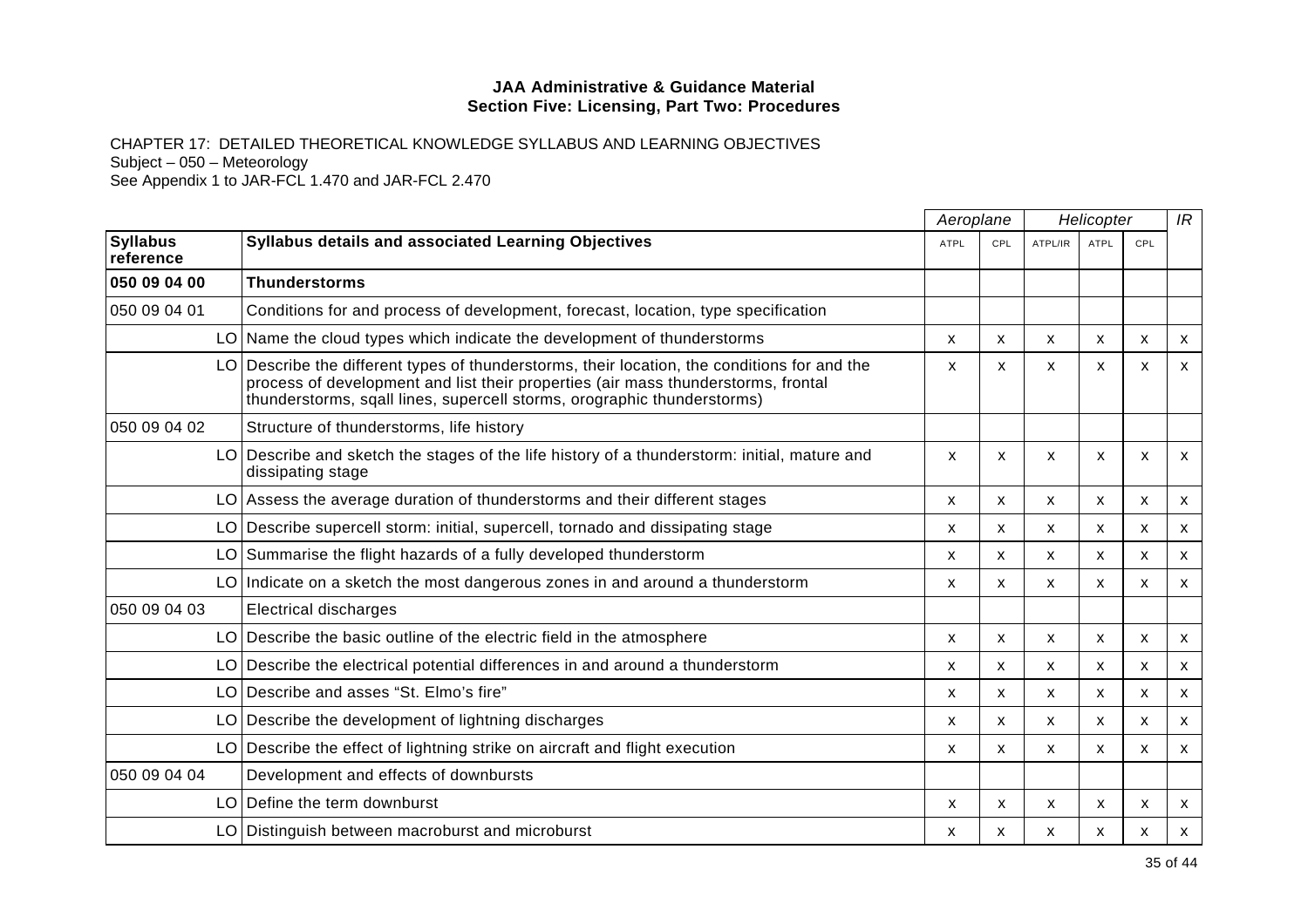|                              |                                                                                                                                                                            | Aeroplane   |     | Helicopter |                           |              | IR                        |
|------------------------------|----------------------------------------------------------------------------------------------------------------------------------------------------------------------------|-------------|-----|------------|---------------------------|--------------|---------------------------|
| <b>Syllabus</b><br>reference | Syllabus details and associated Learning Objectives                                                                                                                        | <b>ATPL</b> | CPL | ATPL/IR    | <b>ATPL</b>               | CPL          |                           |
|                              | LO State the weather situations leading to the formation of downbursts                                                                                                     | X           | X   | X          | X                         | X            | $\boldsymbol{\mathsf{x}}$ |
| LO                           | Describe the process of development of a downburst                                                                                                                         | x           | X   | X          | X                         | х            | X                         |
| LO                           | Give the typical duration of a downburst                                                                                                                                   | X           | X   | X          | X                         | X            | X                         |
| LO                           | Describe the effects of downbursts                                                                                                                                         | X           | X   | X          | X                         | X            | X                         |
| 050 09 04 05                 | Thunderstorm avoidance                                                                                                                                                     |             |     |            |                           |              |                           |
| LO.                          | Explain how the pilot can anticipate each type of thunderstorms                                                                                                            |             |     |            |                           |              |                           |
|                              | pre-flight weather briefing                                                                                                                                                | x           | X   | X          | X                         | х            | X                         |
|                              | - observation in flight                                                                                                                                                    | X           | X   | X          | $\boldsymbol{\mathsf{x}}$ | X            | X                         |
|                              | - use of specific meteorological information                                                                                                                               | x           | X   | X          | X                         | X            | X                         |
|                              | - use of information given by ground weather radar and by airborne weather radar<br>(Refer to 050 10 01 04)                                                                | X           | X   | X          | $\boldsymbol{\mathsf{x}}$ | X            | X                         |
|                              | - use of the stormscope (lightning detector)                                                                                                                               | x           | X   | X          | X                         | X            | X                         |
| LO                           | Describe practical examples of flight techniques used to avoid the hazards of thunderstorms                                                                                | X           | X   | X          | $\mathsf{x}$              | $\mathsf{x}$ | X                         |
| 050 09 05 00                 | <b>Tornadoes</b>                                                                                                                                                           |             |     |            |                           |              |                           |
| 050 09 05 01                 | Properties and occurrence                                                                                                                                                  |             |     |            |                           |              |                           |
| LO.                          | Define the tornado                                                                                                                                                         | x           | X   | X          | X                         | х            | X                         |
| LO                           | Describe the formation of a tornado                                                                                                                                        | X           |     | X          | $\mathsf{x}$              |              |                           |
|                              | LO Describe the typical features of a tornado, such as appearance, season, time of day, stage<br>of development, speed of movement and wind speed (including Fujita-scale) | X           |     | X          | X                         |              |                           |
| LO.                          | Compare the occurrence of tornadoes in Europe with the occurrence in other locations,<br>especially in the United States of America                                        | x           |     | x          | X                         |              |                           |
|                              | LO Compare dimensions and properties of tornadoes and dust devils                                                                                                          | x           |     | x          | X                         |              |                           |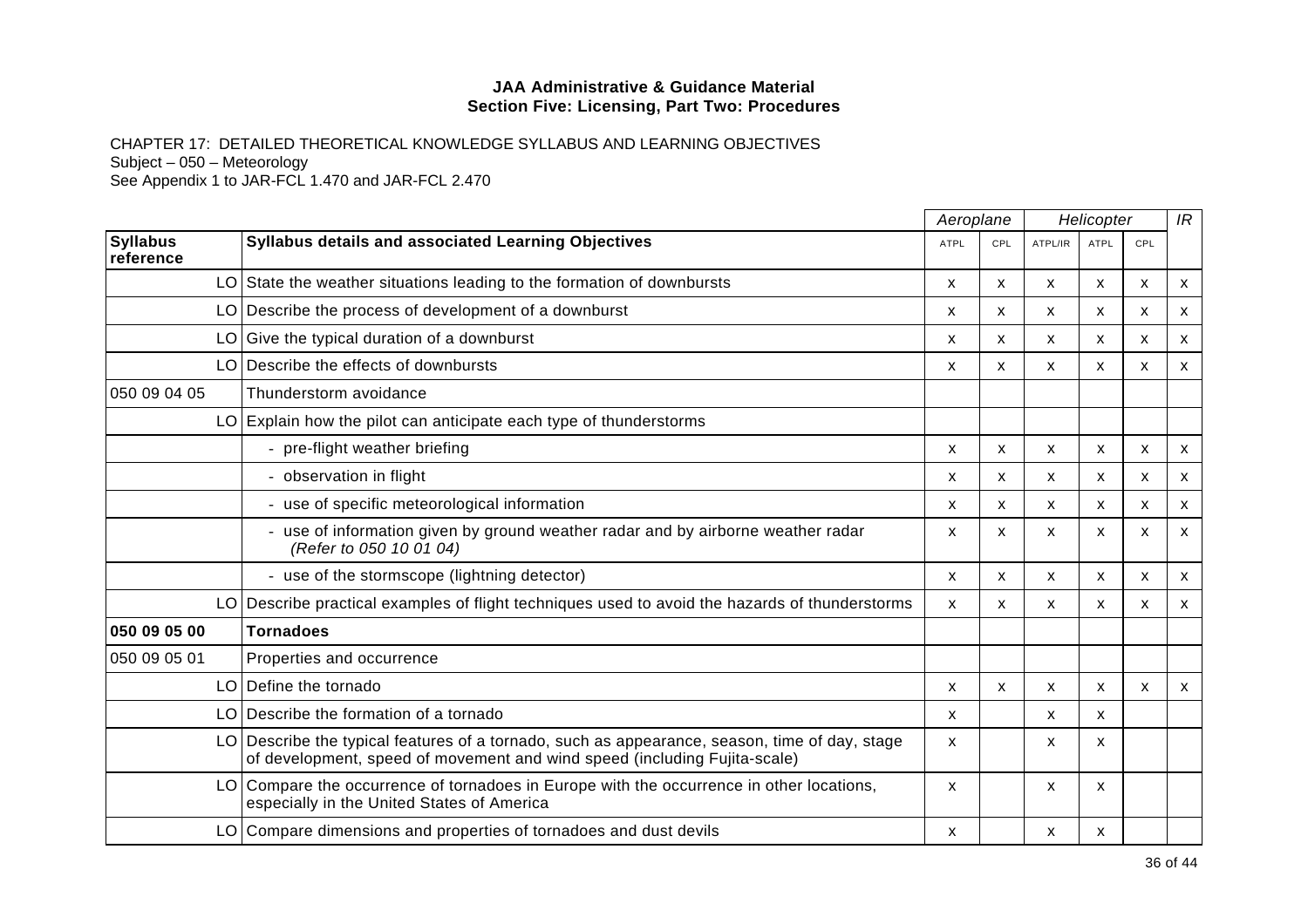|                              |                                                                                                                                                                | Aeroplane    |              | Helicopter |                           |              | IR           |
|------------------------------|----------------------------------------------------------------------------------------------------------------------------------------------------------------|--------------|--------------|------------|---------------------------|--------------|--------------|
| <b>Syllabus</b><br>reference | <b>Syllabus details and associated Learning Objectives</b>                                                                                                     | <b>ATPL</b>  | CPL          | ATPL/IR    | <b>ATPL</b>               | CPL          |              |
| 050 09 06 00                 | <b>Inversions</b>                                                                                                                                              |              |              |            |                           |              |              |
| 050 09 06 01                 | Influence on aircraft performance                                                                                                                              |              |              |            |                           |              |              |
| LO.                          | Explain the influence of inversions on the aircraft performance                                                                                                | X            | X            | X          | $\boldsymbol{\mathsf{x}}$ | $\mathsf{x}$ | X            |
|                              | LO Compare the flight hazards during take-off and approach associated to a strong inversion<br>alone and to a strong inversion combined with marked wind shear | x            | X.           | X          | X                         | х            | x            |
| 050 09 07 00                 | <b>Stratospheric conditions</b>                                                                                                                                |              |              |            |                           |              |              |
| 050 09 07 01                 | Tropopause influence on aircraft performance                                                                                                                   |              |              |            |                           |              |              |
|                              | LO Describe the tropopause influence on aircraft performance                                                                                                   | x            |              | X          | X                         |              |              |
|                              | LO Summarise the advantage of stratospheric flights                                                                                                            | x            |              | x          | X                         |              |              |
| LO                           | List the influences of the phenomena associated with the tropopause (wind, temperature, air<br>density, turbulence)                                            | x            |              | X          | X                         |              |              |
| 050 09 08 00                 | <b>Hazards in mountainous areas</b>                                                                                                                            |              |              |            |                           |              |              |
| 050 09 08 01                 | Influence of terrain on clouds and precipitation, frontal passage                                                                                              |              |              |            |                           |              |              |
| LO.                          | Describe the influence of a mountainous terrain on cloud and precipitation                                                                                     | X            | X            | X          | $\mathsf{x}$              | X            | $\mathsf{x}$ |
| LO                           | Describe the effects of the Foehn                                                                                                                              | x            | X            | X          | X                         | X            | X            |
| LO.                          | Describe the influence of a mountainous area on a frontal passage                                                                                              | X            | $\mathsf{x}$ | X          | $\mathsf{x}$              | X            | $\mathsf{x}$ |
| 050 09 08 02                 | Vertical movements, mountain waves, wind shear, turbulence, ice accretion                                                                                      |              |              |            |                           |              |              |
| LO.                          | Describe the vertical movements, wind shear and turbulence typical of mountain areas                                                                           | X            | X            | X          | X                         | X            | X            |
| LO                           | Indicate in a sketch of a chain of mountains the turbulent zones (mountain waves, rotors)                                                                      | $\mathsf{x}$ | $\mathsf{x}$ | X          | $\mathsf{x}$              | X            | X            |
|                              | LO Explain the influence of relief on ice accretion                                                                                                            | X            | X            | X          | X                         | X            | $\mathsf{x}$ |
| 050 09 08 03                 | Development and effect of valley inversions                                                                                                                    |              |              |            |                           |              |              |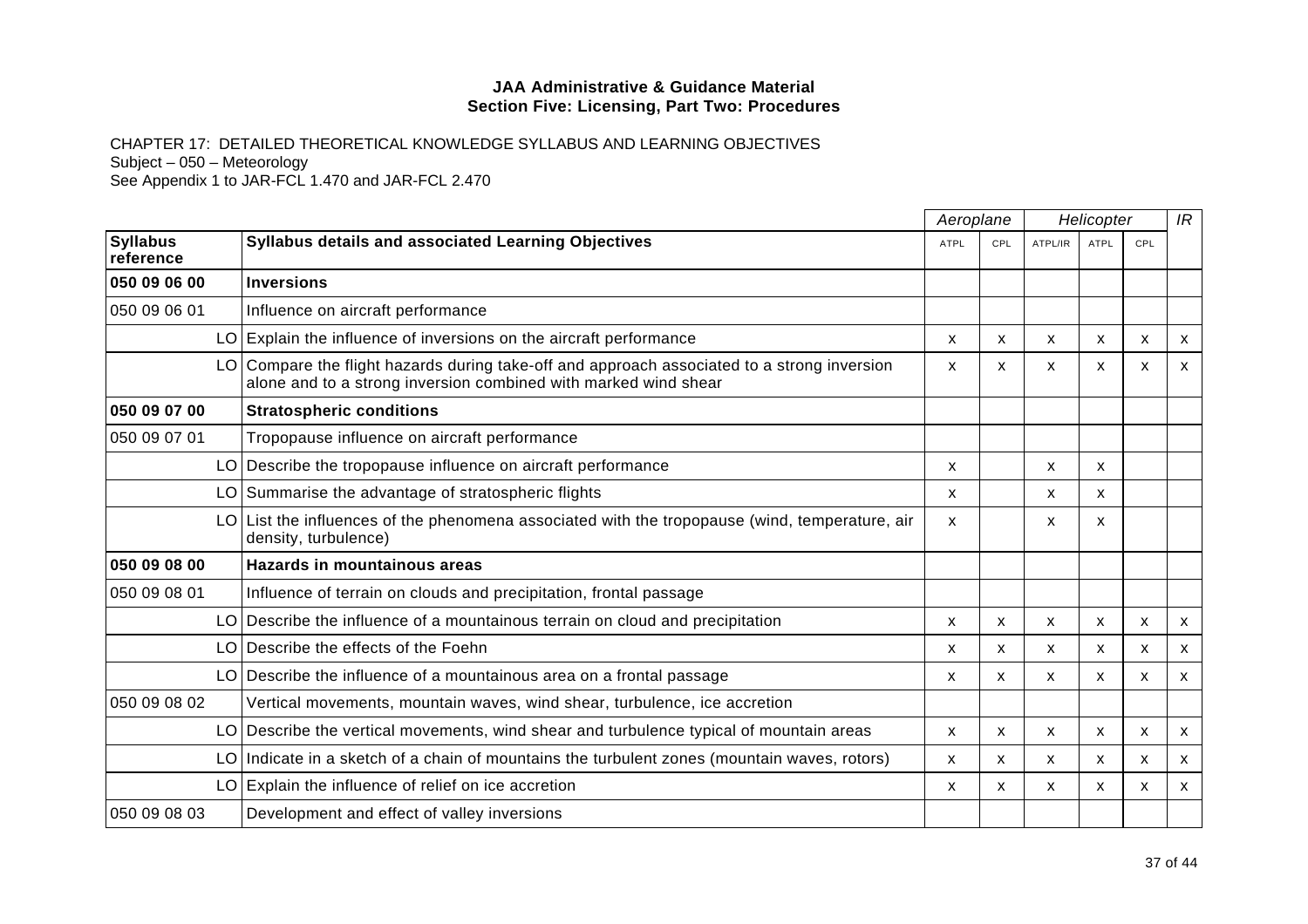|                              |                                                                                                                                                                                   | Aeroplane |     | Helicopter                |                           |                           | IR                        |
|------------------------------|-----------------------------------------------------------------------------------------------------------------------------------------------------------------------------------|-----------|-----|---------------------------|---------------------------|---------------------------|---------------------------|
| <b>Syllabus</b><br>reference | Syllabus details and associated Learning Objectives                                                                                                                               | ATPL      | CPL | ATPL/IR                   | <b>ATPL</b>               | CPL                       |                           |
|                              | LO Describe the formation of valley inversion due to the katabatic winds                                                                                                          | X         | x   | X                         | х                         | X                         | $\boldsymbol{\mathsf{x}}$ |
|                              | LO Describe the valley inversion formed by warm winds aloft                                                                                                                       | X         | X   | X                         | X                         | $\mathsf{x}$              | $\boldsymbol{\mathsf{x}}$ |
|                              | $LO$ Describe the effects of a valley inversion for an aircraft in flight                                                                                                         | X         | X   | X                         | X                         | X                         | X                         |
| 050 09 09 00                 | Visibility reducing phenomena                                                                                                                                                     |           |     |                           |                           |                           |                           |
| 050 09 09 01                 | Reduction of visibility caused by precipitation and obscurations                                                                                                                  |           |     |                           |                           |                           |                           |
| LO I                         | Describe the reduction of visibility caused by precipitation:                                                                                                                     |           |     |                           |                           |                           |                           |
|                              | - drizzle, rain, snow                                                                                                                                                             | X         | X   | $\mathsf{x}$              | X                         | $\boldsymbol{\mathsf{x}}$ | $\mathsf{x}$              |
|                              | LO Describe the reduction of visibility caused by obscurations:                                                                                                                   |           |     |                           |                           |                           |                           |
|                              | - fog, mist, haze, smoke, volcanic ash                                                                                                                                            | X         | X   | X                         | $\mathsf{x}$              | $\mathsf{x}$              | $\mathsf{x}$              |
|                              | - sand (SA), dust (DU)                                                                                                                                                            | X         |     | X                         | X                         |                           |                           |
| LO.                          | Describe the differences between the ground visibility, flight visibility, slant visibility and<br>vertical visibility when an aircraft is above or within a layer of haze or fog | X         | X   | X                         | X                         | $\boldsymbol{\mathsf{x}}$ | $\mathsf{x}$              |
| 050 09 09 02                 | Reduction of visibility caused by other phenomena                                                                                                                                 |           |     |                           |                           |                           |                           |
|                              | LO Describe the reduction of visibility caused by                                                                                                                                 |           |     |                           |                           |                           |                           |
|                              | - low drifting and blowing snow                                                                                                                                                   | X         | X   | $\mathsf{x}$              | X                         | X                         | $\mathsf{x}$              |
|                              | - low drifting and blowing dust and sand                                                                                                                                          | x         |     | $\mathsf{x}$              | X                         |                           |                           |
|                              | - duststorm (DS) and sandstorm (SS)                                                                                                                                               | X         |     | X                         | $\boldsymbol{\mathsf{x}}$ |                           |                           |
|                              | - icing (windshield)                                                                                                                                                              | X         | X   | X                         | X                         | X                         | $\boldsymbol{\mathsf{x}}$ |
|                              | - the position of the sun relative to the visual direction                                                                                                                        | x         | X   | $\boldsymbol{\mathsf{x}}$ | X                         | X                         | X                         |
|                              | - the reflection of sun's rays from the top of layers of haze, fog and clouds                                                                                                     | x         | X   | X                         | X                         | X                         | $\mathsf{x}$              |
| 050 10 00 00                 | <b>METEOROLOGICAL INFORMATION</b>                                                                                                                                                 |           |     |                           |                           |                           |                           |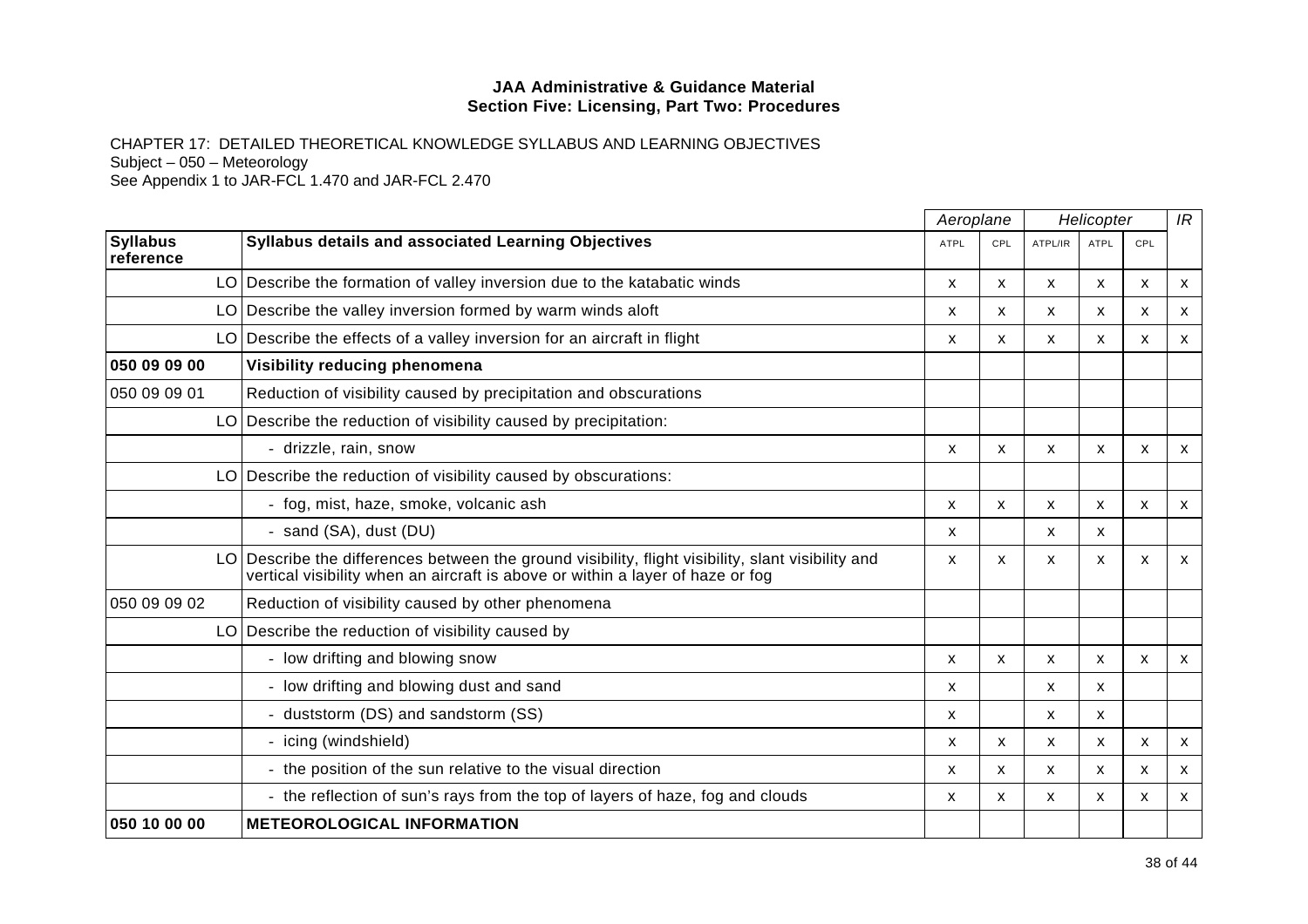|                              |                                                                                                                       | Aeroplane   |              | Helicopter   |              |                           | IR           |
|------------------------------|-----------------------------------------------------------------------------------------------------------------------|-------------|--------------|--------------|--------------|---------------------------|--------------|
| <b>Syllabus</b><br>reference | <b>Syllabus details and associated Learning Objectives</b>                                                            | <b>ATPL</b> | CPL          | ATPL/IR      | <b>ATPL</b>  | CPL                       |              |
| 050 10 01 00                 | <b>Observation</b>                                                                                                    |             |              |              |              |                           |              |
| 050 10 01 01                 | Surface observations                                                                                                  |             |              |              |              |                           |              |
|                              | LO Define surface wind                                                                                                | X           | X            | X            | X            | X                         | X            |
| LO                           | - Describe the meteorological measurement of surface wind                                                             | X           | X            | X            | $\mathsf{x}$ | $\boldsymbol{\mathsf{x}}$ | X            |
| LO                           | List the ICAO units for the wind direction and speed used in the METARs (kt, m/s,<br>km/h)<br>(Refer to 050 02 01 01) | x           | X            | X            | X            | $\boldsymbol{\mathsf{x}}$ | X            |
| LO                           | - Define gusts, as given in the METARs                                                                                | X           | X            | X            | X            | $\boldsymbol{\mathsf{x}}$ | X.           |
| LO                           | Distinguish wind given in METARs and wind given by the control tower for take-off and<br>landing                      | x           | X            | X            | x            | х                         | X            |
| LO.                          | Define visibility                                                                                                     | X           | $\mathsf{x}$ | X            | $\mathsf{x}$ | $\mathsf{x}$              | $\mathsf{x}$ |
| LO                           | - Describe the meteorological measurement of visibility                                                               | x           | $\mathsf{x}$ | X            | X            | X                         | X            |
| LO                           | - Define prevailing visibility                                                                                        | X           | X            | X            | X            | X                         | X            |
| LO                           | - Define ground visibility                                                                                            | x           | $\mathsf{x}$ | X            | $\mathsf{x}$ | $\boldsymbol{\mathsf{x}}$ | X            |
| LO                           | - List the units used for visibility (m, km)                                                                          | X           | X            | X            | X            | X                         | X            |
| LO.                          | Define runway visual range                                                                                            | x           | $\mathsf{x}$ | X            | $\mathsf{x}$ | $\boldsymbol{\mathsf{x}}$ | X            |
| LO                           | - Describe the meteorological measurement of runway visual range                                                      | X           | X            | X            | X            | X                         | X            |
| LO                           | - Indicate where the transmissometers / forward-scatter meters are placed on the airport                              | x           | X            | X            | х            | X                         | X            |
| LO                           | - List the units used for runway visual range (m)                                                                     | X           | $\mathsf{x}$ | $\mathsf{x}$ | $\mathsf{x}$ | X                         | X            |
| LO                           | - List the different possibilities to transmit information about runway visual range to pilots                        | X           | X            | X            | X            | $\boldsymbol{\mathsf{x}}$ | X            |
| LO                           | - Compare visibility and runway visual range                                                                          | X           | $\mathsf{x}$ | X            | X            | X                         | X            |
|                              | LO Indicate the means of observation of present weather                                                               | x           | X            | x            | X            | х                         | X            |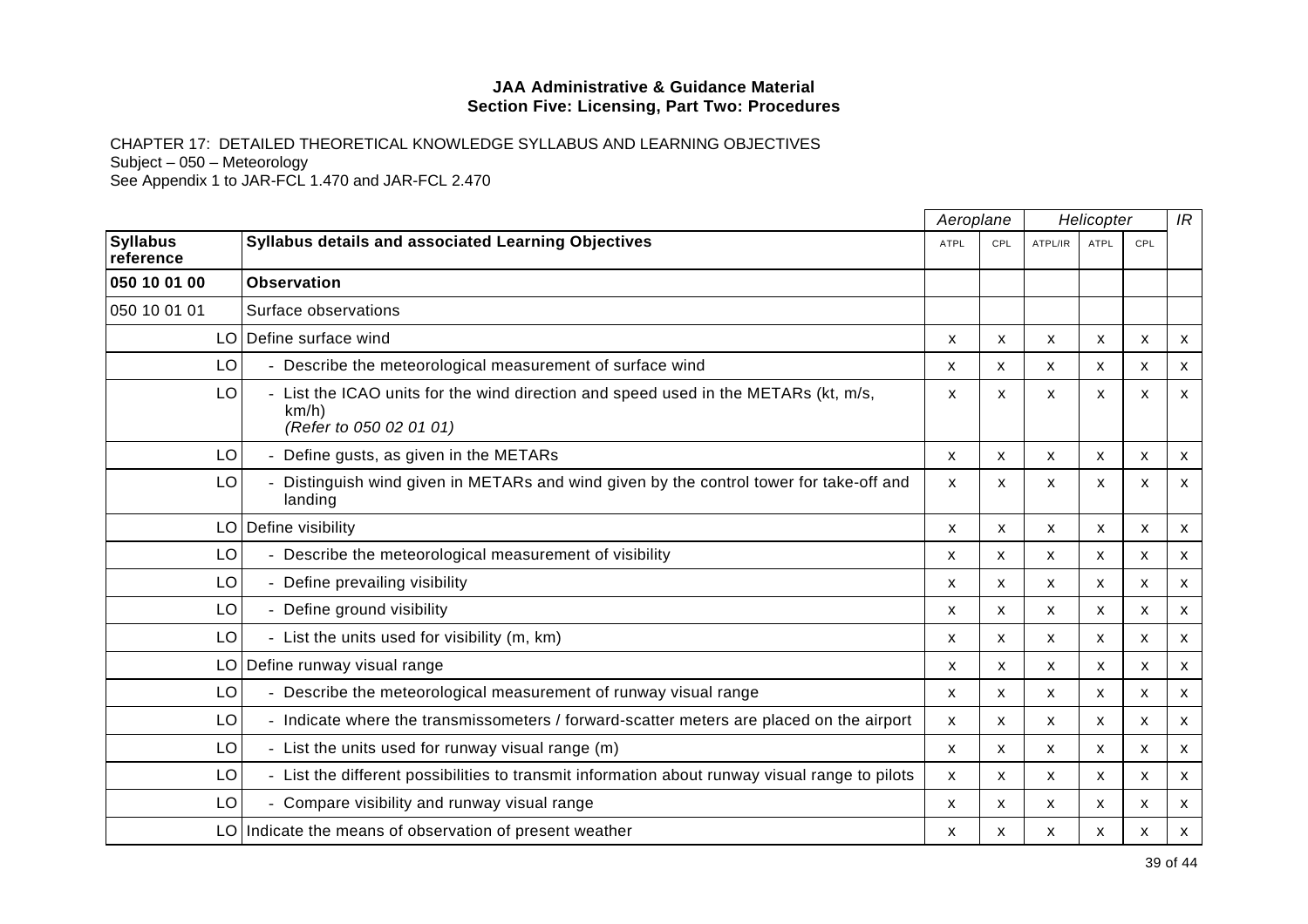|                              |                                                                                                                                    | Aeroplane |     | Helicopter   |                           |     | IR                        |
|------------------------------|------------------------------------------------------------------------------------------------------------------------------------|-----------|-----|--------------|---------------------------|-----|---------------------------|
| <b>Syllabus</b><br>reference | Syllabus details and associated Learning Objectives                                                                                | ATPL      | CPL | ATPL/IR      | ATPL                      | CPL |                           |
|                              | LO Indicate the means of observing clouds: type, amount, height of base (ceilometers) and top                                      | X         | X   | X            | X                         | X   | $\boldsymbol{\mathsf{x}}$ |
| LO                           | List the clouds considered in meteorological reports, and how they are indicated in<br>÷.<br>METARs (TCU, CB)                      | X         | x   | X            | X                         | X   | X                         |
| LO                           | Define oktas                                                                                                                       | X         | X   | $\mathsf{x}$ | X                         | X   | $\boldsymbol{\mathsf{x}}$ |
| LO                           | Define cloud base                                                                                                                  | x         | X   | X            | X                         | X   | $\mathsf{x}$              |
| LO                           | - Define ceiling                                                                                                                   | x         | x   | x            | x                         | х   | X                         |
| LO                           | - Name the unit and the reference level used for information about cloud base (ft)                                                 | X         | X   | $\mathsf{x}$ | $\mathsf{x}$              | X   | $\boldsymbol{\mathsf{x}}$ |
|                              | LO Define vertical visibility                                                                                                      | X         | x   | X            | х                         | X   | $\boldsymbol{\mathsf{x}}$ |
| LO                           | Explain briefly how and when it is measured                                                                                        | X         | X   | X            | $\mathsf{x}$              | X   | $\mathsf{x}$              |
| LO                           | - Name the unit used for vertical visibility (ft)                                                                                  | X         | X   | $\mathsf{x}$ | $\mathsf{x}$              | X   | X                         |
|                              | LO Indicate the means of observation of air temperature (thermometer)                                                              | x         | X   | X            | X                         | X   | $\boldsymbol{\mathsf{x}}$ |
| LO                           | - List the units used for air temperature ( $^{\circ}$ C, $^{\circ}$ F, Kelvin)<br>(Refer to 050 01 02 01)                         | X         | X   | X            | x                         | x   | $\mathsf{x}$              |
|                              | LO Indicate the means of observation of relative humidity (hygrometer and psychrometer) and<br>dew point temperature (calculation) | X         | X   | X            | $\boldsymbol{\mathsf{x}}$ | X   | X                         |
| LO                           | - Name the units of relative humidity (%) and dew point temperature ( $^{\circ}$ C, $^{\circ}$ F)                                  | X         | X   | X            | X                         | X   | $\boldsymbol{\mathsf{x}}$ |
|                              | LO Indicate the means of observation of atmospheric pressure (mercury and aneroid barometer)                                       | X         | X   | $\mathsf{x}$ | X                         | X   | $\mathsf{x}$              |
| LO                           | - List the units of atmospheric pressure (hPa, inches)<br>(Refer to 050 01 03 01)                                                  | X         | X   | X            | X                         | X   | X                         |
| 050 10 01 02                 | Radiosonde observations                                                                                                            |           |     |              |                           |     |                           |
|                              | LO   Describe the principle of radiosondes                                                                                         | x         | X   | X            | X                         | х   | $\boldsymbol{\mathsf{x}}$ |
|                              | LO Describe and interpret the sounding by radiosonde given on a simplified $T$ , P diagram                                         | X         | X   | X            | X                         | X   | $\mathsf{x}$              |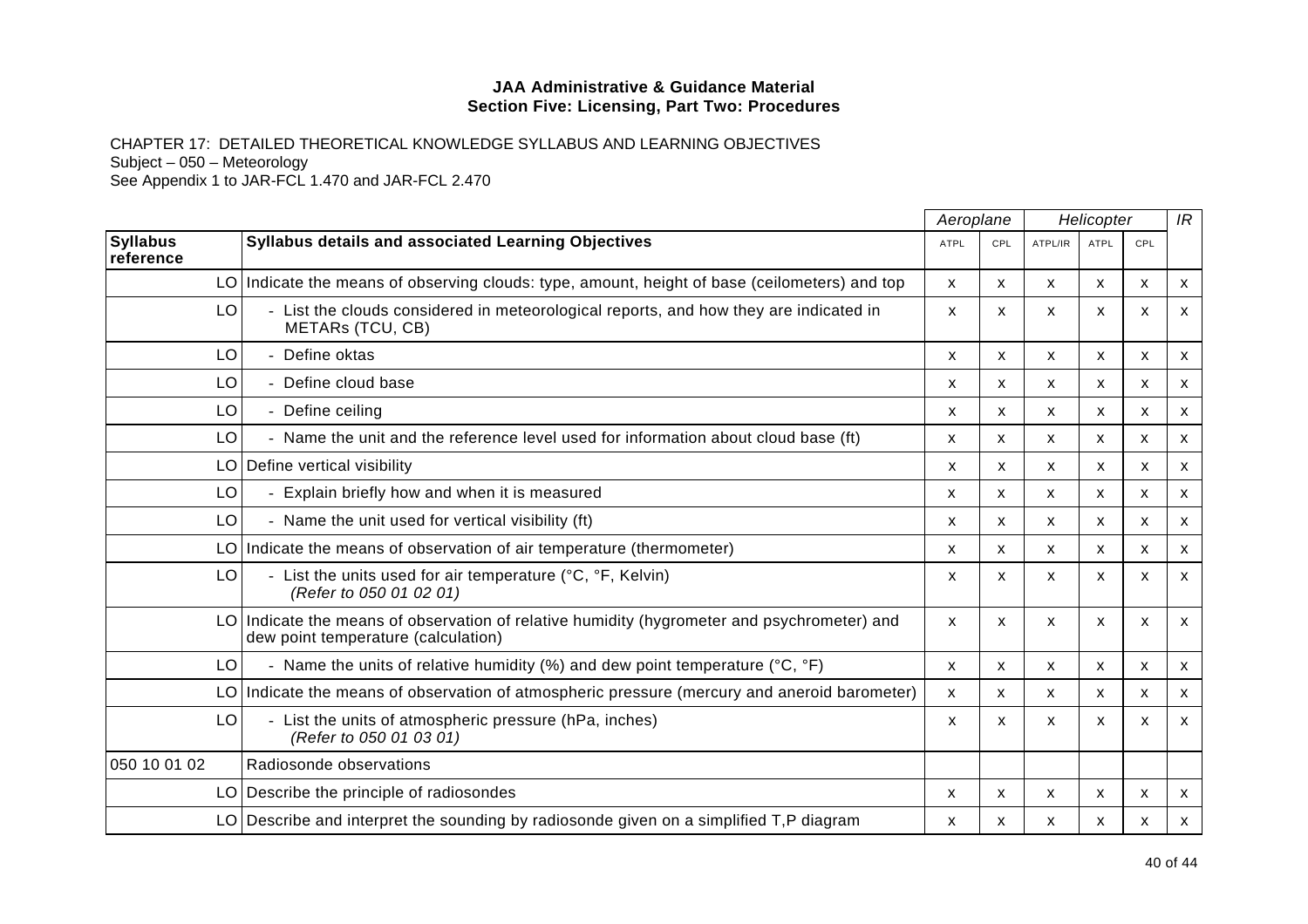|                              |                                                                                                       |             | Aeroplane    | Helicopter |                           |                           | IR |  |
|------------------------------|-------------------------------------------------------------------------------------------------------|-------------|--------------|------------|---------------------------|---------------------------|----|--|
| <b>Syllabus</b><br>reference | <b>Syllabus details and associated Learning Objectives</b>                                            | <b>ATPL</b> | CPL          | ATPL/IR    | ATPL                      | CPL                       |    |  |
| 050 10 01 03                 | Satellite observations                                                                                |             |              |            |                           |                           |    |  |
|                              | LO Describe the basic outlines of satellite observations                                              | X           | X            | X          | $\boldsymbol{\mathsf{x}}$ | X                         | X  |  |
| LO.                          | Name the main uses of satellite pictures in aviation meteorology                                      | X           | $\mathsf{x}$ | X          | $\mathsf{x}$              | $\boldsymbol{\mathsf{x}}$ | X  |  |
|                              | LO Describe the different types of satellite imagery                                                  | x           | X            | X          | $\boldsymbol{\mathsf{x}}$ | X                         | X  |  |
|                              | LO Interpret qualitatively the satellite pictures in order to get useful information for the flights: |             |              |            |                           |                           |    |  |
|                              | - location of clouds (distinguish between stratiform and cumuliform clouds)                           | X           | $\mathsf{x}$ | X          | $\boldsymbol{\mathsf{x}}$ | $\boldsymbol{\mathsf{x}}$ | X  |  |
|                              | - location of fronts                                                                                  | X           | X            | X          | X                         | X                         | X  |  |
|                              | - location of jet streams                                                                             | x           |              | X          | $\mathsf{x}$              |                           |    |  |
| 050 10 01 04                 | Weather radar observations<br>(Refer to 050 09 04 05)                                                 |             |              |            |                           |                           |    |  |
|                              | LO Describe the basic principle and the type of information given by ground weather radar             | X           | X            | X          | X                         | $\boldsymbol{\mathsf{x}}$ | X  |  |
| LO                           | - Interpret ground weather radar images                                                               | X           | $\mathsf{x}$ | X          | $\mathsf{x}$              | X                         | X  |  |
| LO.                          | Describe the basic principle and the type of information given by airborne weather radar              | x           | x            | X          | X                         | X                         | x  |  |
| LO                           | - Describe the limits and the errors of airborne weather radar information                            | x           | x            | X          | х                         | X                         | X  |  |
| LO                           | - Interpret typical airborne weather radar images                                                     | X           | X            | X          | $\mathsf{x}$              | $\boldsymbol{\mathsf{x}}$ | X  |  |
| 050 10 01 05                 | Aircraft observations and reporting                                                                   |             |              |            |                           |                           |    |  |
|                              | LO Describe routine air-report and special air-report                                                 | x           | X            | X          | X                         | X                         | X  |  |
|                              | LO State the obligation of a pilot to make air-reports                                                | x           | X            | X          | X                         | $\boldsymbol{\mathsf{x}}$ | X  |  |
|                              | LO   Name weather phenomena to be stated in a special air-report                                      | x           | X            | X          | x                         | х                         | x  |  |
| 050 10 02 00                 | <b>Weather charts</b>                                                                                 |             |              |            |                           |                           |    |  |
| 050 10 02 01                 | Significant weather charts                                                                            |             |              |            |                           |                           |    |  |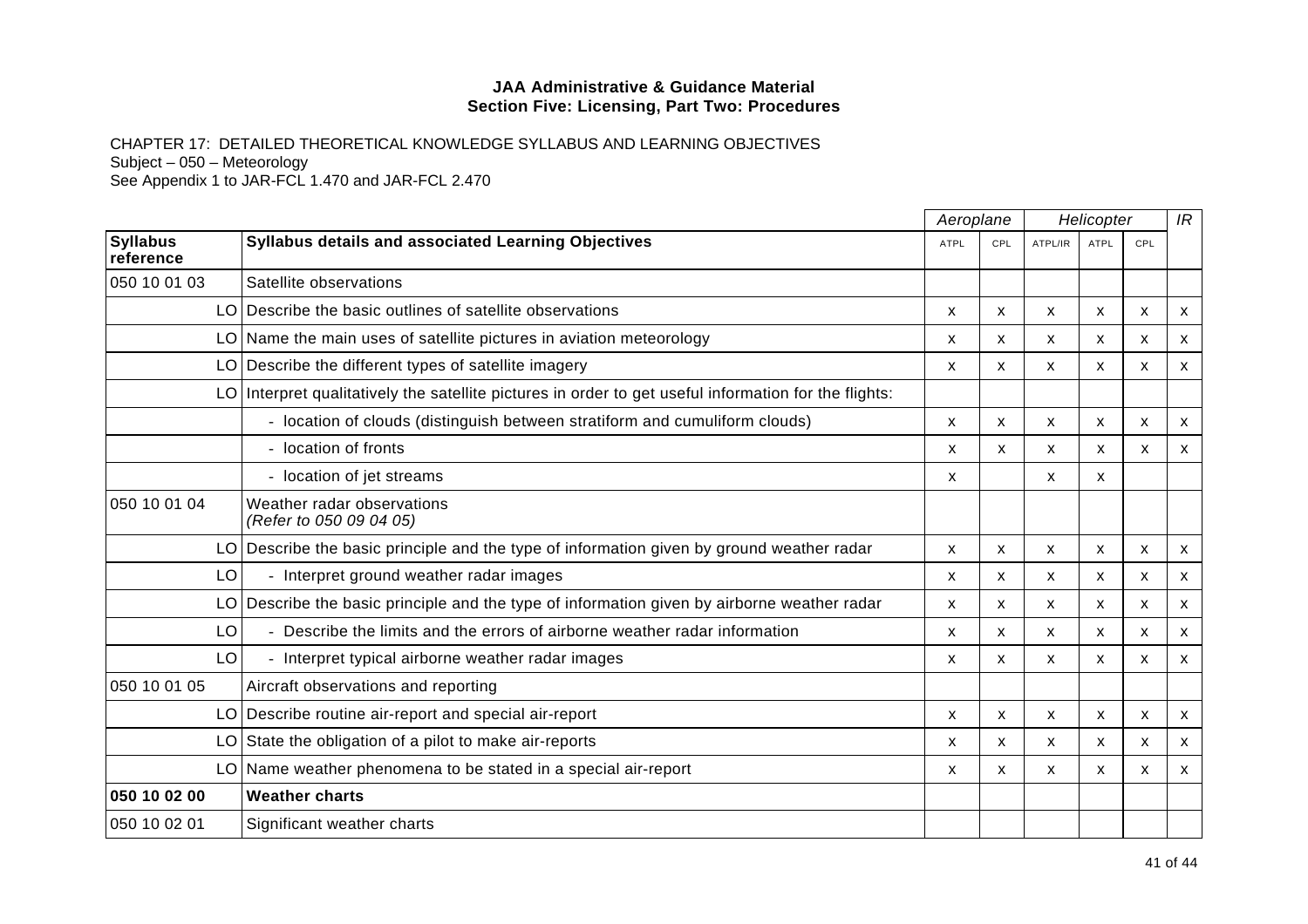|                              |                                                                                                                                                                                                                                                           | Aeroplane   |     |              | Helicopter   | IR                        |                           |
|------------------------------|-----------------------------------------------------------------------------------------------------------------------------------------------------------------------------------------------------------------------------------------------------------|-------------|-----|--------------|--------------|---------------------------|---------------------------|
| <b>Syllabus</b><br>reference | Syllabus details and associated Learning Objectives                                                                                                                                                                                                       | <b>ATPL</b> | CPL | ATPL/IR      | <b>ATPL</b>  | CPL                       |                           |
|                              | LO Decode and interpret significant weather charts (low, medium and high level)                                                                                                                                                                           | X           | X   | X            | $\mathsf{x}$ | X                         | X                         |
|                              | LO Describe from a SWC the flight conditions at designated locations and/or along a defined<br>flight route at a given flight level                                                                                                                       | X           | x   | X            | X            | X                         | X                         |
| 050 10 02 02                 | Surface charts                                                                                                                                                                                                                                            |             |     |              |              |                           |                           |
|                              | LO Recognize weather systems on a surface weather chart (analysed and forecast)                                                                                                                                                                           |             |     |              |              |                           |                           |
|                              | - ridges, cols and troughs                                                                                                                                                                                                                                | X           | x   | X            | X            | X                         | X                         |
|                              | - fronts                                                                                                                                                                                                                                                  | X           | X   | X            | X            | X                         | $\boldsymbol{\mathsf{x}}$ |
|                              | - frontal side, warm sector and rear side of mid-latitude frontal lows                                                                                                                                                                                    | X           | X   | X            | х            | X                         | $\boldsymbol{\mathsf{x}}$ |
|                              | - high and low pressure areas                                                                                                                                                                                                                             | X           | X   | X            | $\mathsf{x}$ | X                         | $\mathsf{x}$              |
|                              | LO Determine from surface weather charts the wind direction and speed                                                                                                                                                                                     | X           | X   | $\mathsf{x}$ | X            | X                         | X                         |
| 050 10 02 03                 | Upper air charts                                                                                                                                                                                                                                          |             |     |              |              |                           |                           |
|                              | LO Define constant pressure chart                                                                                                                                                                                                                         | X           | X   | X            | X            | X                         | X                         |
|                              | LO Define isohypse (contour line)<br>(Refer to 050 01 03 02)                                                                                                                                                                                              | X           | X   | X            | x            | X                         | X                         |
| LO                           | Define isotherm                                                                                                                                                                                                                                           | X           | X   | $\mathsf{x}$ | $\mathsf{x}$ | $\mathsf{x}$              | $\mathsf{x}$              |
|                              | LO Define isotach                                                                                                                                                                                                                                         | х           | x   | x            | x            | х                         | X                         |
|                              | LO Describe forecast upper wind and temperature charts                                                                                                                                                                                                    | X           | X   | X            | X            | $\mathsf{x}$              | $\boldsymbol{\mathsf{x}}$ |
| LO.                          | For designated locations and/or routes determine from forecast upper wind and temperature<br>charts, if necessary by interpolation, the spot/average values for outside air temperature,<br>temperature deviation from ISA, wind direction and wind speed | X           | X   | X            | X            | $\boldsymbol{\mathsf{x}}$ | $\mathsf{x}$              |
|                              | LO Name the most common flight levels corresponding to the constant pressure charts                                                                                                                                                                       | X           | X   | X            | X            | X                         | X                         |
| 050 10 03 00                 | Information for flight planning                                                                                                                                                                                                                           |             |     |              |              |                           |                           |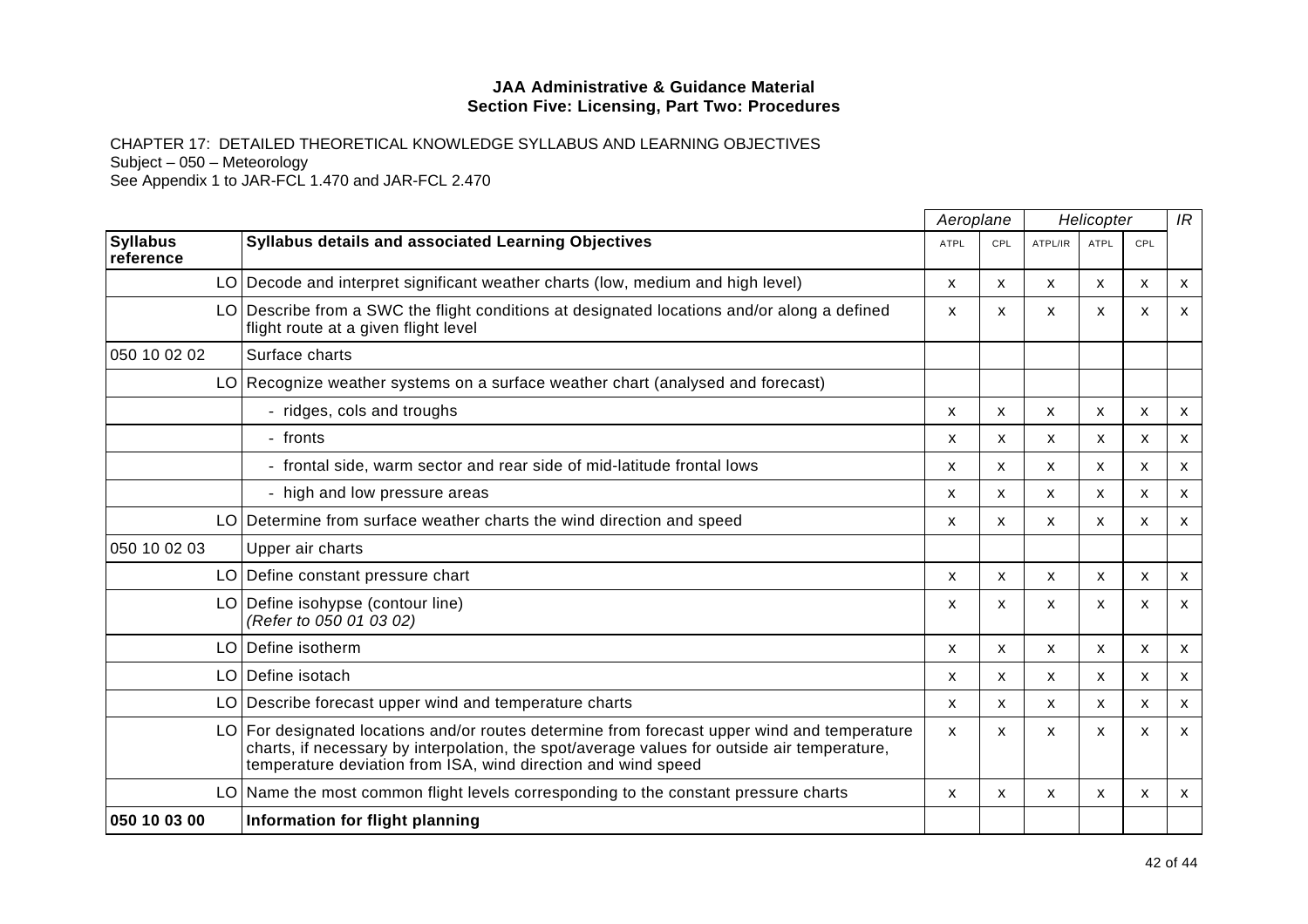|                              |                                                                                                                                                                                                                       |             | Aeroplane                 |         | Helicopter                |     |   |
|------------------------------|-----------------------------------------------------------------------------------------------------------------------------------------------------------------------------------------------------------------------|-------------|---------------------------|---------|---------------------------|-----|---|
| <b>Syllabus</b><br>reference | <b>Syllabus details and associated Learning Objectives</b>                                                                                                                                                            | <b>ATPL</b> | <b>CPL</b>                | ATPL/IR | <b>ATPL</b>               | CPL |   |
| 050 10 03 01                 | Aviation weather messages                                                                                                                                                                                             |             |                           |         |                           |     |   |
|                              | LO Describe, decode and interpret the following aviation weather messages: METAR, SPECI,<br>TREND, TAF, SIGMET, AIRMET, GAMET, special air-report, volcanic ash advisory<br>information in written and graphical form | X           | X                         | X       | X                         | x   | X |
| LO.                          | Describe, decode and interpret the tropical cyclone advisory information in written and<br>graphical form                                                                                                             | X.          |                           | X       | $\mathsf{x}$              |     |   |
|                              | LO Describe the general meaning of MET REPORT and SPECIAL                                                                                                                                                             | x           | x                         | X       | x                         | x   | X |
| LO                           | List, in general, the cases when a SIGMET and an AIRMET are issued                                                                                                                                                    | X           | $\boldsymbol{\mathsf{x}}$ | X       | X                         | X   | X |
| LO                           | Describe, decode (by using a code table) and interpret the following messages:                                                                                                                                        |             |                           |         |                           |     |   |
|                              | - Runway State Message (as written in a METAR)                                                                                                                                                                        | X           | $\boldsymbol{\mathsf{x}}$ | X       | X                         | X   | X |
|                              | - GAFOR                                                                                                                                                                                                               | x           | X                         | X       | x                         | X   | X |
|                              | Note: For Runway State Message and GAFOR refer to Air Navigation Plan European Region<br>Doc 7754                                                                                                                     |             |                           |         |                           |     |   |
| 050 10 03 02                 | Meteorological broadcasts for aviation                                                                                                                                                                                |             |                           |         |                           |     |   |
|                              | LO Describe the meteorological content of broadcasts for aviation:                                                                                                                                                    |             |                           |         |                           |     |   |
|                              | - VOLMET, ATIS                                                                                                                                                                                                        | x           | X                         | X       | $\boldsymbol{\mathsf{x}}$ | X   | X |
|                              | - HF-VOLMET                                                                                                                                                                                                           | x           |                           | X       | X                         |     |   |
| 050 10 03 03                 | Use of meteorological documents                                                                                                                                                                                       |             |                           |         |                           |     |   |
|                              | LO Describe meteorological briefing and advice                                                                                                                                                                        | X           | $\mathsf{x}$              | X       | X                         | X   | X |
| LO                           | List the information that a flight crew can receive from meteorological services for pre-flight<br>planning                                                                                                           | x           | X.                        | X       | X                         | X   | X |
| LO                           | - Apply the content of pre-flight meteorological documents on a designated flight route                                                                                                                               | X           | X                         | X       | X                         | X   | X |
|                              | $LO$ List the meteorological information that a flight crew can receive from services during flight                                                                                                                   | x           | х                         | х       | x                         | x   | X |